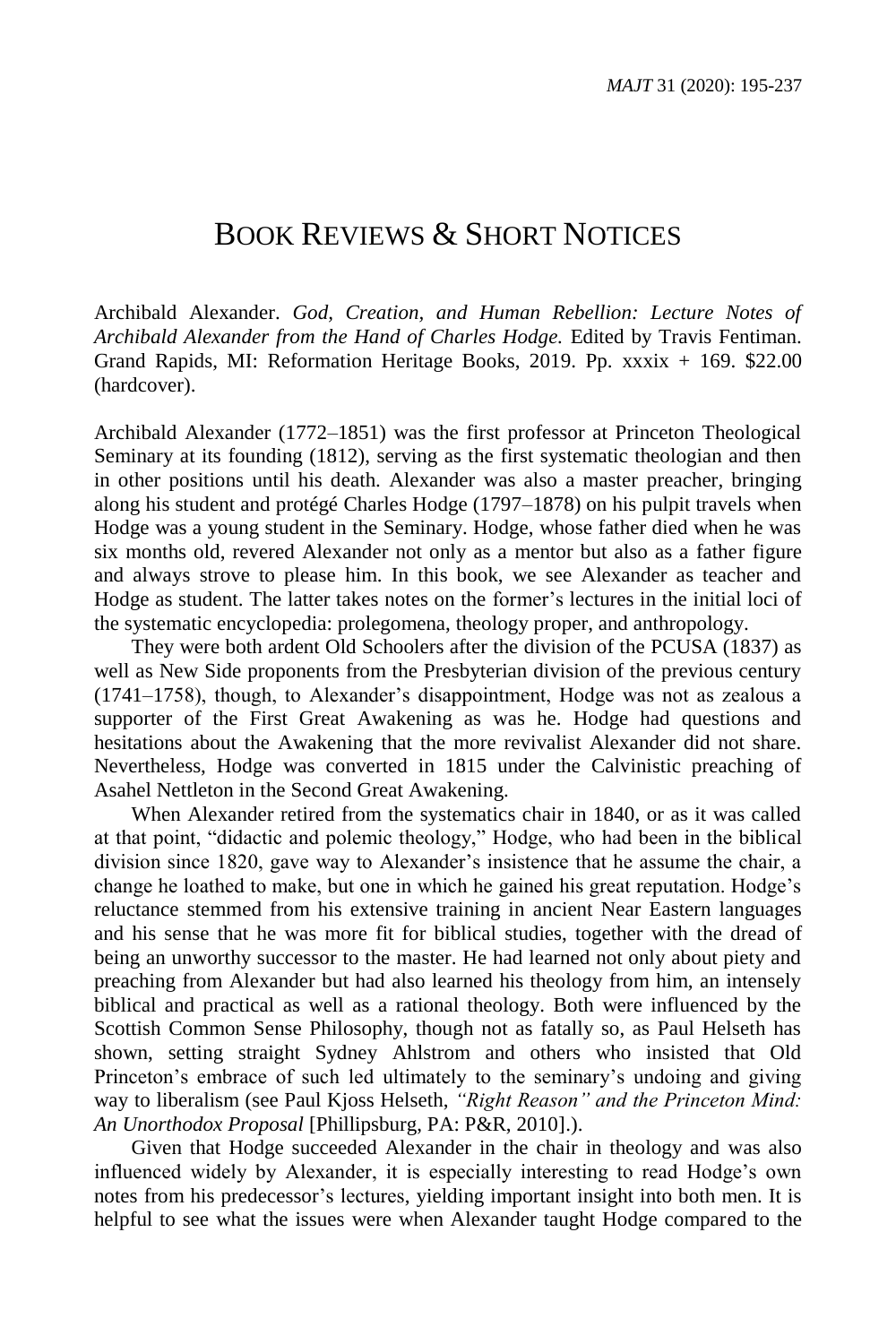issues later in the century when Hodge published his own Systematic Theology (1872) in the last decade of his life.

In the volume before us, we have the lectures of Alexander refracted through the lens of Hodge, a doubly interesting account of the state of theology in Old Princeton in her earlier years. In seventeen fairly short chapters, Alexander's lectures cover prolegomena (including scripture), theology proper, and anthropology, not exhaustively but concisely and compellingly. These are all put forth in the form of questions, totaling five hundred, running consecutively until the end. Alexander's approach is reminiscent of Francis Turretin's, whose *Elenctics* was the primary text for the class, albeit in Latin, a tradition followed by Hodge, who also used Turretin when he became the systematician following Alexander until Hodge published his own theology.

This is a useful publication, enabling us to see how Alexander taught theology in the early years of Princeton, how Hodge, as his later successor, apprehended such, and how it shaped Hodge's own theology, providing points of comparison and contrast. One of the things that marked Old Princeton, especially among Archibald Alexander, Samuel Miller, and Charles Hodge, was a commitment to rigorous scholarship combined with fervent piety. That is in evidence in these notes, as the subject matter is treated carefully and thoughtfully as well as reverentially and biblically. Alexander cites leading Christian and secular thinkers as necessary, always treating the divine subject matter with a devotional spirit that clarifies that the subject matter was of the highest import and precious to all those to whom the Lord is dear.

—Alan D. Strange

Herman Bavinck. *The Wonderful Works of God: Instruction in the Christian Religion According to the Reformed Confession.* Introduction by R. Carlton Wynne. A republication of *Our Reasonable Faith.* Glenside, PA: Westminster Seminary Press, 2019. Pp. xxxiii + 659. \$49.99 (hardcover).

One of the noteworthy developments in the recent study of Reformed theology is the renaissance of interest in the theology and writings of Herman Bavinck. The principal event and stimulus for renewed interest in Bavinck's theology was the publication of his classic four-volume *Reformed Dogmatics* in English (Herman Bavinck, *Reformed Dogmatics,* ed. John Bolt, trans. John Vriend; [Grand Rapids: Baker Academic], 2003–2008). Subsequent to the publication of this new English translation of Bavinck's *Reformed Dogmatics,* a one-volume abridged edition was published in 2011. In more recent years, several other important works of Bavinck have been published in English translation. At present, John Bolt, the editor of the English edition of Bavinck's *Reformed Dogmatics,* is spearheading an ongoing project to translate and prepare for publication an English translation of a previously unpublished study of Bavinck on the subject of Christian ethics. In addition to the translation and publication of his works in English, Bavinck's theological work has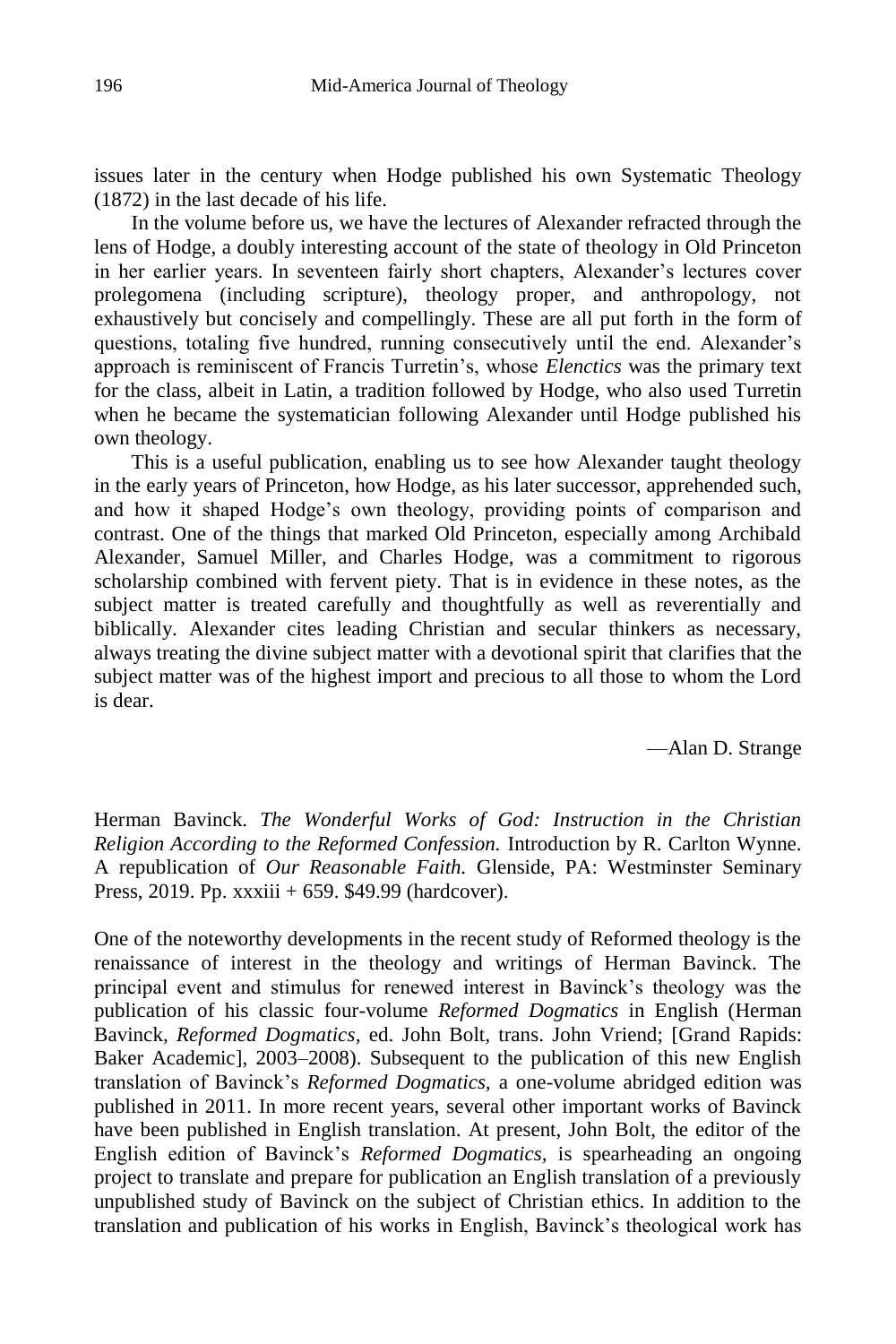become the focus of a Bavinck theological study society and has given rise to numerous secondary studies, including dissertations on diverse aspects of his thought.

I mention these developments to set a context for this brief notice regarding another significant illustration of renewed interest in Bavinck and his contributions to Reformed theology: the republication of an English translation of Bavinck's *Magnalia Dei* by Westminster Seminary Press.

Bavinck originally wrote this work in 1909 in a particularly productive period of his life not long after assuming the chair of theology at The Free University of Amsterdam (*Vrije Universiteit*). Though Bavinck was a successor in this chair to Abraham Kuyper, he distinguished himself as Kuyper's equal, perhaps even his superior, at least in the academic field of Reformed theology. While working on a revised and expanded version of the *Reformed Dogmatics* (1906–1911), Bavinck prepared a condensed and more popular summary of his four-volume dogmatics entitled, *The Wonderful Works of God: Instruction in the Christian Religion According to the Reformed Confession* (Dutch: *Magnalia Dei: Onderwijzing in de Christelijke Religie naar Gereformeerde* Belijdenis). First published in the Dutch language in 1909, Bavinck's *Magnalia Dei* was subsequently translated into English by Henry Zylstra and published by Eerdmans with the title *Our Reasonable Faith*  (1956). Though the new Westminster Seminary Press edition of Bavinck's work is a republication of Zylstra's English translation, it properly restores Bavinck's original title and drops the misleading title utilized in the 1956 edition. Unlike the previous title, which did not come close to a "dynamically equivalent" rendering of the Dutch title, the new, accurate title captures the burden of Bavinck's entire theological project: the task of theology is to capture to the fullest extent possible the wonder and glory of the works of the triune God in creation and redemption and to do so in a way that is faithful to the testimony of Scripture and the summary of that testimony in the catholic creeds of the church and the confessions of the Reformed churches.

Because Bavinck's distillation of his dogmatics in popular form has been available to English readers for some time, this new edition does not require a great deal of comment. Bavinck summarizes the "wonderful works of God" in an order that corresponds to his more academic presentation in the *Reformed Dogmatics.* In the first eight chapters, he treats questions of introduction, the nature of revelation (how God who is "man's highest end" can be known), and the place of Scripture and the confessions in Christian theology. In the remaining sixteen chapters, he follows the usual sequence of theological topics, treating in order the doctrine of God in his works of creation and providence, the doctrine of man in the original and fallen estates, the doctrine of salvation through the means of the covenant of grace and the saving work of Christ as Mediator, the doctrine of the Holy Spirit who ministers the saving benefits of Christ's work to those who are brought into fellowship with him, the doctrine of the church, and the doctrine of the last things. What distinguishes the work throughout is the way Bavinck masterfully covers the full range of theological topics, utilizing Scripture and confession, but in a way that is accessible to a wide range of readers. Readers will discover that the high praise for Bavinck's work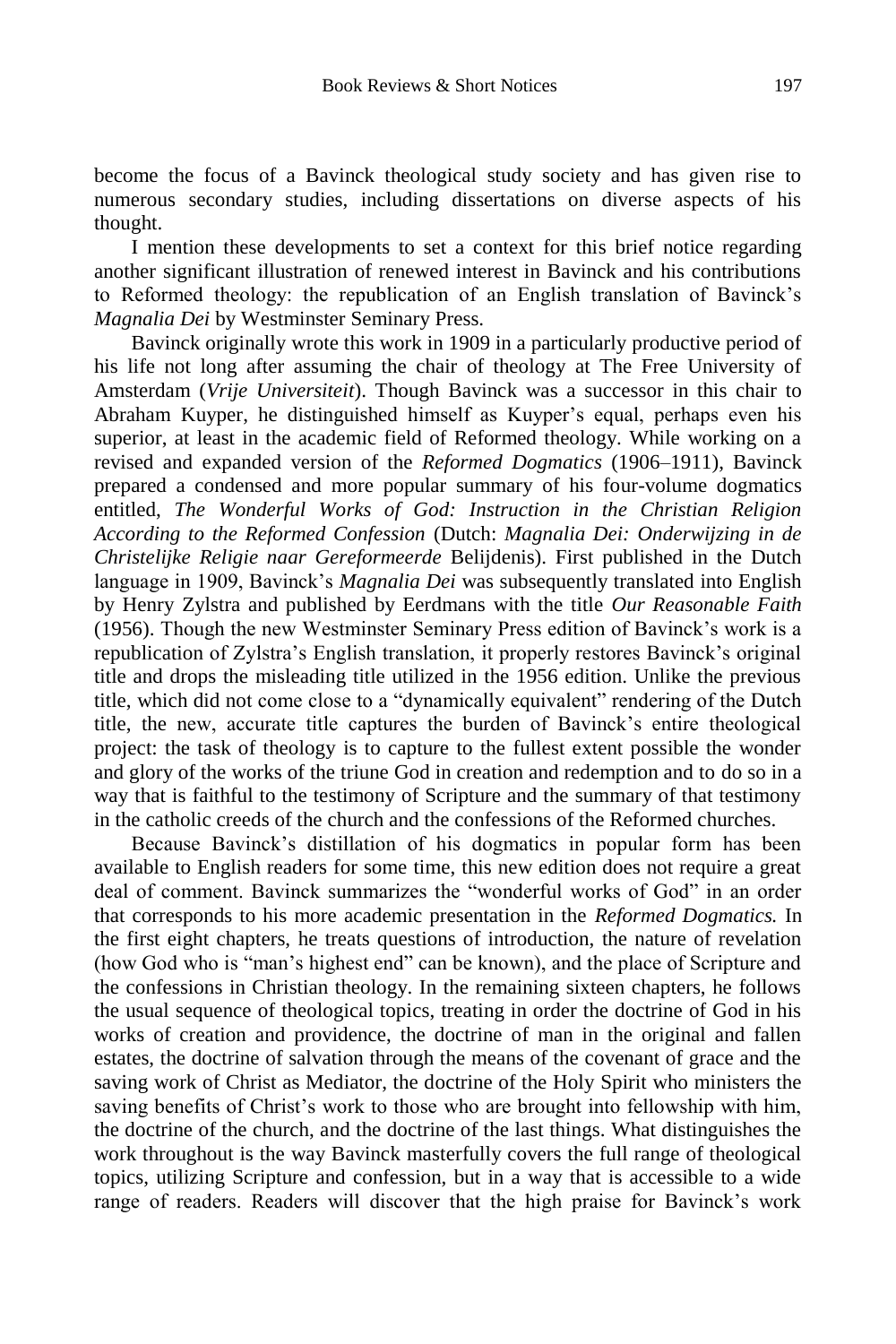among the endorsements listed in the frontispiece of this edition are not an instance of undue flattery.

My only regret regarding this new publication by Westminster Seminary Press is that it does not include headings within each of the chapters to aid the reader in following the order and sequence of topics that Bavinck discusses. Though the original Dutch edition of Bavinck's *Magnalia Dei* did not provide such headings, they would be a helpful guide for readers to follow the flow of Bavinck's thought and to find his discussion of particular topics. This problem is mitigated somewhat by the excellent subject and Scripture indexes prepared by Charles Williams for this edition. But the addition of such headings would further enhance the value of the book for a general readership.

In a brief notice like this, I trust it is permissible to conclude with my own endorsement of the book: "I am delighted that Bavinck's *Magnalia Dei* is now available in this new publication. The English title, *The Wonderful Works of God,*  captures accurately the burden of Bavinck's comprehensive summary of his *Reformed Dogmatics.* In every one of the theological topics that Bavinck treats, we are encouraged to focus upon the wonderful works of the Triune God in creation and redemption. Readers will find this volume a fresh, accessible and comprehensive exposition of Reformed theology. Church members, students and teachers alike will not find a better single-volume treatment of biblical teaching than Bavinck's *Magnalia Dei*" (pp. iv–v).

—Cornelis P. Venema

Michael Behe. *Darwin Devolves: The New Science About DNA That Challenges Evolution.* San Francisco, CA: HarperOne, 2019. Pp. 342. \$28.99 (hardcover).

An online biography notes that Michael J. Behe is Professor of Biological Sciences at Lehigh University in Pennsylvania and a Senior Fellow at Discovery Institute's Center for Science and Culture. He received his Ph.D. in Biochemistry from the University of Pennsylvania in 1978. Behe's current research involves delineation of design and natural selection in protein structures. This latest book of his, like previous ones, has aroused much hostility among dogmatic neo-Darwinians, even as it has fostered admiration and appreciation among those who find a naturalist narrative woefully deficient in explaining the world as we see it.

Behe, and others, have discovered that unguided evolution, the hallmark of the secularist scientific academy, is, in fact, not the real story, certainly not the one supported by careful laboratory work over recent decades. The observed laboratory evidence, in other words, does not support the theory of evolution as Darwin and company have promulgated it. The Darwinian and neo-Darwinian supposition has been that evolution, insofar as it involves natural selection, means the bettering of species in the process of their development, or evolution. This fascinating book chronicles the surprising-to-many revelation that evolution often appears more to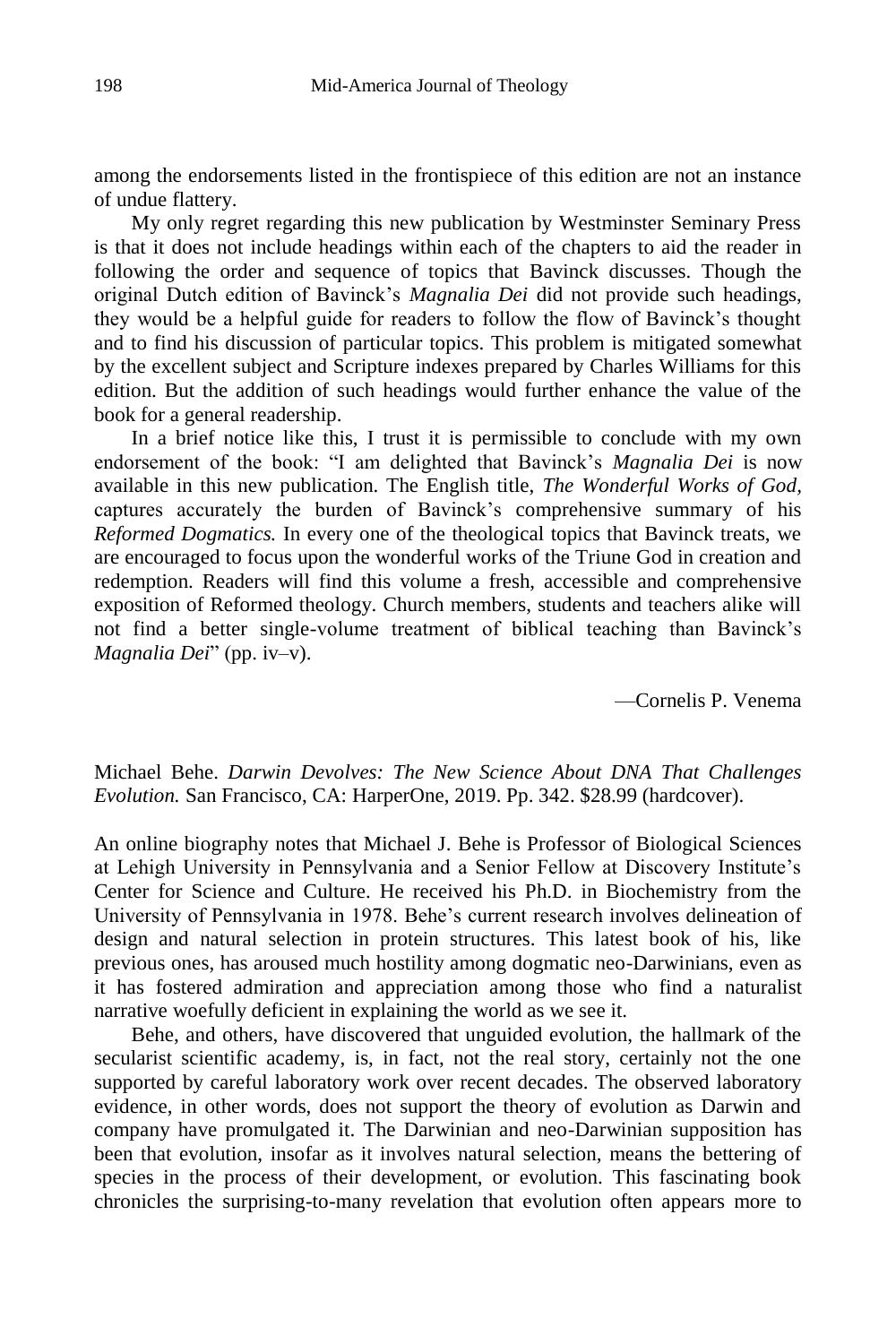involve devolution, not supporting but undermining the central conviction of Darwinism and neo-Darwinism.

Behe has long been the *bête noire* of the Darwinian establishment. As a biochemist, he made an enormous contribution to the field, and he challenged the naturalism of Darwinianism when he noted that certain cellular processes bore the mark of irreducible complexity. This means that they could not have come together "favorable" bit by bit until they could accomplish the task that they came to perform. Rather, like a Rube Goldberg machine—a mousetrap is a simple example—until all the parts needed for successful function were in place, one did not have a working structure. So, until certain cellular functions would not operate apart from a very finely tuned construction and what would appear to be intelligent design, you had nothing. Thus, such mechanisms bear evidence of design, rather than, as Darwinism insists, having been brought together over much time apart from any intelligence on the part of a designer.

Over the years, Behe has continued to research and write, finding much wanting in unguided evolution. So many things, not just at the cellular level, which is comparatively large, but from the most massive cosmic level (including the universe itself) down to quantum mechanics and the structure of DNA, show unmistakable evidence of design; in fact, they are not really explicable apart from design. Behe has for years now showed that various structures are irreducibly complex, requiring a designer, and not supportive of Darwinism and neo-Darwinism.

In his latest book, under review here, Behe argues that not only is a designer required to explain what occurs in "nature" but also that neo-Darwinism, now that we have been able to look at the development of species for some scores of years, with greater and greater precision, cannot account for what we see. We would expect, given the doctrine of natural selection, that "every day, in every way, everything is growing better and better." Even as the students of Noam Chomsky have not found his transformational grammar able to explain the development of articulate speech over the last sixty-plus years, though all assumed that it would, so neo-Darwinism and its theory of the survival of the fittest has not played out in the lab. In other words, another beautiful theory slain by an ugly gang of facts, as a friend would say.

The Darwinian process of natural selection means simply that species develop (evolve) in ways favorable to the strongest and best traits, cumulatively and over time, bringing such to better and better places and developing new and higher life forms. Behe, however, claims that such evolution as we have witnessed, particularly in our labs, has tended in more than a few cases to "Break or blunt any functional gene whose loss would increase the number of a species' offspring." This is what he means by noting what appears to be devolution instead of evolution. These "anomalies" do not support the reigning paradigm of neo-Darwinism, to use Kuhnian language and analysis*. Science* and other publications in the field claim that Behe is really looking at outliers that do not disturb "normal science" (neo-Darwinism). Behe, however, argues that such findings as he cites are not isolated and are incommensurable with neo-Darwinism, creating a crisis that heralds a coming scientific revolution and overthrow of Darwinism at some future point.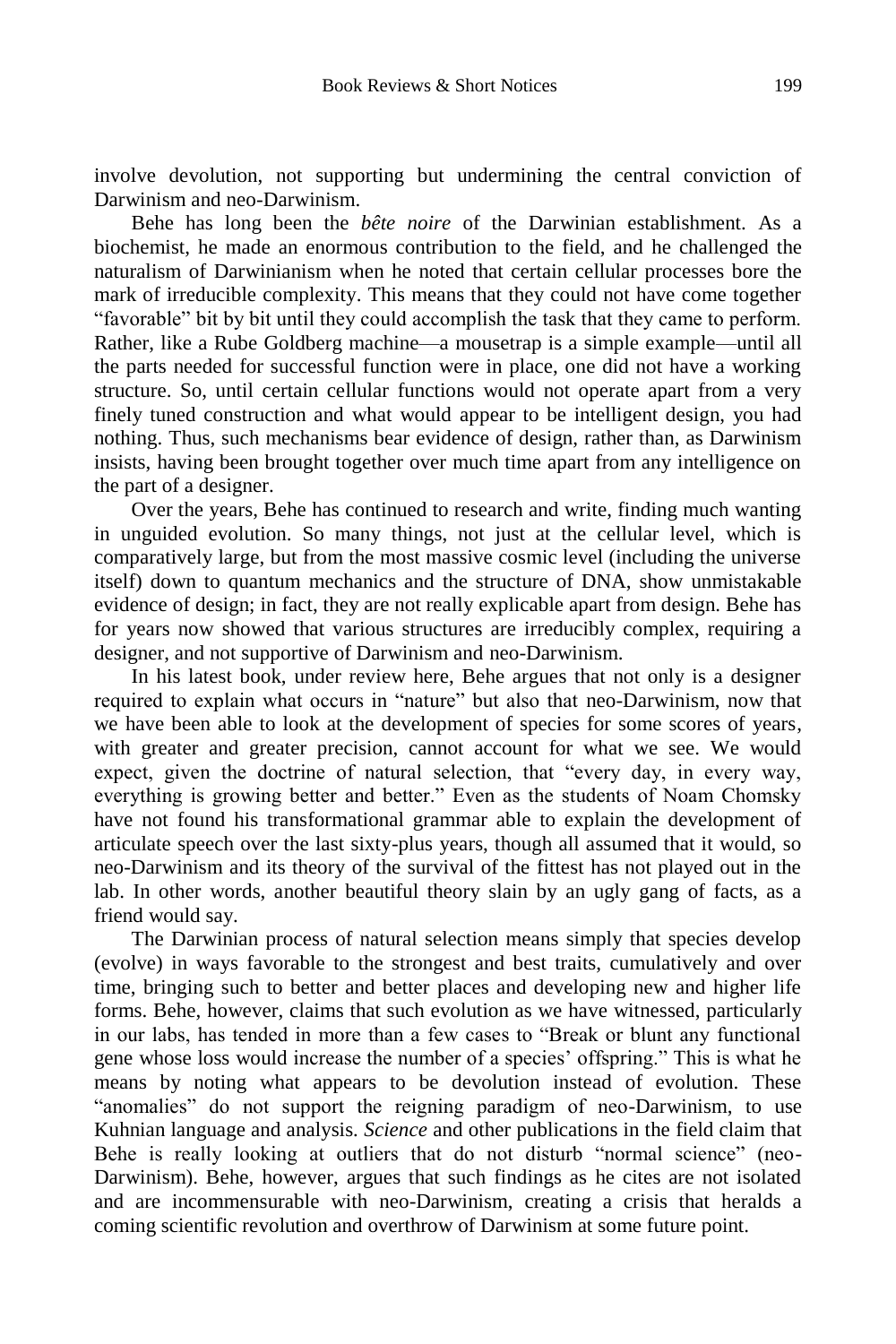It is interesting that Harvard professor of molecular genetics Andrew Murray, in *Current Biology,* hardly a water carrier for Christians concerned about naturalism, quite recently wrote this:

In laboratory-based experimental evolution of novel phenotypes and the human domestication of crops, the majority of the mutations that lead to adaptation are loss-of-function mutations that impair or eliminate the function of genes rather than gain-of-function mutations that increase or qualitatively alter the function of proteins. Here, I speculate that easier access to loss-of-function mutations has led them to play a major role in the adaptive radiations that occur when populations have access to many unoccupied ecological niches. (Cited from evolutionnews.org 2020/05, accessed on 10/5/20.)

As Murray proceeds in this very carefully argued article, this discovery of the "majority of mutations" being "loss-of-function" mutations does challenge the Darwinian hypothesis, even as Murray's acknowledgment of such is quite understated and phrased so not as to ruffle too many fellow scientists' feathers.

Much of the scientific establishment continues to dismiss out of hand the work in which Behe and his colleagues that criticize unguided evolution engage. The reigning neo-Darwinian paradigm, however, continues to suffer from anomalies for which it cannot account. Given the entrenched nature of this paradigm and how unthinkable it is for such secularists to entertain the notion of a creator or designer, it seems unlikely that this naturalism will ever recognize that the conflict really lies not between science and religion but between naturalism and science, as Alvin Plantinga has so ably argued. For those committed to unguided evolution, their naturalism enjoys revisionary immunity. The only way they would jettison such and embrace a supernaturalism consonant with science is either through a religious conversion or a change of thinking so fundamental and a candor so rare among unbelievers that it would be tantamount to conversion. Such neo-Darwinians would have to adopt different presuppositions. Meanwhile, Behe and his colleagues should plow ahead, showing, even as Plantinga has in philosophy, that if unguided evolution is true, the world is not behaving in such a way that corresponds to and is consonant with such evolutionary theory.

—Alan D. Strange

Richard P. Belcher, Jr. *The Fulfillment of the Promises of God: An Explanation of Covenant Theology.* Geanies House, Fearn, Ross-shire, Great Britain: Mentor, 2020. Pp. 324. \$19.99 (paperback).

A number of years ago, John Stek wrote an article in the *Calvin Theological Journal*  that lamented what he termed a "covenant overload" in Reformed theology (John H. Stek, "'Covenant' Overload in Reformed Theology," *Calvin Theological Journal* 29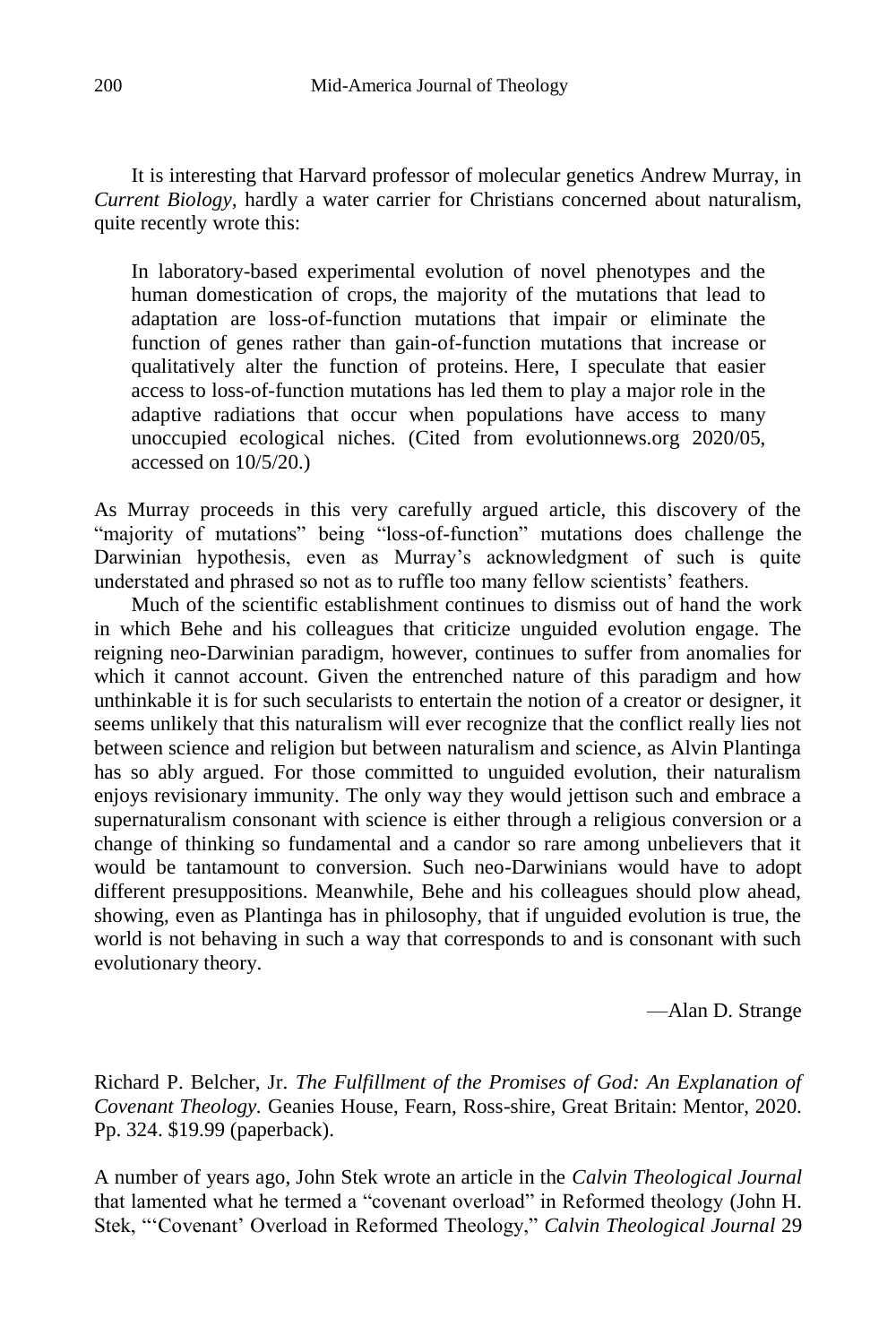[1994]:12-41.). Stek, who was at the time a professor of Old Testament theology at Calvin Theological Seminary, lamented the way in which Reformed theologians were imposing a systematic grid upon the biblical account of God's dealings with his people throughout the course of redemptive history. Rather than acknowledging the diversity of covenants (plural), Reformed theologians were inclined to flatten the story of God's work of redemption into a unified covenant framework. As a biblical theologian, Stek was concerned that an overly-systematized covenant theology was serving as a kind of hermeneutical grid that pressed the richness of the biblical writings into an artificial mold.

Although I have some sympathy for Stek's concern, I also believe his lament was overstated and possibly symptomatic of a false disjunction between biblical and systematic (dogmatic) theology. While systematic theology must be attentive to exegesis and a biblical-theological treatment of the unfolding of God's redemptive purposes in history, it must also ask questions regarding the unity and coherence of the Bible's witness. Furthermore, since the reading of the Scriptures takes place within and for the sake of the church, it is not permissible to engage the task without a sympathetic appreciation for the church's systematic summary of their teaching as this is codified in creeds and confessions. Insights from the past are not to be taken lightly, nor ought they to be disregarded carelessly. Especially in a period of history that disrespects the past and privileges the insights of the present, it is incumbent upon biblical and systematic theologians to engage each other and mutually enrich their respective disciplines.

I mention this because Richard P. Belcher, Jr.'s book on covenant theology expressly seeks to combine the best fruits of biblical and systematic theology. Belcher, who teaches Old Testament theology at Reformed Theological Seminary Charlotte, is not only a specialist in Old Testament studies but also a theologian who subscribes to the "system of doctrine" set forth in the Westminster Standards. This is a rare combination among contemporary theologians, who typically view the disciplines of biblical and systematic theology as alternative approaches that enjoy at best a wary truce in their relation to the other. Belcher sees the matter differently and informs his reader at the outset that he aims to engage the biblical data directly, but in a way that demonstrates the fidelity of the Westminster Standard's treatment of covenant theology to that data. As he describes it, "one of the purposes of this book is to help seminary students, elders, and lay people understand covenant theology and to navigate the various approaches to it that are prominent today. Then, other approaches will be compared to the viewpoint of the Westminster Standards" (p. 16).

To achieve his purpose in writing what might be regarded suspiciously by some as "yet another" book on covenant theology, Belcher begins with a broad overview or introduction to covenant theology in the first two chapters. In these chapters, he acknowledges the difficulty of covenant theology and the diversity of opinion on a number of issues, even within the circle of confessionally Reformed theologians. Noting that Reformed theology has traditionally been "bi-covenantal," distinguishing the pre-fall "covenant of works" from the post-fall "covenant of grace," Belcher rightly maintains that this distinction was an important basis for interpreting the work of Christ, particularly his active and passive obedience as the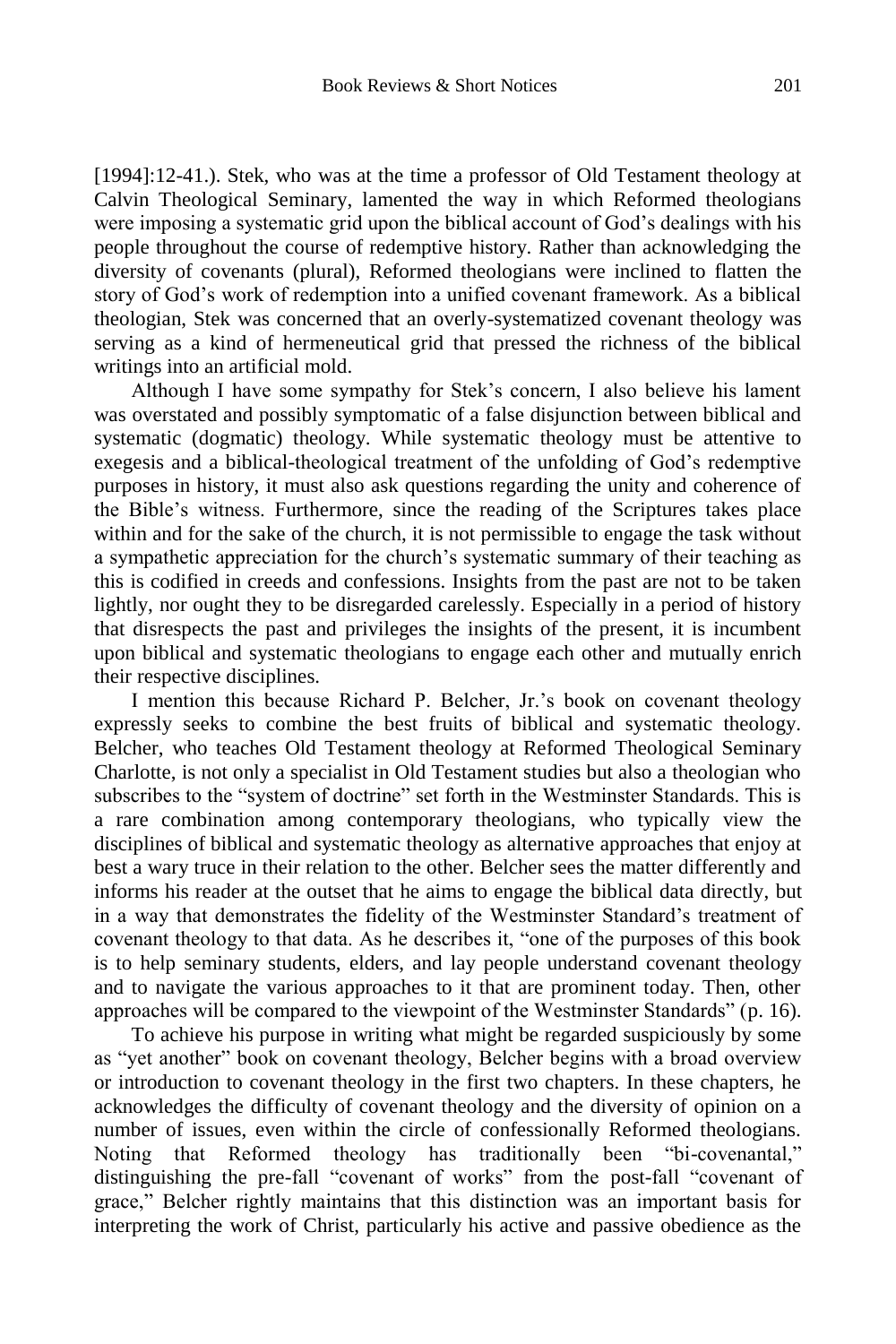basis for our justification and restoration to favor with God. As chapter 7 of the Westminster Confession of Faith describes the pre-fall and post-fall covenants, the work of Christ provides a basis for fallen sinners, who are liable to condemnation and death due to Adam's original and their own actual sins, to be restored to favor with God and granted the inheritance of eternal life. In his treatment of traditional Reformed bi-covenantalism, Belcher helpfully identifies some of the key questions that have often been controverted: Should we call the pre-fall relationship between God and (the human race in) Adam a "covenant"? Should we denominate the pre-fall covenant a "covenant of works" (most common), a "covenant of nature," or a "covenant of life"? Are there "elements of grace" in the pre-fall covenant relationship? And what is the connection between the covenant of works and the gospel?

After these introductory chapters, the bulk of Belcher's study consists of a series of chapters that treat the initiation and administration of the post-fall covenant of grace (chapters 3–8). In these chapters, Belcher traces the biblical record of the covenant of grace in its unity and progressive unfolding. Readers familiar with Reformed theology will find Belcher's treatment both a distinctly Reformed (Westminster Standards) and biblically-based handling of the unfolding of God's gracious covenant with his people throughout the course of redemptive history. Subsequent to the chapters that unfold the various administrations of the covenant of grace, Belcher engages a number of issues that have been recently disputed regarding covenant theology within and outside of the Reformed theological community. These chapters address a wide range of representative authors and viewpoints in more recent discussions of covenant theology, including the following: some minor variations within the framework of Reformed theology (e.g., the views of O. Palmer Robertson and John Murray), as well as some more significant departures from the historical Reformed view (e.g., W. J. Dumbrell, Paul R. Williamson, "federal vision"); a review and extensive evaluation of the formulations of Meredith Kline, especially his claim that the Mosaic economy was "in some sense" an administration or republication of the covenant of works; and an extensive review of formulations of the doctrine of the covenant among "confessional Baptists" and the viewpoint known as "progressive covenantalism" (Peter J. Gentry and Stephen J. Wellum). Belcher's study concludes with a chapter on the benefits of covenant theology, noting how it helps us see the history of redemption as one that expresses God's plan to redeem his people through a gracious covenant whose promises are fulfilled ultimately in Jesus Christ.

As my review of the range of topics addressed by Belcher indicates, this book fulfills the promise of its subtitle, "an explanation of covenant theology." Few books provide a more competent overview of classic Reformed covenant theology. Belcher consistently adheres to his stated purpose to give the reader a biblical and confessional account of the consensus viewpoint. His criticisms of those whose formulations stray more or less from the consensus viewpoint are invariably presented in an irenic and charitable fashion. One of the strengths of Belcher's study is his willingness to grant diverse formulations of some issues in covenant theology, so long as these differences do not adversely impact key features of the gospel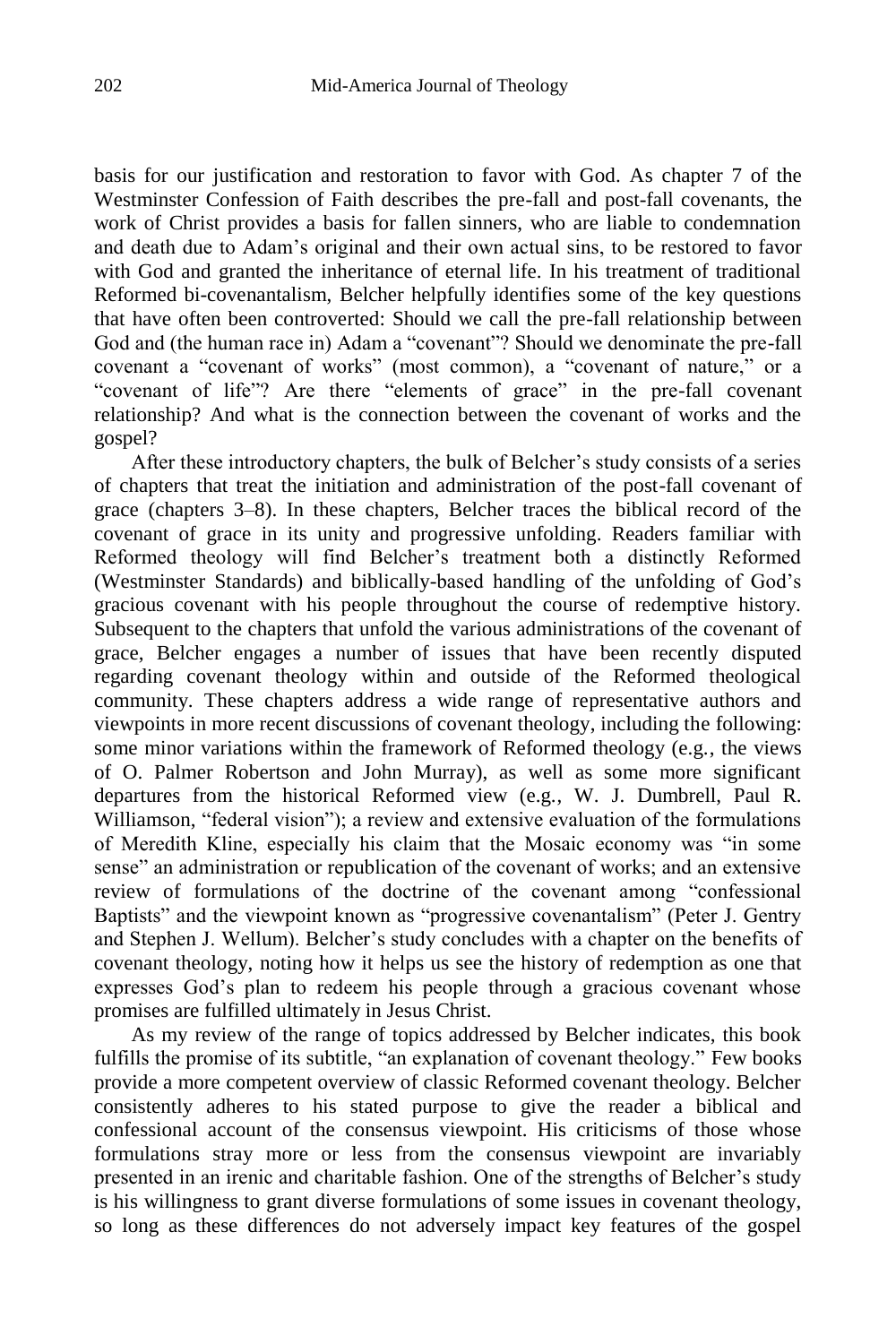message regarding Christ's saving work, especially in respect to the doctrine of justification. For example, though he finds Meredith Kline's views on the Mosaic covenant to be problematic, he nonetheless gratefully acknowledges Kline's clarity regarding the doctrine of justification upon the basis of Christ's active and passive obedience.

In addition to fulfilling his purpose to provide an introduction to Reformed covenant theology, Belcher provides a helpful review of present and ongoing debates that church members and theologians will likely confront today. Readers who want an accessible, competent, and comprehensive introduction to covenant theology, as well as the state of present discussion about disputed issues, will find Belcher's study a most helpful resource.

—Cornelis P. Venema

Robert J. Cara. *Cracking the Foundation of the New Perspective on Paul: Covenantal Nomism Versus Reformed Covenantal Theology.* Reformed Exegetical and Doctrinal Studies. Geanies House, Fearn, Ross-shire, Great Britain: Mentor, 2017. Pp. 312. \$19.99 (paperback).

For a period of time, the so-called "new perspective" on Paul appeared to be on the way to become the default position among contemporary biblical scholars, especially those whose special interest was in New Testament and particularly Pauline studies. With the exception of some confessionally Lutheran and Reformed theologians, advocacy of a new perspective upon Paul's doctrine of justification and his relation to his ancestral religion, Judaism, had largely captured the imagination of many. However, the attractiveness and cogency of the new perspective has waned in the face of new studies that have contested a number of the basic foundations of the new perspective.

Robert J. Cara, Provost, Chief Academic Officer, and Hugh and Sallie Reaves Professor of New Testament at Reformed Theological Seminary (Charlotte), is among those who have authored studies that raise serious questions regarding the new perspective. As the title and subtitle of his study indicate, Cara's specific aim is to "crack the foundation" of the new perspective on Paul by contesting one of its principal claims. This claim is associated with the name of E. P. Sanders, whose influential study of "Second Temple Judaism," *Paul and Palestinian Judaism,* laid the foundation for building a new perspective on Paul. According to leading proponents of a new perspective on Paul (e.g., N. T. Wright and James D. G. Dunn), Sander's "new" view of Judaism requires a "new" view of Paul.

Cara introduces his study by noting the foundational importance of Sanders's new view of Second Temple Judaism that he denominated "covenantal nomism." Based upon his reading of the sources within the Second Temple period prior to and contemporaneous with the writing of the New Testament, Sanders claimed that the Judaism of Paul's day was not a "works righteousness" religion. Utilizing a paradigm that distinguishes religions by the way they view "getting into" and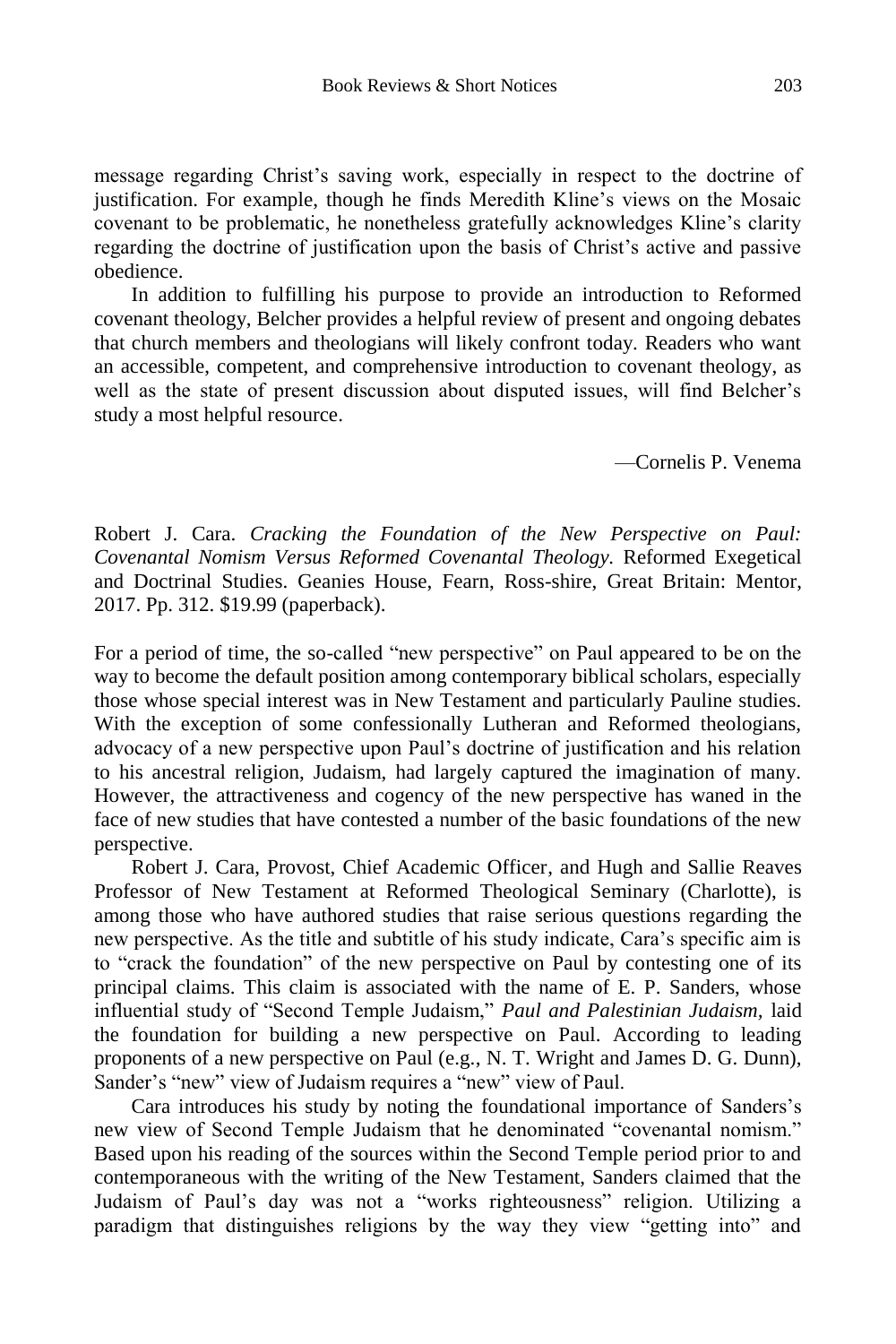"staying in" the community of those who belong to God, Sanders maintained that the common view within Judaism in Paul's day was that members of God's covenant community "get in" the community by grace or election, but "stay in" by works. Membership in the community of God's people was based upon God's gracious initiative in electing Israel and granting them corresponding privileges such as the law and provisions for repenting and making atonement for sin. Though the members of God's covenant people, Israel, were obliged to obey God's law in order to maintain their membership and favored status, they did not become members upon the basis of their own performance of good works. According to Sanders's interpretation of Second Temple Judaism, it is no longer possible to maintain that Paul formulated his doctrine of justification to oppose some or another form of "legalism." No such legalism can be found within the Judaism with which Paul was acquainted, and therefore Paul's opposition to the Judaizers must be addressed to a different problem than what the traditional interpretation of Paul has assumed. At the end of the day, there is no evidence to show that Second Temple Judaism was legalistic, and therefore the traditional assumption that Paul was opposing such legalism in his New Testament letters is without merit (no pun intended).

While Cara presents a biblical and theological case against other features of the new perspective on Paul, the main burden of his book is focused upon the cracks or weaknesses in Sanders's case. Based upon a careful reading of a variety of representative sources for an understanding of Second Temple Judaism, Cara summarizes his "primary thesis" to be that "there are many examples of works righteousness (Pelagian and semi-Pelagian versions) in Second Temple Judaism literature and Sanders's uniform covenantal nomism is mistaken. Hence, the newperspective-on-Judaism foundation crumbles and the NPP house concerning justification comes tumbling down" (pp. 198–99). Cara also aims to make a case for a "second thesis," namely, that writers who defend the new perspective on Paul generally ignore or misinterpret passages in Paul's writings like Ephesians 2:8–10, Titus 3:4–7, and 2 Timothy 1:8–10. New perspective authors often ignore these passages because they judge them not to belong to the authentic letters of Paul. Or, even when they acknowledge them to belong to a corpus of writings that exhibit Paul's influence, they do not acknowledge the way they express a strong theology of grace in which human works performed in obedience to the law play no role either in gaining entrance into favor with God or, in the final judgment, remaining in God's favor through works.

Cara begins his book with two introductory chapters that provide the framework for his study. In the first chapter, "Foundation of the New Perspective on Paul," he seeks to demonstrate the importance of Sanders's thesis for the new perspective. Since new perspective writers proceed from the conviction that Second Temple Judaism was not legalistic, they assume that the problem to which Paul's doctrine was addressed must lie elsewhere. For most new perspective writers, Paul's doctrine was addressed to a kind of Jewish "nationalism" or "exclusivism" that required the Gentiles to obey certain "boundary marker" requirements in the law, namely, the rite of circumcision, prohibitions regarding the eating of certain foods, and the obligations regarding feast-day observances. After demonstrating the critical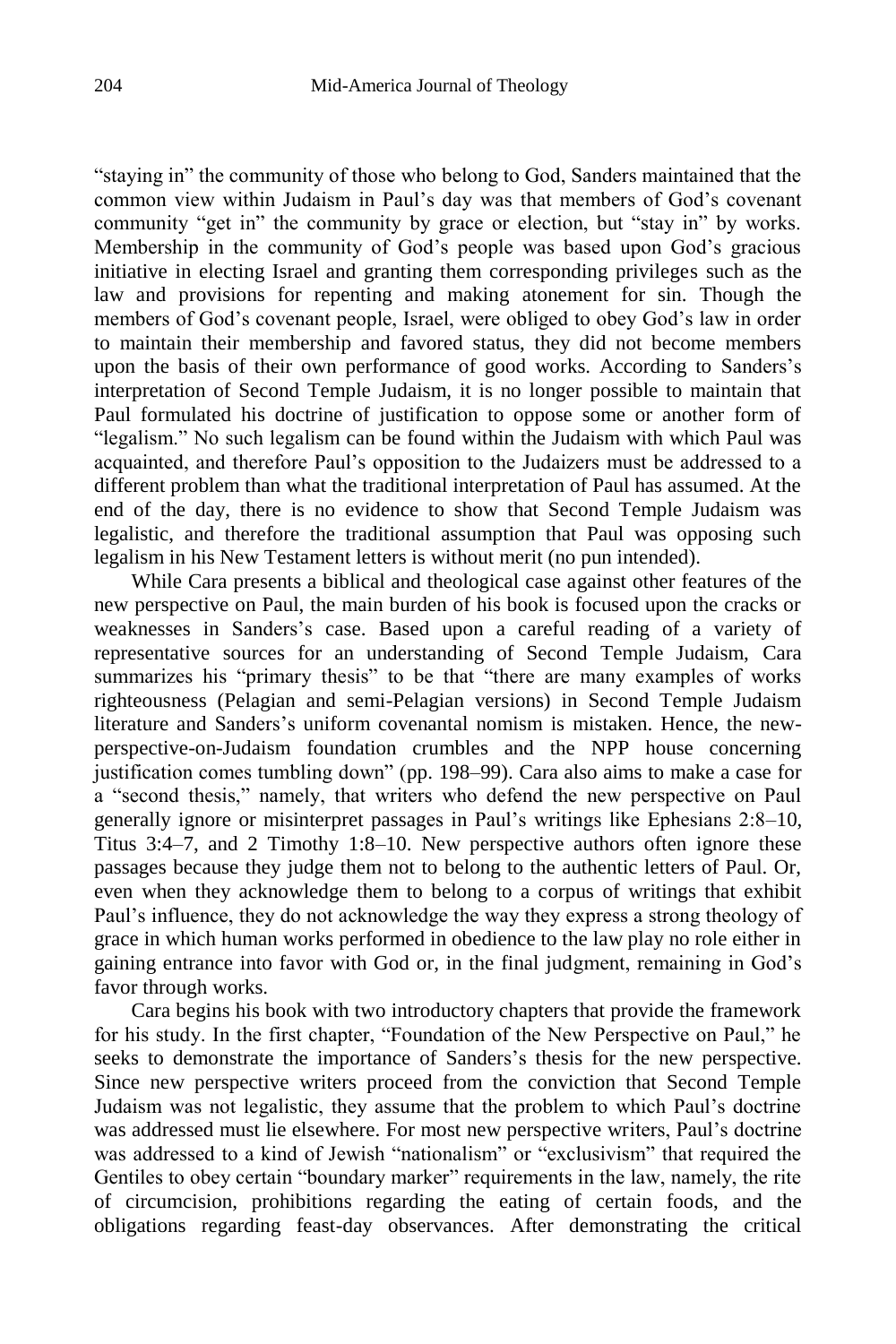importance of Sanders's thesis to the development of a new perspective on Paul's view of justification, Cara's second chapter presents an overview of the traditional Reformed interpretation of Paul and a critical assessment of what Sanders's means by "covenantal nomism." When Sanders's notion of "covenantal nomism" is measured by the traditional Reformed view of "legalistic works righteousness," Cara judges it, ironically, to be in its own way a form of legalism. In Cara's estimation, Sanders's argument, and its use by new perspective authors, fail to show that Second Temple Judaism is not a form of works righteousness. If those whom God graciously grants entrance into his covenant community are required to perform works of obedience to the law in order to maintain their status as members of the community and to be justified in the final judgment, the main tenet of legalism, whether in a Pelagian or semi-Pelagian form, is granted.

By his own admission, the central and most important chapter in Cara's book is the one that treats the question of "Works Righteousness in Jewish Literature?" (chapter 3). In this chapter, Cara works his way carefully through various categories of Jewish literature in the Second Temple Period. These categories include apocrypha, Old Testament pseudepigrapha, Dead Sea Scrolls, and Rabbinic Literature. While Cara acknowledges differing degrees and forms of legalism in the various categories of literature that he canvases, he identifies a pervasive presence of some kind of legalism in all of them. In this respect, he confirms the presence of the kind of evidence for legalism in Second Temple Judaism that were noted in an earlier study, *Justification and Variegated Nomism*, edited by the well-known evangelical New Testament scholar, D. A. Carson. (See *Justification and Variegated Nomism,* ed. D.A. Carson, Peter T. O'Brien, and Mark Seifrid, 2 vols [Tübingen: Mohr Siebeck, 2001-2004].). Upon the basis of his consideration of these sources, Cara concludes that the foundation of the new perspective of Paul is cracked and broken, incapable of sustaining the weight that is placed upon it.

In my estimation, Cara's study is a welcome addition to the growing body of literature that challenges many of the assumptions and arguments of the advocates of the new perspective on Paul. Cara confirms and adds further evidence to the case for legalism in Second Temple Judaism that earlier studies, including the volume edited by Carson, had identified. His study will prove useful to those who have an interest in evaluating the claims of new perspective authors, especially their confidence in Sanders's case for what he calls "covenantal nomism." Cara adds to the value of his book in this respect by providing a lengthy appendix, "Overview of Judaism's Literary Sources," and an extensive bibliography of sources. His book is a worthy contribution on a subject of continuing importance.

—Cornelis P. Venema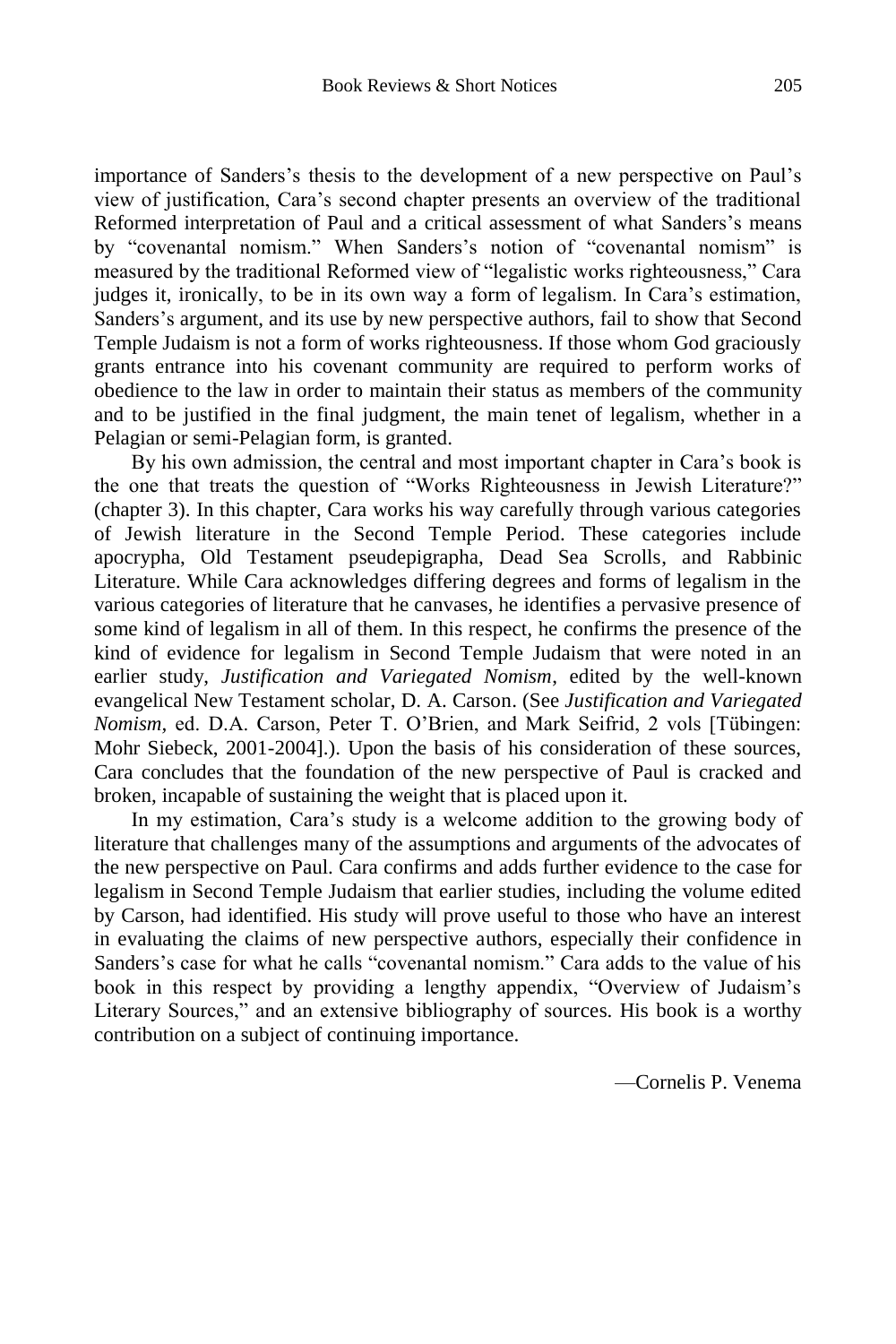Elizabeth Agnew Cochran. *Protestant Virtue and Stoic Ethi*cs. T&T Clark Enquiries in Theological Ethics. New York, NY: Bloomsbury T&T Clark, 2019. Pp.  $x + 216$ . \$39.95 (paperback).

As Christian theologians have looked for an alternative to secular perspectives on ethics, many Christian theologians have turned to the Christian tradition of virtue ethics. By this, they mean, what type of person ought we to be? What characteristics or virtues should characterize the good person? Perhaps the most prominent proponent of virtue ethics in the history of the Christian church is Thomas Aquinas. Aquinas developed his ethic in dialogue with Aristotle. (For a good discussion of how and to what degree Aquinas adopted an Aristotelean approach, see Josef Pieper, *Guide to Thomas Aquinas,* trans., Richard and Clara Winston [San Francisco, CA: Ignatius Press, 1986] pp. 43–54.) In light of this fact, it is not surprising to see many Roman Catholic (and Protestant) theologians turn to the teachings of Aristotle for the formulation of a modern virtue ethic. As Stanley Hauweras and Charles Pinches put it: "Why choose Aristotle? At least one answer is that Aquinas found Aristotle such a fruitful resource for his account of the virtues—and we believe Aquinas's account of the virtues remains unmatched in Christian theology" (Stanley Hauweras and Charles Pinches, *Christians Among the Virtues: Theological Conversations with Ancient and Modern Ethics* [Notre Dame, IN: University of Notre Dame Press, 1997], p. xiii. They go on to say: "for those of us who work within or nearby the Catholic tradition, Aristotle remains an essential conversation partner" [p. xiv].).

Elizabeth Agnew Cochran is one who commends this emphasis on virtue ethics. However, she suggests that Protestant theology has a unique vision for virtue rooted in its theological perspective and doctrine of justification by faith alone. In her view, a Protestant view of virtue ethics sees faith as the root virtue and love as the central virtue that develops as the fruit of faith. She writes:

This Protestant ethic envisions virtuous character as embodied in faith. Faith discerns God's benevolent oversight of the world both in reflecting on God's radical self-revelation in the incarnate Jesus Christ and in recognizing the ways in which God encounters individual human beings. Faith is fully embodied as this discernment is coupled with consent to God, an extended and dispositional stance of trust in God's providential goodness and love for the created order. In turn, faith places us in a relationship with God that informs a more complete understanding of our own place in the universe, and as we feel and show gratitude and love for God, we simultaneously grow in love for our neighbors, recognizing that all created beings share a relation because of our common relation to God. This love guides and orders our understanding of the value of other possible goods so that we can determine when to embrace particular emotions and when to resist them (pp. 195–96).

She goes on to say: "Faith has a value in the Christian life that differentiates faith from other possible goods, and after justification, it functions as a sustained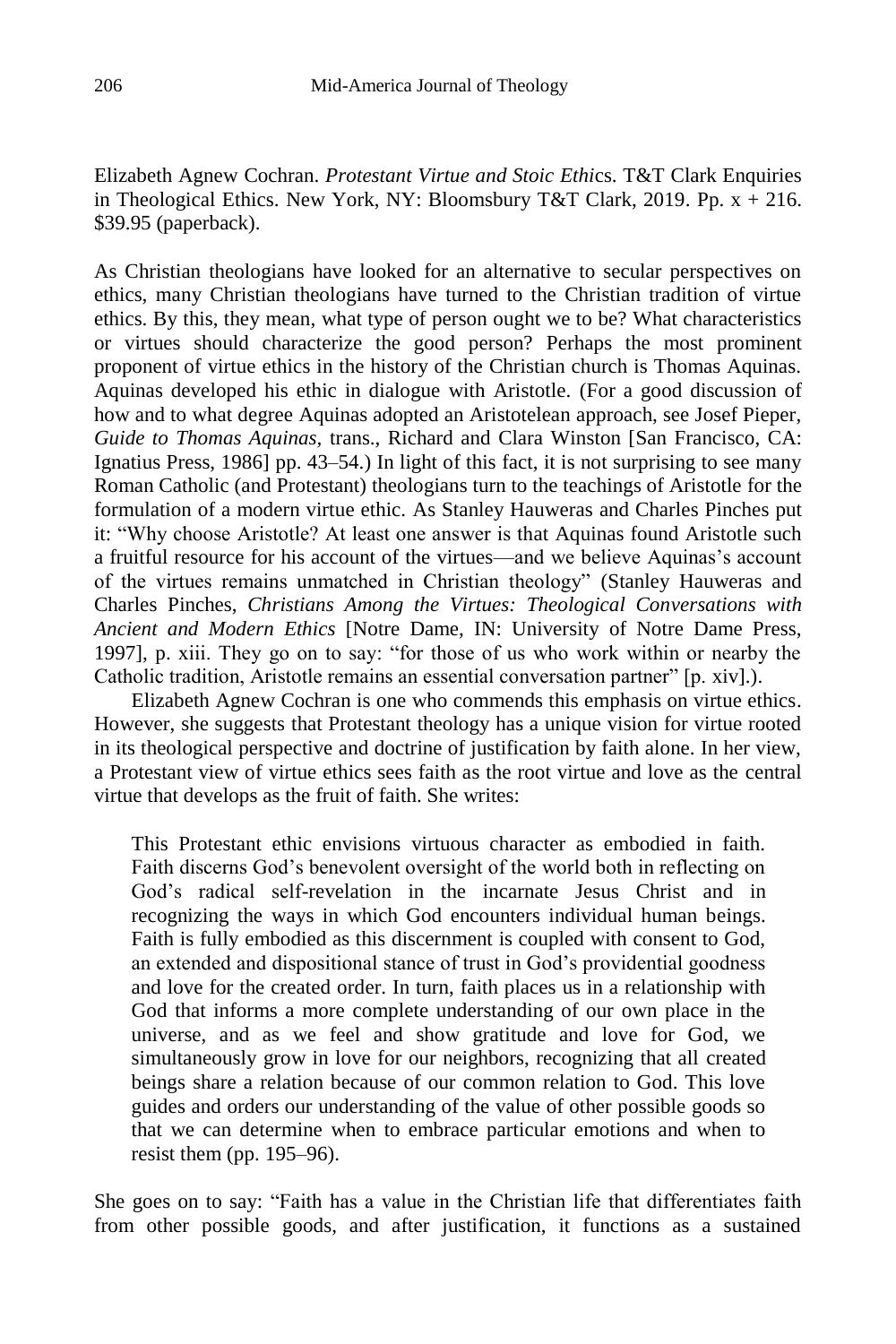disposition through which human beings pursue and cultivate the characteristic goods and ends for which they were created" (p. 91). She defines virtue this way: "A virtue is a moral disposition or character trait that benefits its possessor and leads to her flourishing, and through its relation to this end of flourishing, a virtue can be said to make its possessor a 'good human being'" (p. 92). This description gives primacy to faith and love as the heart of a Protestant virtue ethic. It also gives us a glimpse of the value of a Protestant virtue ethic and suggests that Protestants have a unique contribution to make to the broader discussion of virtue ethics.

In developing this virtue ethic, Cochran suggests that Protestants may have a better discussion partner than Aristotle for this development: the Stoic philosophers. Cochran explains that there is significant overlap between the way that the Stoics developed their ethic and the way that Protestants developed theirs. She proposes that interaction with the Stoics is helpful because they also reflected on many of the same issues that arise in the formulation of a Protestant virtue ethic. This can enrich a renewed formulation of Protestant virtue ethics. It is important to note here that Cochran is not saying that Protestant virtue ethics is dependent on Stoic ethics (p. 196). However, she argues that "in thinking about expanding the historical sources that we might consider for further *clarifying* a Christian ethic, we would be remiss to overlook Protestant thinkers' recurrent interest in Stoic thought" (p. 196; emphasis hers). What this means is that Stoicism "complements and enriches current studies of virtue and Christian thought, and challenges ethicists to think about the scope of virtue ethics in increasingly expanding ways" (p. 45). Cochran recognizes that we can look at various philosophies to help us sharpen and clarify our thinking, but, according to Cochran, Stoicism has been one of those philosophies particularly helpful to Protestants and can be again.

Cochran recognizes there will be objections to the use of the Stoics in the formulation of a Protestant virtue ethic. The first objection comes from modern virtue ethicists. These ethicists are looking for an alternative to the impasse of modern ethics rooted in the Enlightenment. (See Alasdair MacIntyre, *After Virtue* [Notre Dame, IN: University of Notre Dame Press, 2007].) They see Stoic ethics as a precursor to Enlightenment ethics, principally because of its adoption by various proponents of the Scottish Enlightenment. Cochran points out that there may be another reason for the connection between Scotland and the Stoics: Scottish Presbyterian theology. She notes that there are Stoic affinities with Reformed theology: virtue as revealed in divine character that humans are to imitate, virtue acquired through a transformative experience, and humans being morally accountable for their actions and "radically dependent upon divine providence" (p. 21). Cochran also suggests that current scholarship shows "the continuity among ancient ethical schools, including Stoicism and Aristotelianism, that differentiates them from modern approaches to ethics" (p. 11). She cites as an example of this the work of Julia Annas, who argues that we should understand both Aristotle and the Stoics "in a teleological framework," which could be contrasted with modern ethics (p. 12). Cochran is arguing that modern virtue ethicists' critique of Stoicism may have overstated Stoicism's discontinuity with other ancient ethical traditions as well as its continuity with Enlightenment ethics.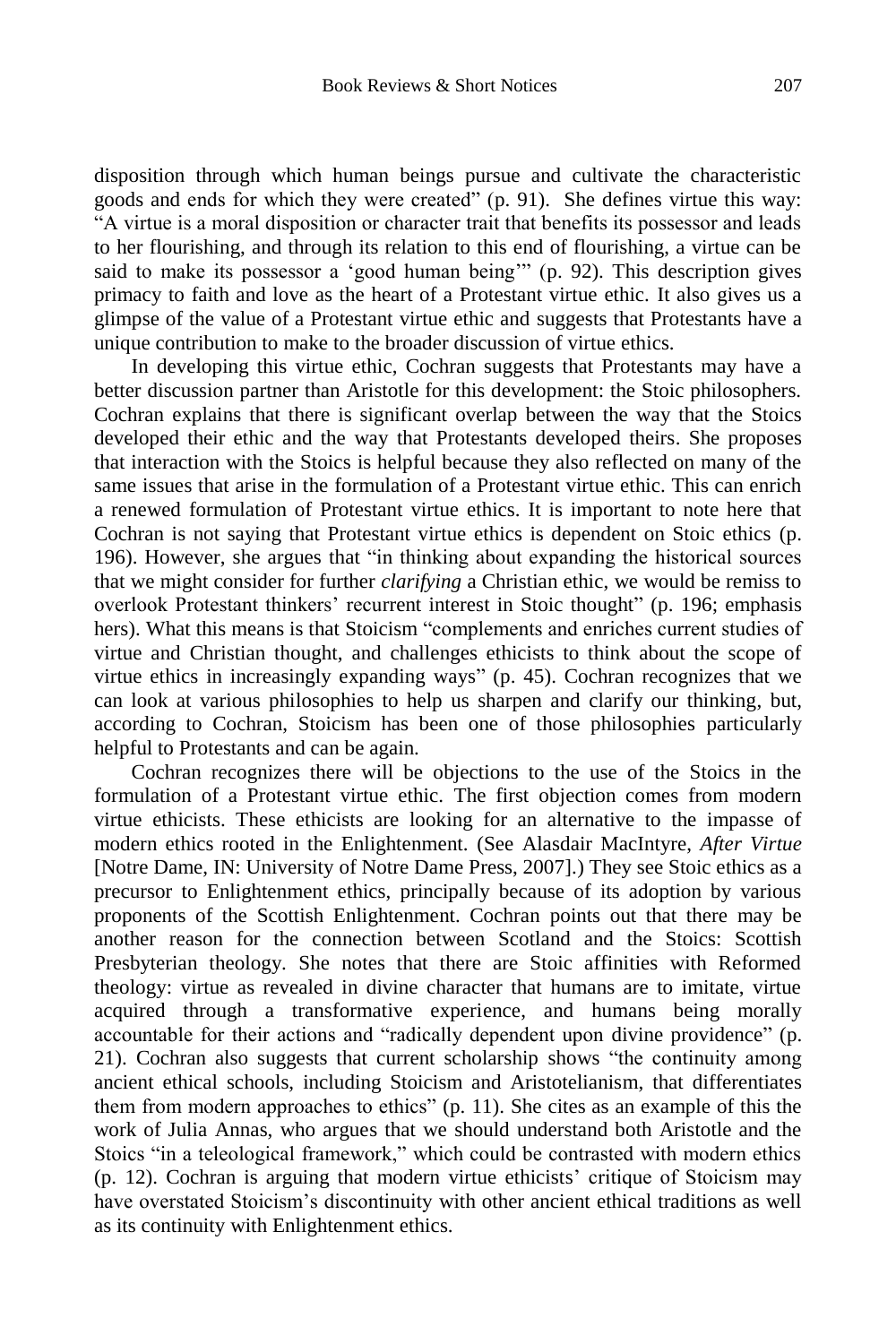The second objection is that Stoicism presents a competing theological system to Christianity, and so is not a good discussion partner for a Protestant virtue ethic. Of course, every Christian theologian would agree that there are significant and crucial differences between Stoicism and Christianity. Cochran suggests that these differences would include Stoicism's purported view of God as impersonal, its *apatheia*, its high view of moral nature, and its diminution of love, especially in its rejection of grief (paraphrase of pp.13–15). She argues, however, that the contrast is probably overstated. Either way, she says that whatever the differences, there are enough similarities to be helpful in clarifying and thinking through a modern Protestant approach to ethics. In some ways, the proof will be in the eating. If a person finds it helpful and illuminating, then that person will be inclined to accept these arguments. If not, they will not. So, what does Cochran see as the similarities? The similarity between Protestant faith and Stoic assent to providence and that both Protestant faith and Stoic assent lead to love; the need for a "conversion" experience; the emphasis on moral accountability and the divine providential government of all things; and the calibration of emotion to faith (for Protestants) or assent (for Stoics).

As we look at these four areas, they do seem to provide evidence of a potentially helpful dialogue between Protestantism and Stoicism on these issues. However, Cochran's discussion is plagued by a lack of clarity on the Protestant theological tradition. She explains the Protestant tradition in confusing ways and, at several points, misstates it. As we will see below, her case for continuity could actually be strengthened by greater clarity in stating the Protestant tradition.

The Overlap with Stoicism: Assent to Providence

According to Cochran, the heart of the Roman Stoic ethic is assent to God's providence. This willingness to accept what God brings about through providence was at the heart of their philosophy. This assent involves an intellectual apprehension of God's providential government of the world as well as a moral element of saying "yes" to it, i.e., assent. This is similar to a Protestant perspective on faith. Cochran says:

First, although faith is not restricted to mere academic belief, it is nonetheless rooted in a propositional belief in God's goodness, just as stoic assent emerges from an intellectual recognition of divine goodness. Second, while faith is propositionally rooted, it is more adequately understood as a disposition of trust in God akin to the moral dimension of assent (p. 94).

In other words, faith embraces Christ but also trusts in the divine goodness in His providence in a way that is structurally similar to the Stoic view of assent. (See a good example of how this is tied together in the *Heidelberg Catechism,* Q/A 1 and Q/A 26–28 in *The Heidelberg Catechism in German, Latin, and English* [New York, NY: Charles Scribner, 1863], pp. 131–132 and 160–161.) There is a primacy of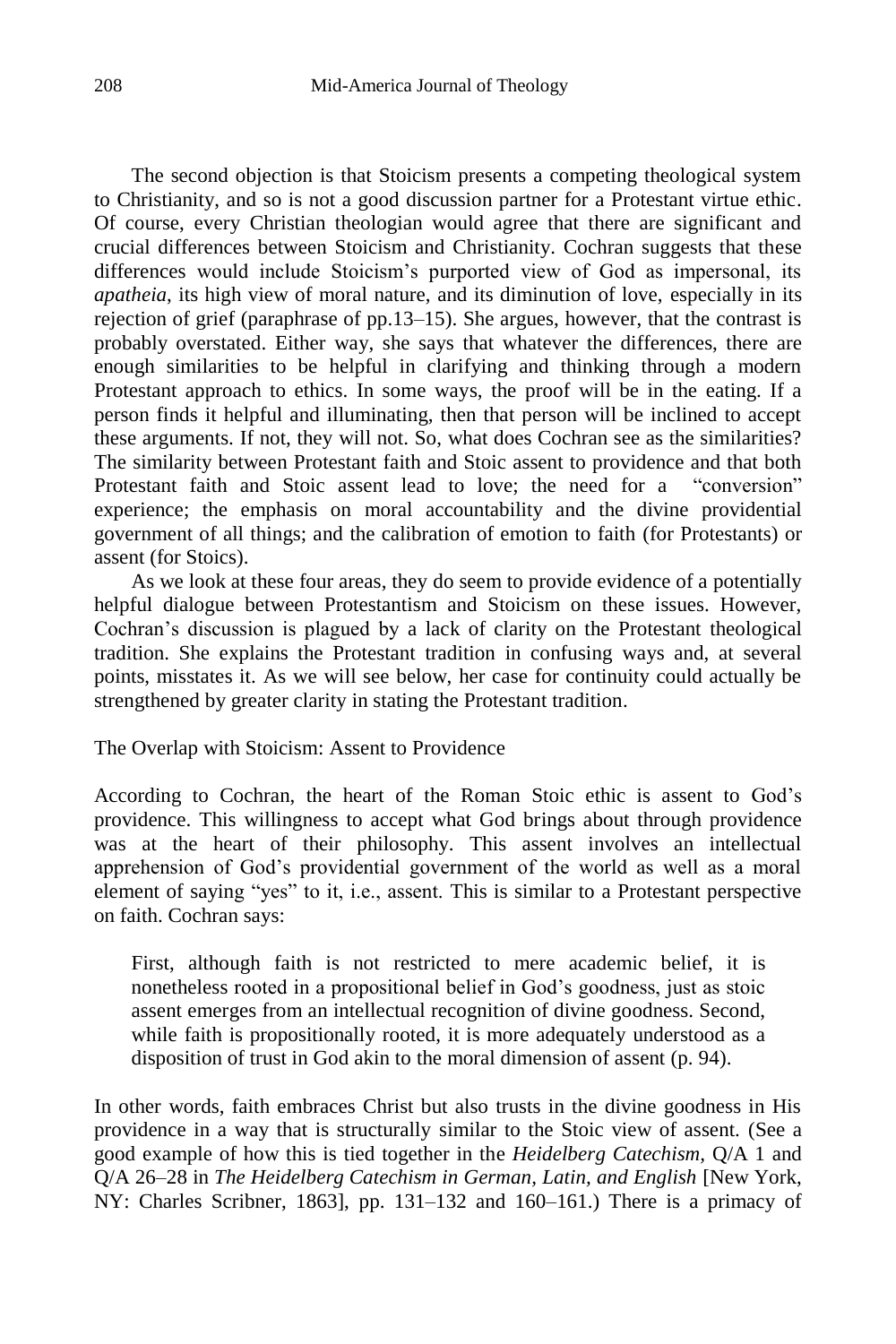assent in the Roman Stoic ethic, just as there is a primacy of faith in the Protestant ethic.

What is more striking is the connection between assent and love in the Stoics that is parallel to faith and love in Protestants. Considering Stoic ethics, Cochran explains that as one sees God's government of the world and assents to it, that person can also assent to the world and the people in it. This develops a *eupatheia*  (good emotion) toward others that can be called love and affection. She says: "for the Roman Stoics, impartial love for all beings emerges as our trust in divine providence increases" (p. 76). She compares this view to Calvin and Edwards, who emphasize the connection of faith and love: "Ultimately, an understanding of faith necessarily embodied in love more adequately represents the core of a Protestant virtue ethic than does a virtue ethic that isolates faith from love" (p. 106). She notes that Edwards, in his book *The Nature of True Virtue*, "clearly aligns true virtue with benevolence, a general love for God and the created world as a whole" (p. 108). It is not hard to see the similarity of Edwards' view of virtue and that of the Stoics.

Cochran makes less of this similarity than she could because she misstates the Protestant theological tradition. Throughout her book, she misses key distinctions in Protestant theology that could have strengthened her case. In this case, the similarity between assent and faith and assent's relation to *eupatheia* and faith's relation to love are strong. It would seem that this would provide a context for a Protestant virtue ethic that emphasizes the primacy of the *virtue* of faith. However, Cochran warns, "historical Protestant theologians resist the notion that faith is a virtue . . . ." (p. 92). This is not an accurate picture of "historical Protestant theologians." While recognizing that faith does not justify because it is a virtue, in other respects, it *certainly* is a virtue, according to the Protestant tradition. Here are a couple of examples. The Southern Presbyterian theologian Robert Lewis Dabney says "that we define faith as a holy exercise of the soul; but we do not attribute its instrumentality to justify, to its holiness . . . . It is neither strange nor unreasonable, that a thing should have two or more attributes . . ." (Robert Lewis Dabney, *Systematic Theology* [St. Louis, MO: Presbyterian Publishing Company, 1878], p. 607; Cf. Charles Hodge, *Systematic Theology*, 3 Vols. [New York, NY: Charles Scribner's Sons, 1887], 3.108: "Faith is not only the condition of the Spirit's dwelling in us as the source of spiritual life, but we live by faith. That is, the continuance and exercise of spiritual life involve and suppose the constant exercise of faith. We live by exercising faith in God, in his attributes, in his providence, in his promises, and in all the truths which He has revealed."). The Genevan theologian of the  $17<sup>th</sup>$  century, Francis Turretin, calls faith "a universal virtue" because of its "various relations" (Francis Turretin, *Institutes of Elenctic Theology*, trans. George Musgrave Giger, ed. James T. Dennison Jr., 3 Vols. [Phillipsburg, NJ: P&R, 1994], 15.7.2). This is because "[f]aith is viewed in different lights: either in the act itself of justification or in the person of the justified or in the effect of justification. In the person justified it is well called 'the beginning of righteousness'; not imputed but inherent because it is the root of all virtue" (Turretin, *Institutes,* 16.7.15). These examples could be easily multiplied. Clearly, Protestant theologians have had no problem calling faith a virtue, even though it does not justify because of its virtue. Indeed, the virtue of faith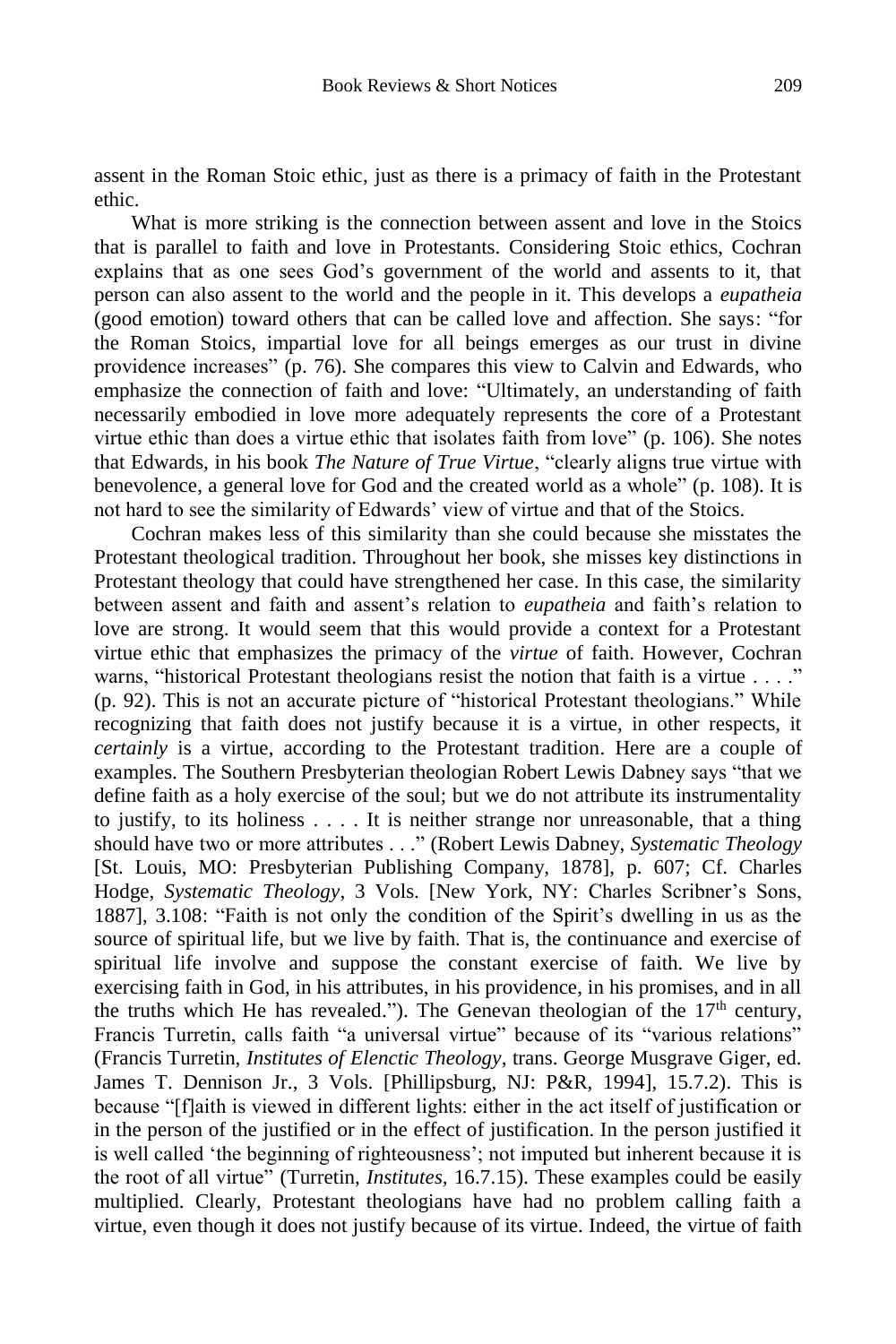has primacy in a way similar to assent in Stoic virtue ethics. This theme is worth developing as one considers a formulation of a Protestant virtue ethic.

The Overlap with Stoicism: Conversion

One intriguing aspect of Stoic thought is, in the words of Cochran, the "Stoic conviction of paramount importance for this project . . . that virtue is unified, singular, and transformative good" (p. 55). This commitment to the unity of the virtues leads the Stoics "to an understanding of the virtues acquired through a marked experience of transformation akin to a conversion" (p. 60). She believes that there is a parallel to the Protestant view:

[T]he Stoic understanding of virtue as a unity and conception of virtue as acquired all at once offers an entry point for reflecting on how Protestants can intelligibly advocate a view of virtue that allows for some measure of linear growth while simultaneously retaining an insistent openness to the interruption of this process by the transformative workings of a particularistic grace (p. 43).

The Stoics can speak of a definitive transformation, but they also describe a process of growth. This interesting way of thinking about virtue provides a place for Protestants to enter the discussion comparing it to their own view of conversion.

Cochran notes that for Protestants, conversion is both definitive and then gradual throughout life. Note that She is right to say that *conversion* does two things: "[F]irst, it restores their relationship with God in a manner that changes their status before God; and second, it equips them with moral capabilities that are lacking in persons who have not undergone conversion" (p. 116). She confirms this from Calvin: "Calvin can also speak of conversion as gradual. For example, in his 1557 Commentary on the Psalms, he could 'characterize conversion itself as a gradual process through which a Christian is formed in holiness, and reformed in God's image, over time'" (p. 119). This definitive and gradual approach to conversion has a promising opening for interaction with the Stoics. The problem is that Cochran brings in confusion on this point by speaking of justification as if it were what Protestants would generally call "sanctification." For example, she explains justification this way: "First, justification constitutes a relational change between a Christian and God. . . . [Second,] justification introduces traits that are qualitatively distinct from preceding experiences in a person's life" (p. 121). She says that justification changes a person "decisively through equipping her with concrete moral capacities that are wholly lacking in the unregenerate" (p. 123). This is not what the Protestant view of *justification* is. Justification does not introduce new "traits." It changes one's status, as she rightly notes.

Cochran is on the right track with seeing a parallel here, however. Conversion is definitive and progressive. For the Stoics, the question is, how can you have progress in virtue when virtue is one, complete, and unified? This is similar to the point that Edwards makes in a quote cited by Cochran: "All the graces of Christianity always go together, so that where there is one, there are all; and when one is wanting, all are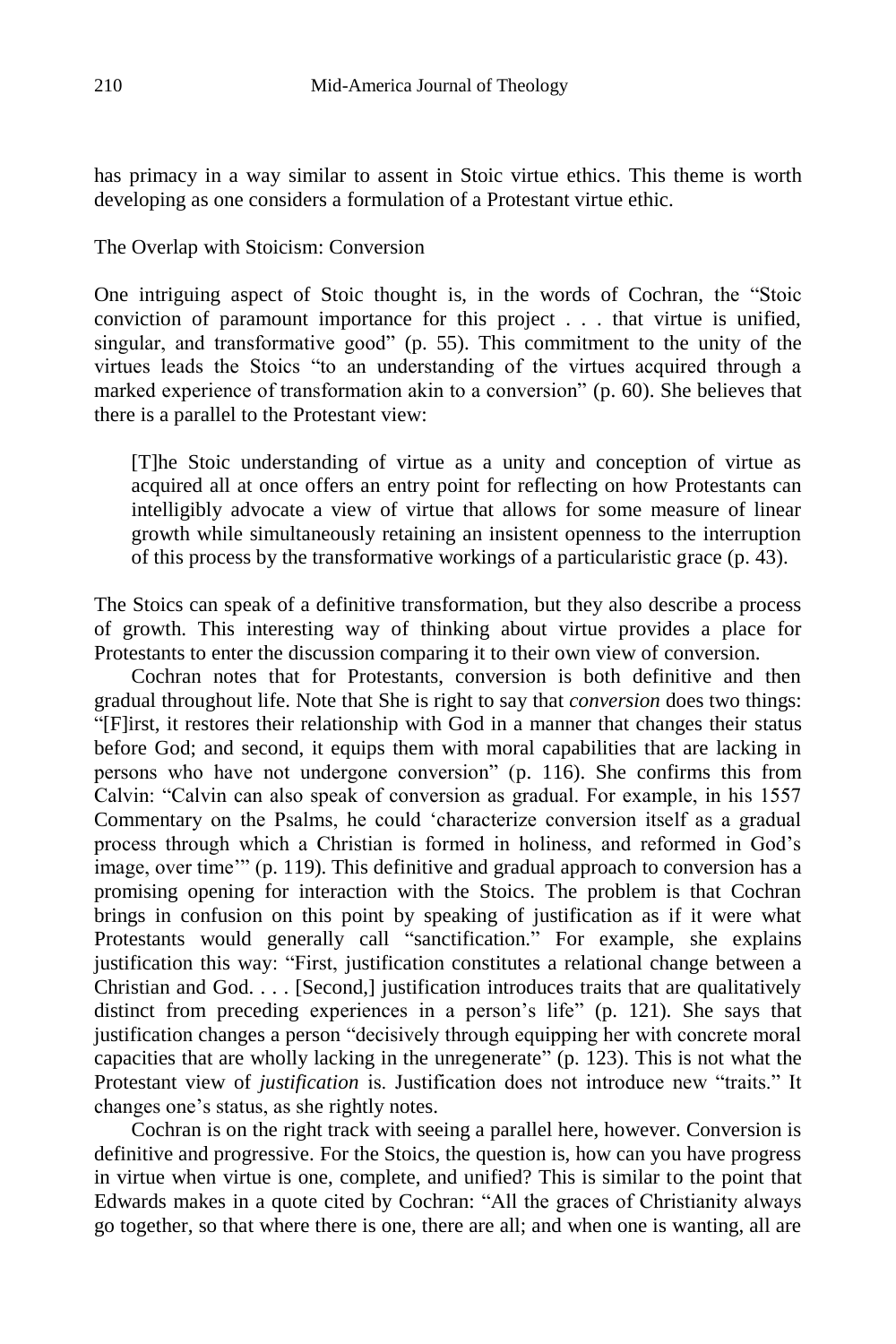wanting" (p. 110). How can you have progress if all the graces "go together"? As James puts it: "For whoever keeps the whole law and yet stumbles at just one point is guilty of breaking all of it" (James 2:10). *The Heidelberg Catechism* demonstrates the issue. In discussing the misery of our condition, the Catechism makes clear that God requires perfect obedience and that all sin deserves the just wrath of God against sin. So, how can we talk about humans who disobey constantly having virtue in any sense? The Catechism shows one way to make that distinction in Q&A 114: "Can those who are converted to God keep these commandments perfectly? Answer. No: but even the holiest men, while in this life, have only a small beginning of this obedience; yet so, that with earnest purpose they begin to live, not only according to some, but according to all the commandments of God." There is a general and real beginning that is consistent with the broad picture of virtue laid out in the law that forms a sort of outline of virtue. However, we are very far from the full picture of virtue that God created humans to show forth. This theological question of how works can be good and virtue can be real in light of the perfection demanded in the law may be a more fruitful point of discussion with the Stoics in this matter.

The Overlap with Stoicism: Free Will & Providence

A third area of convergence of Protestant virtue with Stoic ethics is in the area of providence and free will. Cochran writes: "Luther, Calvin, and Edwards all affirm that human beings are in some ways subject to necessity. At the same time, all three thinkers indicate that human beings are morally accountable for their actions, a conviction that is theologically crucial for preserving God's character" (p. 159). This has a strong parallel in the Stoics: "The Stoics are helpful conversation partners for this task because they advance a philosophical framework that couples moral responsibility with a conception of human beings as subject to a certain kind of necessity" (p. 137). The conversation on free will and determinism had been going on a long time before the Reformation and even before the coming of Christ. Knowing this, it is not surprising that we can find insight from this discussion. In the Stoics, we have a similar perspective to that of Reformed Protestantism, including Luther, Calvin, and Edwards.

It is important here to distinguish between the relation of free will to God's providence and free will in conversion. The similarity is in the former, not the latter. The Stoics clearly have a stronger view of human reason's capacity for good on its own, but it is still "instructive because it gives rise to an understanding of moral agency that lies partly in recognizing oneself as subject to some measure of necessity caused by divine providence" (p. 169). Cochran is concerned, however, that "Calvin makes clear that God is the author of human actions after conversion so that humans do not participate in achieving the good *in any sense*" (p. 165, emphasis added). This is a strong statement. She notes that we need to have an "understanding of humans as, in some sense, the authors of their own actions" so that we can have an "adequate understanding of moral agency in humans" (p. 167). She believes that "their discussions of free will prove inadequate for maintaining an account of moral agency appropriate for this growth" (p. 167).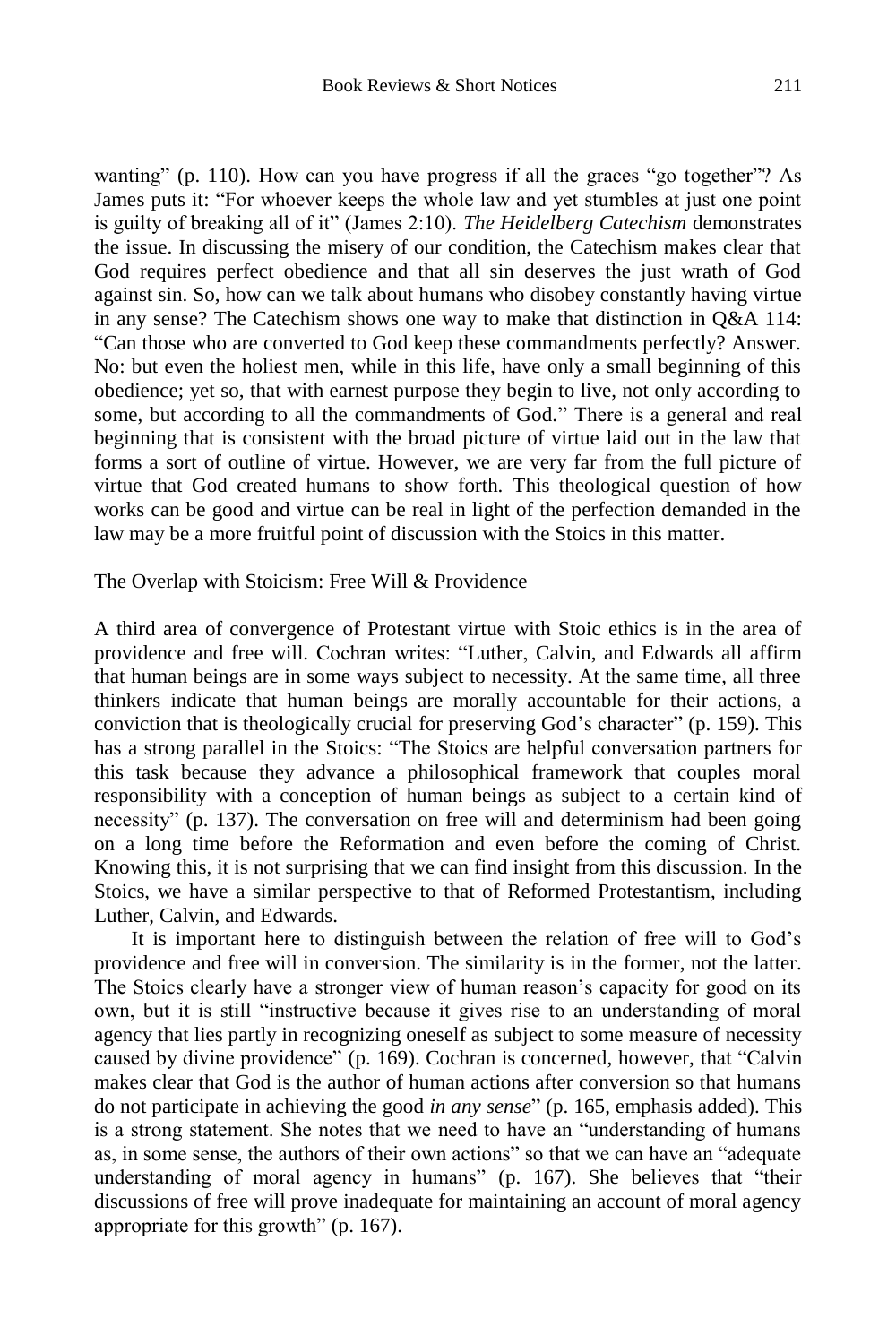Is this an accurate perspective on Calvin or the Reformed tradition? Does he reject believers from achieving the good "in any sense"? In his discussion of Philippians 2:12–13 he says, "Paul does not reason here as to how far our ability extends, but simply teaches that God acts in us in such a manner, that he, at the same time, does not allow us to be inactive, but exercises us diligently, after having stirred us up by a secret influence" (John Calvin, *Commentaries on the Epistles of Paul the Apostle to the Philippians, Colossians, and Thessalonians*, trans. John Pringle [Edinburgh: Calvin Translation Society, 1851], p. 69). Calvin says in the same place, "it is our part to embrace by faith what he gives, and by obedience act suitably to his calling; but we have neither from ourselves. Hence we act only when he has prepared us for acting" (Calvin, *Commentaries*, p. 69). This sort of distinction is rather common. Turretin explains it well. He distinguishes between the first moment of regeneration when human beings are passive to the subsequent change in which they are active.

The question does not concern the second stage of conversion in which it is certain that man is not merely passive but cooperates with God (or rather operates under him). Indeed, he actually believes and converts himself to God; while being acted upon, he acts; and being regenerated and moved by God, he moves himself to the exercise of new life. (15.5.2)

This indicates we do participate in achieving the good *in some sense*. What Protestants have resisted is *an unqualified sense* of free actions in the Christian life without a recognition of the necessity of the gracious influx of God's power in order to do them. These quotations demonstrate that there are probably even more opportunities for interaction between Stoics and Protestants on this issue than Cochran might conceive.

The Overlap with Stoicism: Emotions

At first blush, the Stoic perspective on emotions may seem to be contrary to the biblical picture of emotions. The idea of *apatheia* often strikes people as rejecting all emotion. However, Cochran explains that a more nuanced perspective is needed. "*Apatheia* is best understood as a counterpart to virtuous assent, a means through which moral agents work to align their emotions with the virtue of consenting to divine providence" (p. 80). Seneca distinguishes being moved by impressions to surrendering oneself to impressions (p. 84). A more nuanced understanding would recognize that "the Stoics simultaneously stress that virtue can still be compatible with certain affective mental states" (p. 86). They are the *eupatheiai*. These emotions include certain types of love and friendship, as well as joy, reverence, and longing.

Explained in that way, the Stoic perspective is much more compatible with a biblical and Protestant conception of virtue. Edwards has a caution about emotions. He "indirectly tempers the place of emotions in the Christian life by upholding religious affections, rather than emotions or passions per se, and aligning these affections with the will informed by reason" (p. 175). Luther believed that anger was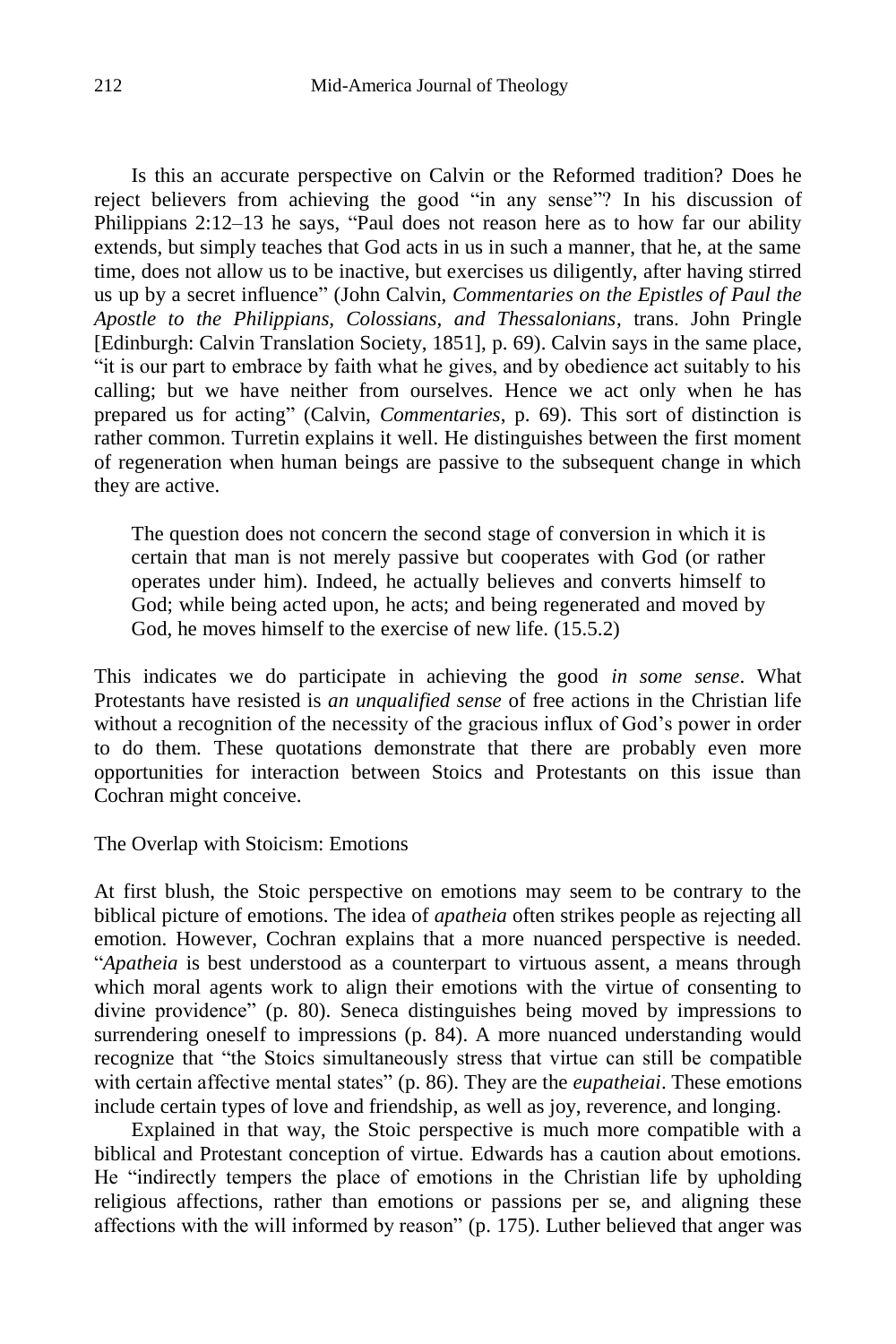legitimate at times, but it needed to be properly calibrated to one's situation. He writes: "Anger is sometimes necessary and proper. But be sure that you use it correctly. You are commended to get angry, not on your own behalf, but on behalf of your office and of God: you must not confuse the two, your person and your office" (p. 177). She sees something similar in Calvin's discussion of grief: "Christians should therefore not eradicate their grief, Calvin concludes, but instead should 'bridle' this emotion" (p. 188).

Cochran concludes from all this that Stoic and Protestant perspectives on emotions are much closer than the common stereotype might indicate. Both groups believe that emotion should be calibrated to a proper perspective of the world. For example, she explains that "Calvin's understanding of reason as ruling the soul is so decisive that he is ultimately consistent with the Stoics in suggesting that the remedy for problematic emotions lies in intellectual meditation on the goodness of divine providence" (p. 183). She concludes that Protestants can have a fruitful dialogue with Stoics on how to calibrate emotion to their principles:

Stoic *apatheia* need not require rejecting all emotional states and instead treats virtues as a singular standard through which a moral agent can assess the appropriateness of a given emotion. A Protestant understanding of the moral status of emotions shares with the Stoics this fundamental conviction that attention to virtue is central to discerning whether a certain emotion should be pursued (p. 185).

A proper view of emotion is crucial to obtaining moral excellence or virtue. Both Protestants and Stoics believe that emotions need to be calibrated to fit with an overarching theological vision.

## Conclusion

The renewed emphasis on virtue ethics in the  $20<sup>th</sup>$  century opens up many avenues for Christian theologians to reflect on how their theological perspective integrates with a flourishing human life. For many Christian theologians, Aristotle provides a helpful discussion partner on how to develop this perspective. Elizabeth Agnew Cochran has made a significant contribution to this discussion by pointing out that there are other helpful ancient discussion partners that can contribute to our formulation of a virtue ethic. In the Stoics, Cochran sees one such helpful partner. She suggests a parallel between Protestantism and the Stoics in the basic structure of the relationship of faith and love, the unity of virtue, providence and free will, and the calibration of emotion to the content of faith. She seems to have proved her case that the Stoics are a helpful discussion partner for Protestants; however, her case falls short to some degree because she misses some of the nuances of the Protestant theological tradition. As demonstrated above, this clearer statement of the Protestant tradition would strengthen her thesis, not detract from it.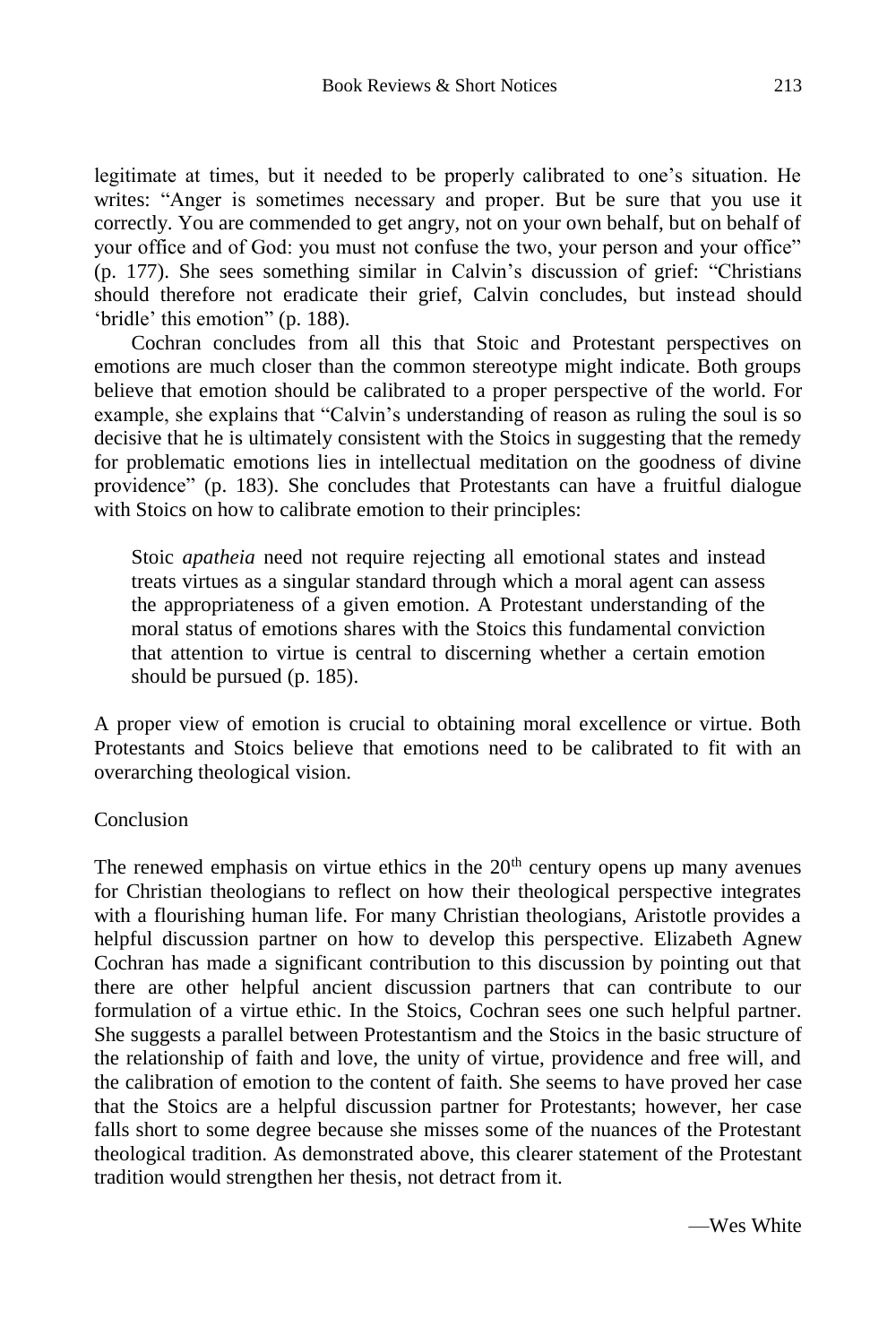Brandon D. Crowe. *The Hope of Israel: The Resurrection of Christ in the Acts of the Apostles*. Grand Rapids, MI: Baker Academic, 2020. Pp. xvi + 239. \$29.99 (paperback).

The question of the resurrection's place in the apostolic gospel has been a driving concern for the field of New Testament studies for the past several decades. What started with Richard Gaffin's justly famous dissertation has expanded beyond the Pauline letters and moved throughout various parts of the New Testament canon. While Christians have always known that the resurrection is of first importance (see 1 Cor. 15:4, 17), various interpreters, even influential ones, have missed the true significance of the Easter day event. Brandon Crowe's newest book, *The Hope of Israel*, takes the insights of older scholars, especially Richard Gaffin, and applies a resurrection lens to the *Acts of the Apostles*, offering readers a well-crafted and articulate analysis of *how* Luke places Christ's resurrection at the center of his history of the early church.

The significance of Crowe's thesis lies in its scope rather than its basic subject. In *The Hope of Israel*, Crowe argues that "the resurrection of Christ is one of the major emphases of Acts, which unifies and provides coherence for the theology of Luke's second volume" (p. 5). The second half of that sentence is key to understanding the book's argument. Scholars have long recognized that Luke emphasizes the resurrection in Acts. Very few, though, have sought to lay out in detail the way that the resurrection actually makes sense of the book as a whole. In Crowe's reading of Acts, it is not enough simply to showcase a resurrection theology. By interacting with the important works of Kevin Anderson and Daniel Marguerat, among others, Crowe picks up where they left off and pushes for a more comprehensive account of the Resurrection in Acts, one that places Christ's resurrection in the "warp and woof" of the text, holding together all its various threads.

Crowe divides his work evenly into two sections. The first section is concerned with providing the biblical material necessary to substantiate the thesis of the book. Carefully working through a number of significant episodes in the narrative of Acts, Crowe demonstrates resurrection as an exegetical centerpiece. Though much of Crowe's exegesis borrows from other thinkers, he displays a careful eye for the shape of the narrative, highlighting lesser-known scenes (or scenes not usually associated with a resurrection theology) to produce a richly textured account of how the resurrection can be found in the book. Crowe does not attempt an exhaustive reading, but a representative one, a reading that establishes the main foundations of his argument. His exegesis is largely persuasive—the resurrection appears throughout Acts, Luke explicitly and implicitly building out a robust theology. Still, the representative treatment felt a little rushed at times. Though intended for a more popular audience than an academic monograph, one may still wish that Crowe had taken more space to comb through the biblical material.

After putting forth the exegetical case, Crowe moves into the second half of the book, where he concerns himself with the theological significance of the resurrection in the book of Acts. And Crowe does not simply synthesize his findings to identify a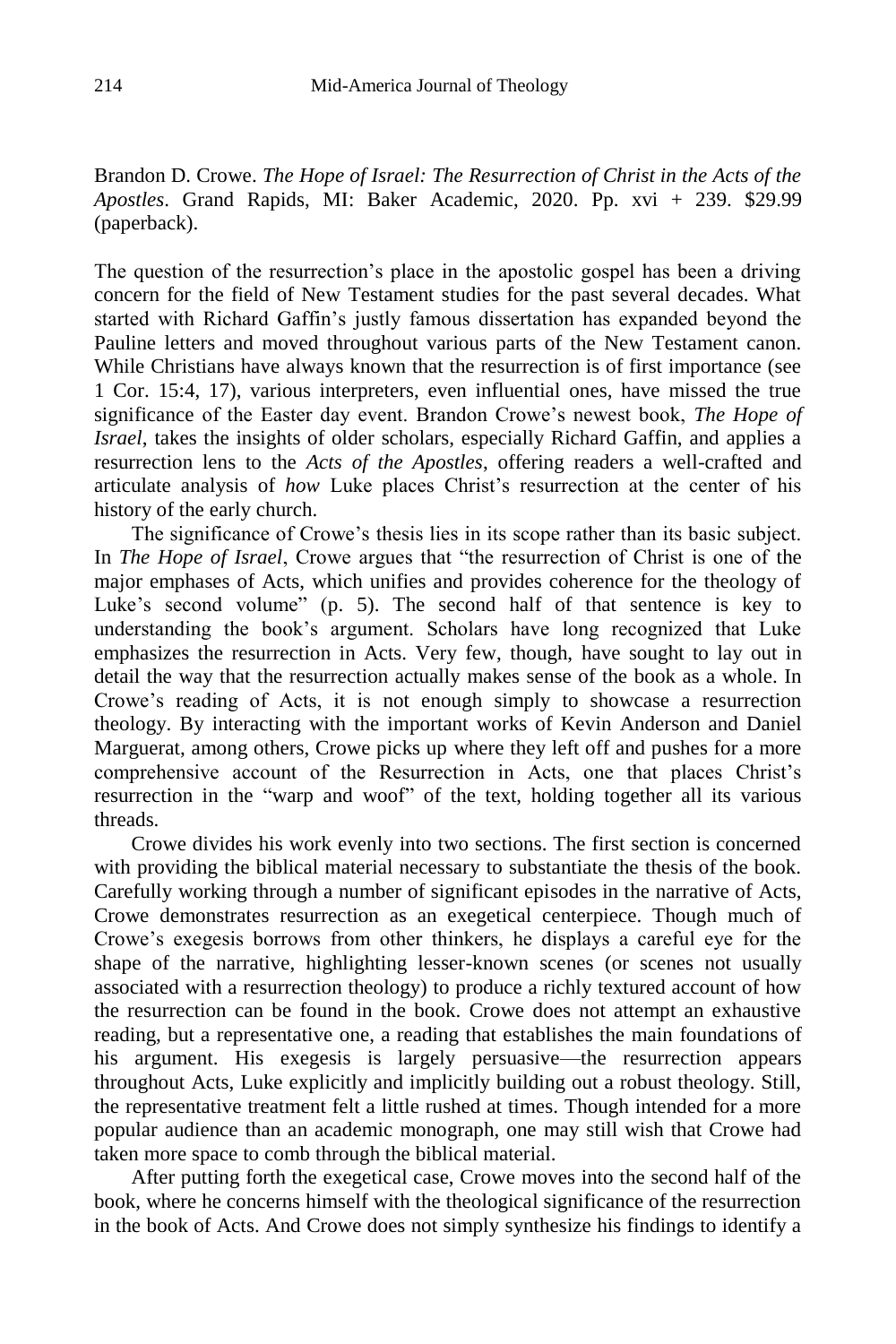peculiarly "Lukan" theology of the resurrection. Rather, Crowe works to show how the resurrection in Acts actually contributes to the very mechanics of theology, specifically Reformed theology. Here Crowe proves himself a proper successor of the great biblical theologians whose portraits line the halls of Westminster. Beginning with the resurrection and its place in the *historia salutis*, a common trope since Ridderbos and Gaffin, Crowe moves to the place of the resurrection in the *ordo salutis* and the uniform application of salvation throughout redemptive history. Together, these two chapters provide a wonderful example of what a healthy marriage between biblical theology and systematic theology can look like. The two complement and enhance each rather than work to the other's detriment. Reformed theology has long sought to hold the two disciplines in a proper proportion, and Crowe handles that beautifully. Because of this, Crowe interacts with figures not typically associated with or quoted in modern biblical studies. For instance, what other book written by a professor of New Testament in recent memory cites Francis Turretin's *Institutes of Elenctic Theology* thirty-three times? Though some may balk at the inclusion of such writers in a monograph on Acts, Crowe's concern with the historical and systematic approaches to the resurrection as it relates to his interpretation of Acts reveals his deep appreciation for Reformed orthodoxy and its exegetical awareness. With today's talk of theological interpretation of Scripture, Crowe makes a good case for finding able and trustworthy forerunners in forefathers of Reformed orthodoxy. If for nothing else, readers would do well to follow Crowe's example of following the exegetical thread of Reformed and confessional thought to bring out the riches and the insights too often ridiculed and disregarded.

The last two chapters of the book, still concerned with the theological significance of the resurrection in Acts, give brief treatments of two ancillary, though important, ways that a rigorous analysis of the Resurrection in Acts pushes towards theology. These are the issues of canon and church history. While looking at the former, Crowe argues that the apostolic Resurrection preaching serves as a defense of the Scriptures and suggests a "Christological maximalist" approach to hermeneutics. Though offering only tentative conclusions, such a hermeneutic could offer several suggestive exegetical implications pushing forward the discussion of a properly apostolic reading of Scripture.

Because the book straddles the line between academic and popular, several different audiences will find this resource helpful. Pastors preaching through Acts will be able to organize their series around Crowe's resurrection motif. Students looking to familiarize themselves with current trends in Acts will be well served by Crowe's thorough research and awareness of Acts scholarship. Even professors will find Crowe's suggestions stimulating and provocative enough to engage with them. *The Hope of Israel* is a rewarding read on many fronts. If nothing else, Crowe has written a book that will make readers love their Bibles more and understand its message more clearly.

—Brittain Brewer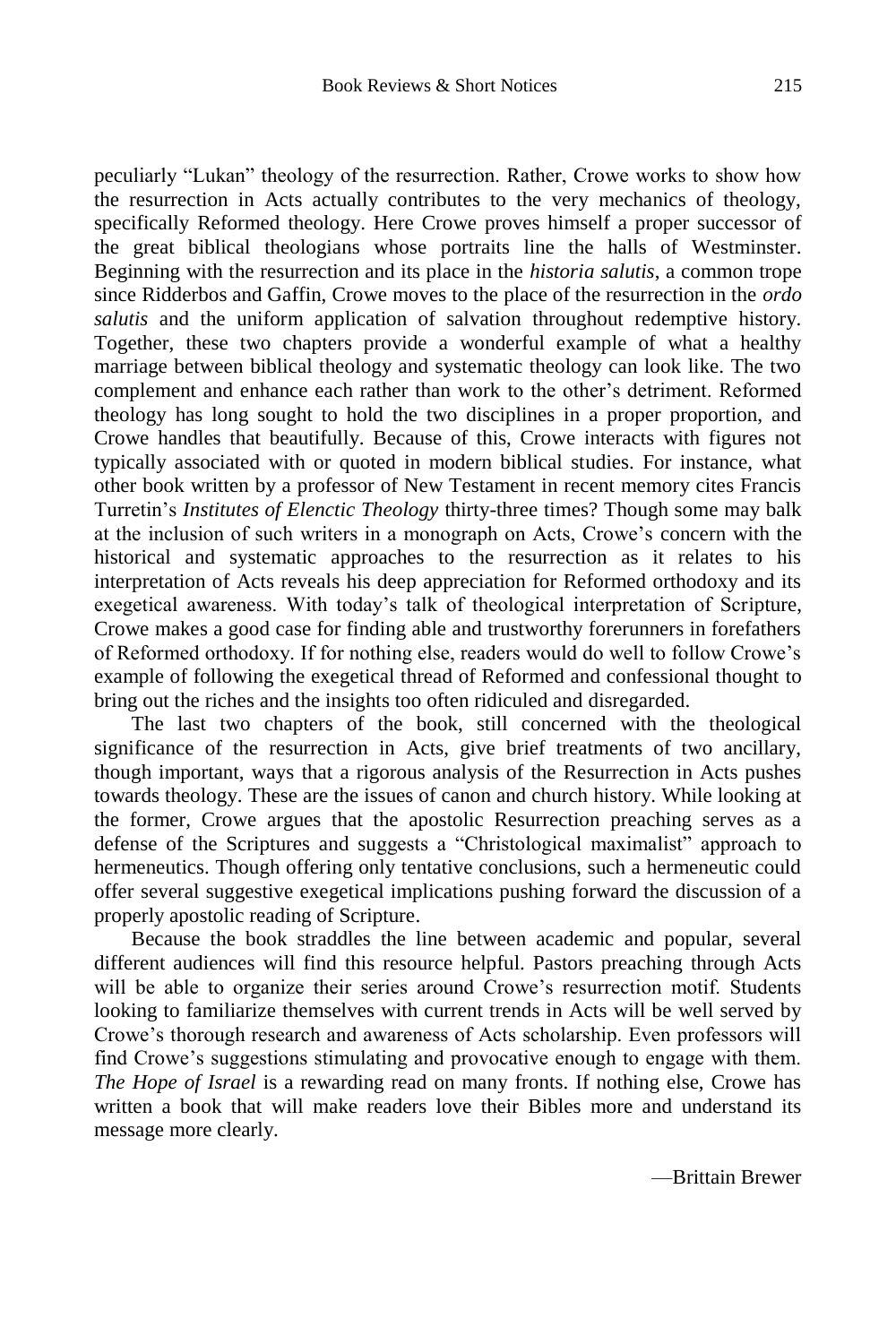Brian L. Hanson. *Reformation of the Commonwealth: Thomas Becon and the Politics of Evangelical Change in Tudor England*. Reformed Historical Theology 58. Gottingen: Vandenhoeck & Ruprecht, 2019. 250pp. \$113.00 (hardcover).

When many think of the English Reformation, visions arise of heroic martyrs like Ridley and Latimer singing at the stake. Others are familiar with the colorful politics of Henry VIII, the reforms of Edward VI and Thomas Cranmer, the turmoil under "Bloody" Mary, or the rise of the Puritan movement under Elizabeth I. Fewer associate the English Reformation with an Evangelical with Lutheran convictions (pp. 21, 47), who recanted twice (p. 15), advocated for the poor under Edward VI, defended clerical vestments, and made a name for himself through publishing a collection of tracts. Yet, Thomas Becon (1512–1567) has the rare distinction of surviving four Tudor monarchs (Henry through Elizabeth), giving readers a window into the broader character of life in sixteenth-century England. Brian Hanson uses Becon's rhetoric and religious and political development in order to create a complex picture of religious and political reform during this period. This fine study broadens our understanding of the English Reformation under the Tudor monarchs in an effective and compelling way.

Hanson's narrative is somewhat messy and complex. This makes his research more compelling and realistic. Using a cross-disciplinary approach of religious, political, social, and intellectual history, his primary argument is that one's views during this period often developed over time and were situation-dependent. The author chose the term "Evangelical" to describe Becon rather than "Protestant," arguing persuasively that this was the more common term prior to the 1560s. His work is more of a complex narrative than it is a neat and tidy thesis. The theme running through the book is Becon's idea of the "common weale," which term reflected his developing views on his ideal picture of English religion and society. Hanson unfolds his material in seven chapters. After unfolding Becon's Lutheran views of justification and religious concerns under Henry VIII (ch. 1), he shifts to Becon's recantations, silence, and isolation under a time of persecution (ch. 2). He then shows, perhaps surprisingly, Becon's criticism of the reign of Edward VI (ch. 3) for its perceived neglect of social justice and proper care for the poor. Chapter four is something of an interlude, examining the role of gender-related themes in Becon's works. Hanson concludes that, contrary to the opinion of many scholars, Becon used masculine and feminine metaphors indiscriminately in critiquing his opponents, and he held a higher view of female piety and the role of women in the church than merely submitting to their husbands as the weaker sex. Chapters four through seven focus more directly on Becon's rhetoric in relation to his self-perception as a prophet, his exile under Mary, and his continued verbal political protests under Elizabeth. The downside of this approach is that the narrative appears disjointed at times, encompassing a large amalgamation of themes. The upshot is that each theme does show how a sixteenth-century Englishman's thoughts could change with the times.

A few features of the book stood out as particularly interesting. The author argues that Becon asserted that repentance was crucial to justification (p. 51). If this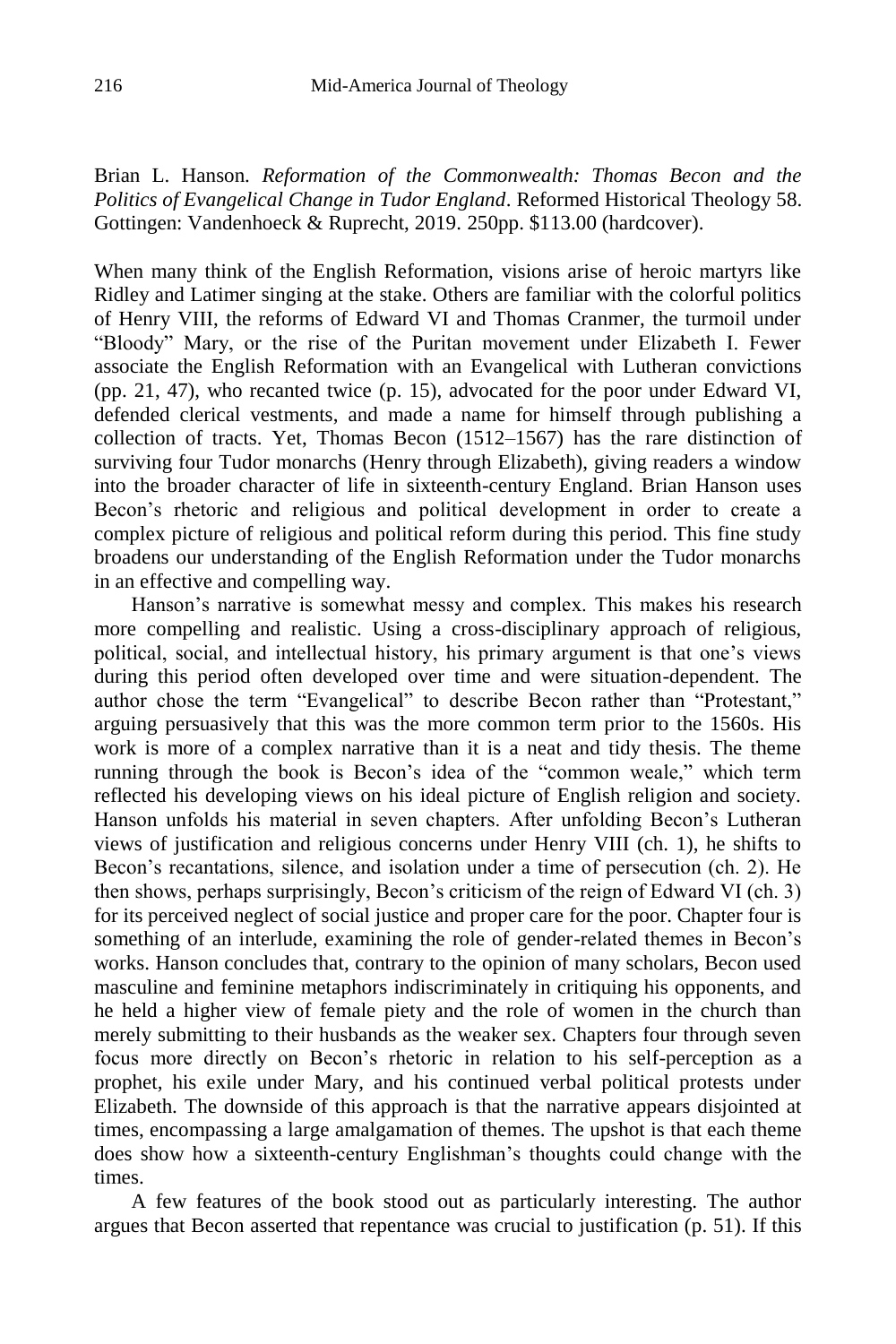meant that repentance always accompanied justification, then this position was standard. However, if it meant that repentance was integrated into justification, then this would mark a departure from standard Luther and Reformed theology at the time. In addition, the author notes that many scholars have neglected the fact that one way of responding to persecution was silence (p. 66). Silence in the press certainly marked Becon's response for a time after his first recantation, and this pattern fit other authors too. Hanson also points out that exile did not only include exile to other nations, but migration within one's own nation. Another interesting feature of this book is that in contrast to other prominent figures like Cranmer, Becon never showed evidence of remorse for his recantations and never mentioned them in his subsequent writings (p. 69). He just kept publishing and promoting Evangelical ideas as though nothing had happened. The author also notes that few

others have treated the prophetic theme, which was common in Protestant theology at that time, in relation to political protest in the Edwardsian period (p. 148). While Evangelicals believed in the cessation of prophecy and miracles with the closing of the canon of Scripture, they maintained the prophetic function of Christian ministers and even left room for the return of miracles in extraordinary times. Lastly, Becon's view of submission to magistrates was both "moderate and uncommon" for his day, especially since he refused to justify armed resistance, even in extreme cases (p. 203). Making for a compelling read, such features will draw the interests of a wide range of scholars.

This study will be off the well-worn and familiar path for those interested in the English Reformation. This is the primary value of this book. Whether readers have any prior interest in Thomas Becon, they will find a story here not of heroes burned at the stake but of an Evangelical whose views developed and even swayed with the changing times. Yet in such a tumultuous period like that of the Tudor monarchs, is this not precisely what we should expect to find? Protestant views were new at the time and still in process. Religious and Political climates shifted radically in relatively short periods of time. A man with strong Lutheran views of justification, a conviction of the propriety of clerical vestments, concern for the suffering poor, wrestling with submission to political authority, and who even recanted now and then may not be a hero in our eyes, but he gives flesh and blood to the pressures that English Protestants faced under the Tudors. This is an important study that can expand our appreciation for English society in the sixteenth century.

—Ryan M. McGraw

Charles Hodge. *The Way of Life: Christian Belief and Experience.* 1841; repr., Carlisle, PA: Banner of Truth Trust, 2020. Pp. xi + 276. \$20.00 (hardcover).

As often noted here, Charles Hodge (1797–1878) was the premier Presbyterian theologian in America in the nineteenth century. He is known for training thousands of men for the ministry over the course of almost sixty years as a professor at Princeton Theological Seminary. He is particularly lionized for his *Systematic*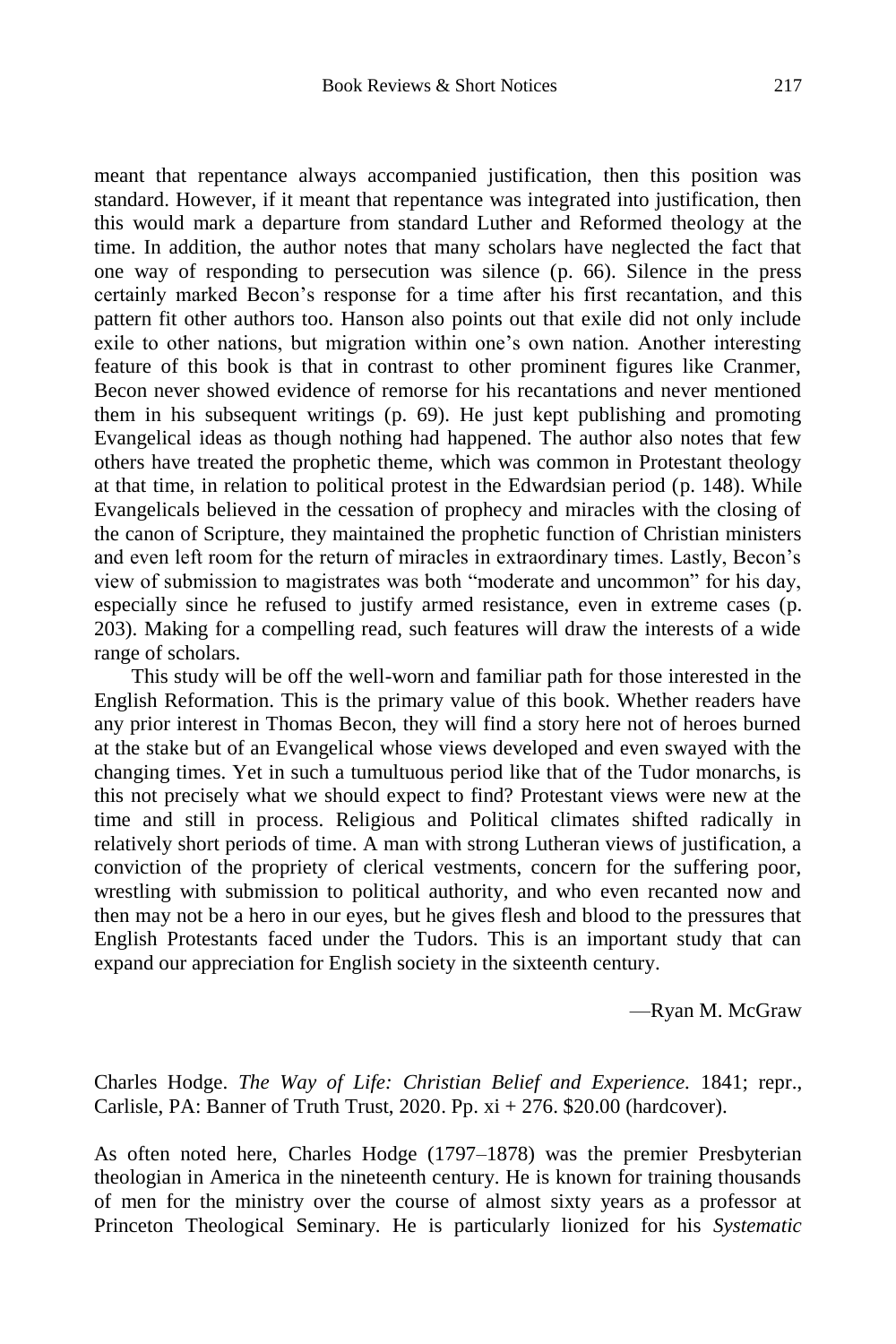*Theology,* written near the close of his life. In addition to that book, as well as commentaries, most notably on Romans, and other historical and theological works, Hodge wrote, just after switching from biblical to theological studies at Princeton, a book that was and has remained his most popular book: *The Way of Life.*  Interestingly, the American Sunday School Union, an extra-ecclesiastical publisher of Christian educational materials, supported and used by the mainline Protestant denominations, commissioned Hodge to write this book. As one would expect, the book was written to interest and guide young people in the matters of the faith, particularly as they address the doctrine of salvation, especially regeneration, justification, and sanctification.

The Old School/New School division had both doctrinal and polity causes, the doctrinal stemming largely from the unchecked, in some quarters, influence of the New Divinity movement (among the followers of Jonathan Edwards, emerging in New England, ultimately manifesting itself at Yale); the polity causes involved a lack of denominational agencies for Home Missions, Foreign Missions, Christian Education and Publication, etc. Hodge was a firm defender of the confessional faith against the New Divinity and other like errors, as well as an advocate for denominational agencies to produce literature.

Even though Old School Presbyterianism developed its own publication board for Sunday School materials, Hodge and others supported not only the denominational agencies but such extra-ecclesial ones like the American Sunday School Union, the latter having the advantage of allowing inter-denominational cooperation on projects in which such cooperation might prove helpful in reaching out across denominational lines. Hodge, appropriate to the publisher, wrote this book for intelligent and interested youth; it has, through the years, proven quite appropriate for any interested in an explication of the "way of life" as set forth in the Christian faith.

The chapters are as follows: The Scriptures are the Word of God; Sin; Causes of Indifference to the Charge of Sin; Conviction of Sin; Justification; Faith; Repentance; Profession of Religion; and Holy Living. The first chapter on the Word talks about internal and external evidences testifying to its divine origin, and all attributes that flow from such. One may dismiss Hodge's approach here as typical Old Princeton rationalism informed by Scottish Common Sense Realism.

A new paradigm has emerged, à la Paul Helseth and others, arguing that Old Princeton was not in the thrall of the Scottish philosophy, though they used it, and it impacted their thought. Hodge does make it clear here that "the most important of all the evidences of Christianity can never be appreciated, unless the heart be right in the sight of God" (pp. 1–2). One must be regenerated, in other words, to make proper sense of such evidence, which is in abundance. Hodge even says, "the Bible demands immediate and implicit faith from all who read it" (p. 3). This sounds as properly basic as the *fides quaerens intellectum* of Augustine or Anslem or the presuppositionalism of Cornelius Van Til.

Having established the Bible as God's Word, Hodge begins to unpack what is necessary in it for salvation, not only in its initiation but in its continuation until glory. Thus he discusses sin, taking it seriously, and being convicted of it. It is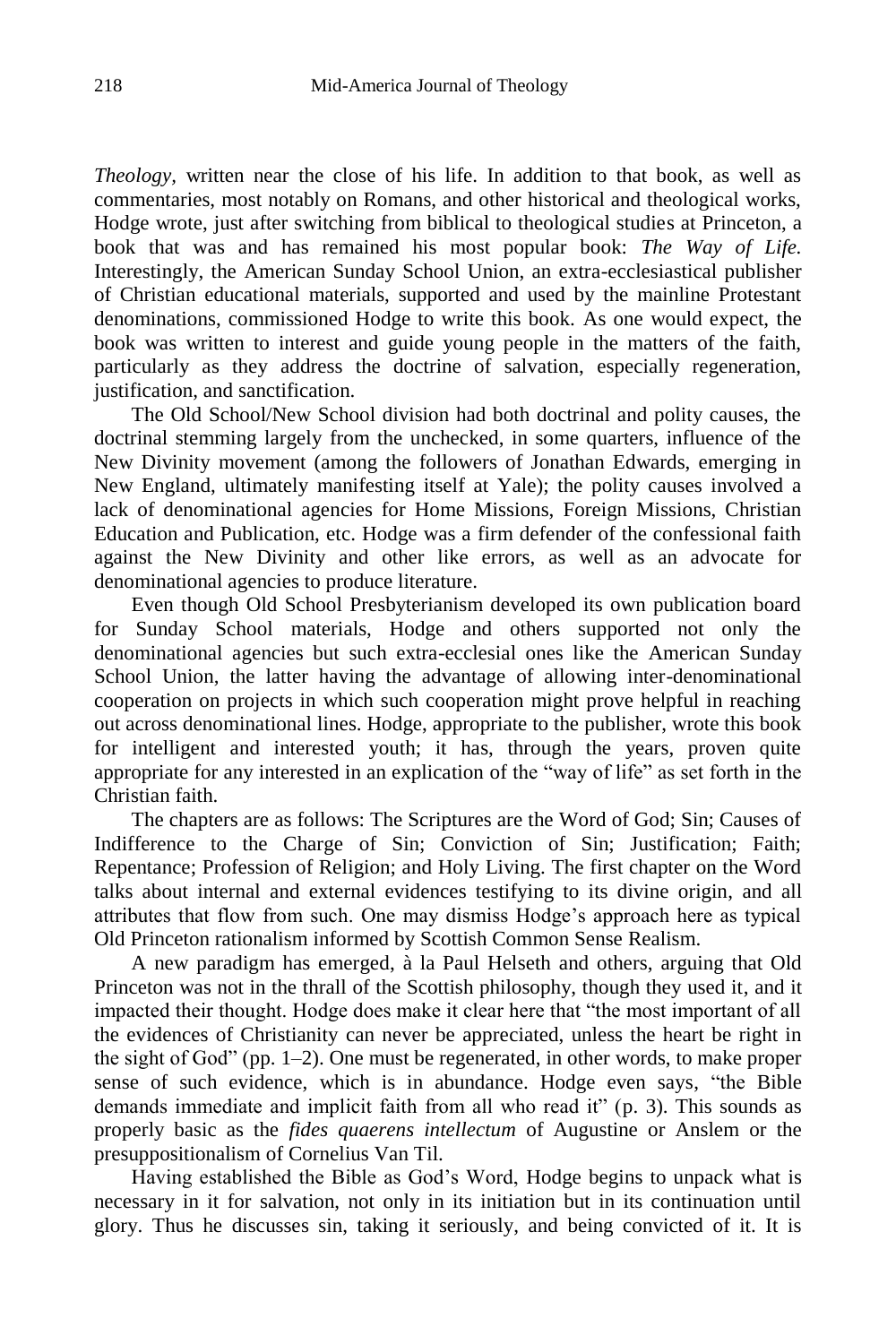someone who knows that he is a sinner that needs to hear about justification, that it's not of works, and that the law's demands are satisfied by Christ's life and death, the righteousness of Christ being the ground of our justification. This work of Christ for us is appropriated by faith, by looking to Christ for that which we need but which Christ alone gives us. Hodge makes it clear that one trusting Christ as His sole hope must profess his faith in Christ, join the church, use the means of grace, including the sacraments, in the living of the Christian life. Such Christian profession eventuates in holy living, the very nature of true religion, the meaning of sanctification.

Hodge's *Way of Life* remains a model for substantive gospel witness that seeks to reach out without dumbing down, that concerns itself with more than urging one's listener or reader "to make a decision for Christ," or "to pray the sinner's prayer." We need substance and clarity in our evangelistic efforts and outreach. We need to do in our own time what Hodge did in his, and it is good to have this book at hand as a guide and encouragement.

—Alan D. Strange

Robert Letham. *Systematic Theology.* Wheaton, IL: Crossway, 2019. Pp. 1072. \$50.00 (hardcover).

In recent decades, a number of new systematic theologies have been authored by Reformed theologians. Those familiar with these works may be skeptical regarding the need for yet another systematic theology that aims to set forth in comprehensive form the teaching of Scripture on the full range of theological topics. However, if there is a contemporary theologian equal to the task of writing another systematic theology, Robert Letham is eminently qualified to do so. Letham, who teaches systematic and historical theology at Union School of Theology (Wales), is well known as the author of *The Work of Christ* (Downers Grove, IL: IVP Academic, 1993)*, Union With Christ* (Phillipsburg, PA: P&R, 2011)*,* and his much-acclaimed *The Holy Trinity* (recently published in a second edition; Phillipsburg, PA: P&R, 2019). As Sinclair Ferguson observes, Letham's *Systematic Theology* is properly regarded as his *magnum opus,* the ripe fruit of a lifetime spent in service to the church as a pastor and teacher.

In the introduction to his *Systematic Theology,* Letham addresses the obvious question any would-be reader is likely to ask: Do we really need yet *another* book of this kind? Though the answer to this question will ultimately be determined by those who take the trouble to read what he has written, I believe Letham provides an accurate and convincing case regarding his study as a helpful contribution to the treasury of contemporary Reformed theological resources. Several features that distinguish his book from others of its kind are especially noteworthy.

In the first place, Letham chooses not to spend an undue amount of time on questions of "prolegomena." Whereas many systematic theologies begin with a lengthy exposition of introductory and foundational matters, Letham offers a brief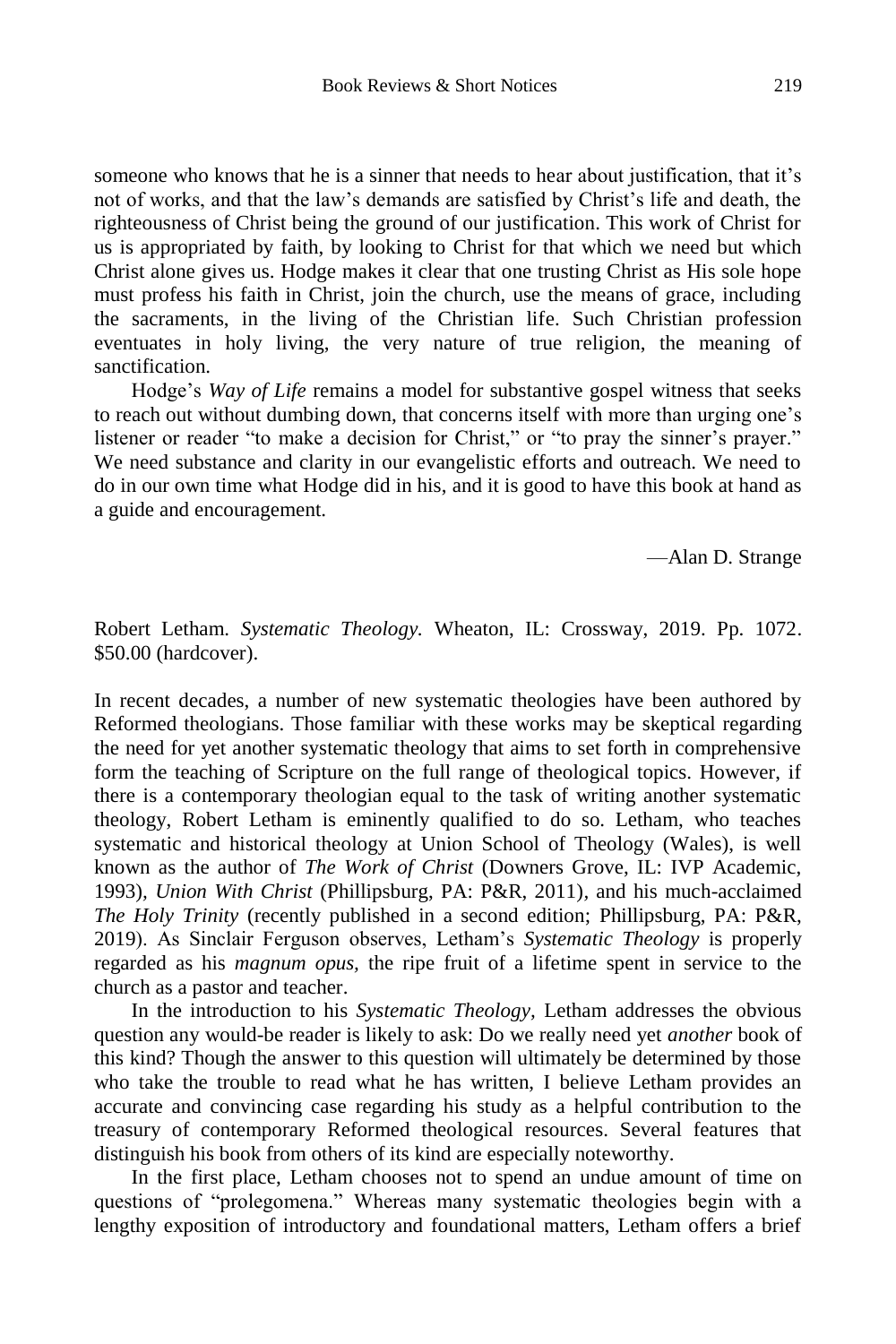introductory statement of his aims. He intends to write a "Christian" theology that is properly "catholic," acknowledging the ecumenical consensus of the early centuries of the church. Although he openly expresses his intention to write a systematic theology that is confessionally Reformed, he locates Reformed theology within the broader theological tradition of the catholic Christian church as it has developed throughout its history. Readers familiar with Letham's work on the holy Trinity will not be surprised that he consistently writes from the conviction that theology should not be narrowly partisan or sectarian even when written from a confessional viewpoint. The Reformational slogan *sola Scriptura* ("Scripture alone") properly affirms that the Scriptures are the source and final norm for Christian theology, but it may not be used in a biblicistic fashion that ignores the great "tradition" of the church's engagement with Scripture in the past as well as the present. As Letham puts it, he values "a retrieval and restatement of the historic doctrines of the church" (p. 35).

Consistent with his decision to offer only a brief introductory statement of his method and approach to systematic theology, Letham's book, unlike many systematic theologies, provides a compact summary of Christian teaching. Rather than many multi-volume systematic theologies that are unlikely to be read by readers who do not belong to the guild of professional theologians, Letham's book is marked by a remarkable clarity and conciseness of expression. If I may borrow a phrase from Calvin, Letham's systematic theology is characterized by "lucid brevity." While many theologians desire to achieve clarity and brevity in their writings but fail to pull it off, Letham admirably accomplishes his purpose to write a book "to be read by laypeople as well as student, ministers, and professional scholars" (p. 38). Contemporary readers may be intimidated by a book that is almost one thousand pages in length. However, those who take the trouble to read Letham on the topics he addresses will find that he has an unusual ability to formulate and express the doctrines of the Christian faith in an accessible and compelling manner.

One of the most significant features of Letham's *Systematic Theology* is the way he orders his treatment of topics. In addition to foregoing a lengthy introductory treatment of questions of theological method, Letham chooses to begin with the doctrine of the Trinity and only thereafter takes up the doctrine of Scripture. The usual order of treatment in Reformed systematic theologies is to treat the doctrine of revelation, especially inscripturated special revelation, before the first topic of theology, the doctrine of God proper. The topic of how God can be known ordinarily precedes the topic of who God is. Letham reverses this order, arguing that in the contemporary world the identity of the God who is known through Scripture is a more fundamental question than the one concerning how he reveals himself. Since "God precedes his revelation," the doctrine of Scripture is best understood within the framework of a clear understanding of the identity of the God who reveals himself. Furthermore, Letham does not follow the usual sequence of western Christian theology that first considers God's attributes and then turns to the doctrine of the Trinity. Letham first treats the doctrine of the Trinity and then the doctrine of God's attributes. In this way, Letham wants to give pride of place in his systematic summary to the Christian doctrine of God as the Father, the Son, and the Holy Spirit.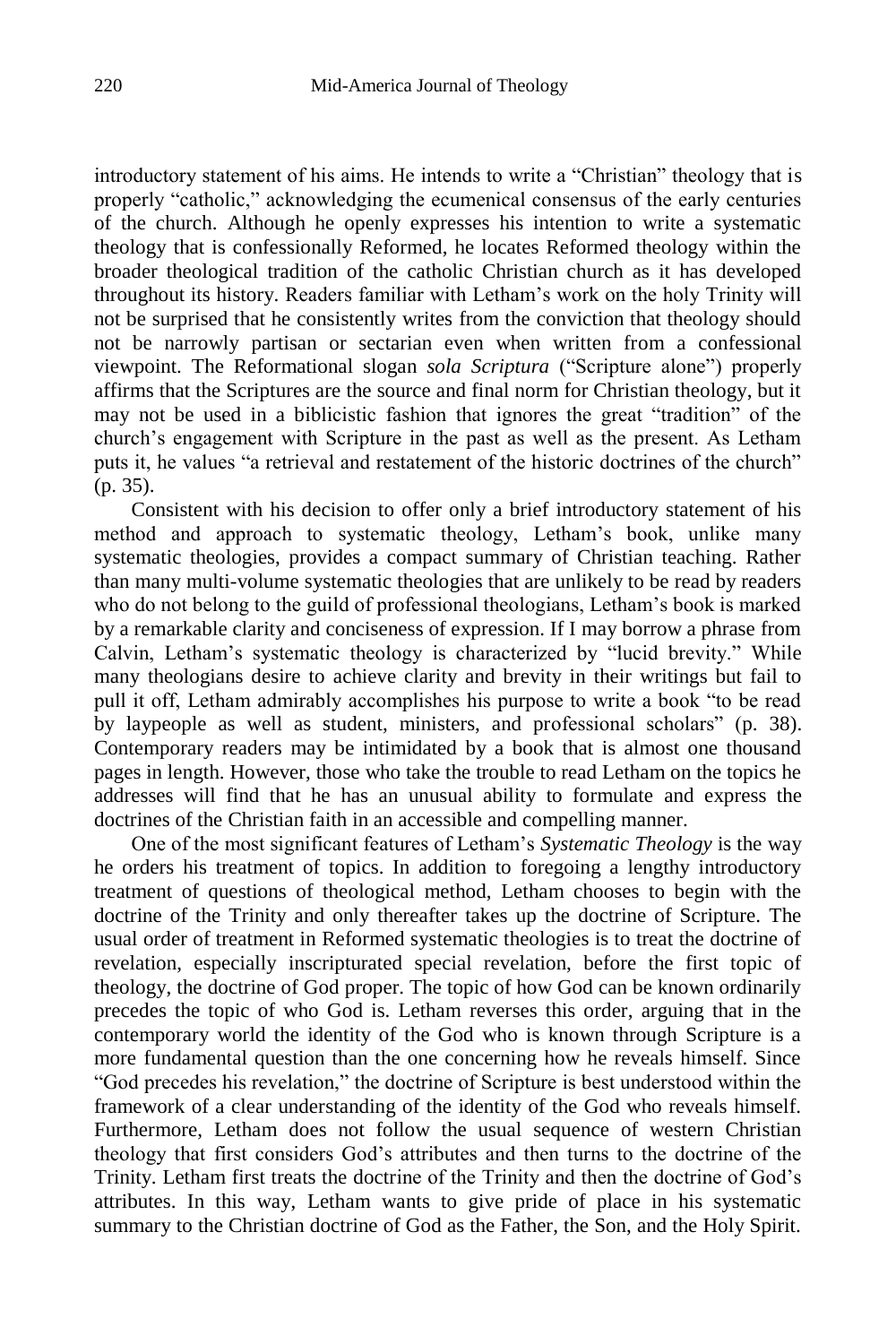That God is Triune is not an afterthought in a theology that is distinctively Christian and biblical.

The second place where Letham demures from the traditional order of topics in systematic theology is, in his estimation, even more important. Rather than treating soteriology, the doctrine of salvation, before ecclesiology, the doctrine of the church, Letham integrates them. According to Letham, the "dominance of individualism in Western society" has encouraged Christian theologians to treat the salvation of individuals in a way that is separated or isolated from the church and the ministry of the Word and sacraments. In order to resist this tendency, Letham treats what is known as the *ordo salutis* (the "order of salvation") within the context of the ministry of Christ's Spirit through the church. Through the ordinary means of grace, the Word preached and the sacraments rightly administered, Christ gathers, nurtures, and preserves his people in the way of salvation. While some Reformed readers may be uncomfortable with this decision, especially Letham's stress upon the importance and efficacy of the sacraments as genuine means of grace, it reflects Letham's desire to present a genuinely catholic statement of the Reformed faith. Contrary to the diminishment of the doctrine of the church in evangelical and even Reformed theology, Letham articulates a robust understanding of the church's indispensable place in the communication of the benefits of Christ's saving work to those whom he saves.

Among the many Reformed systematic theologies that have been written in recent times, Letham's book is among the best. I would certainly recommend it to any student preparing for the ministry. Unlike many recent works of its kind, however, Letham's is one that I would also recommend to laypeople. I am confident they will find it a helpful summary of the catholic Reformed faith of the church.

—Cornelis P. Venema

Ryan McIlhenny. *To Preach Deliverance to the Captives: Freedom and Slavery in the Protestant Mind of George Bourne, 1780–1845.* Antislavery, Abolition, and the Atlantic World. Baton Rouge, LA: LSU Press, 2020. Pp. x + 257. \$45.00 (hardcover).

Prof. McIlhenny, who taught previously at a Christian college stateside and now at a college in Shanghai, presents us with this reworking of his doctoral dissertation. Many may not know George Bourne (1780–1845). He is an important figure, not only for the 19th century Presbyterian church but also for the rise of abolitionism among both religious and non-religious abolitionists. One of the seminal figures that Bourne influenced was William Lloyd Garrison, editor of the well-known antislavery newspaper *The Liberator*, which began publication in 1831. Garrison and others testified to the power and rhetoric of the transplanted Bourne's arguments in persuading them of the utter horror and sinfulness of American chattel slavery. Bourne should remain not only a figure of interest in church history but also be quite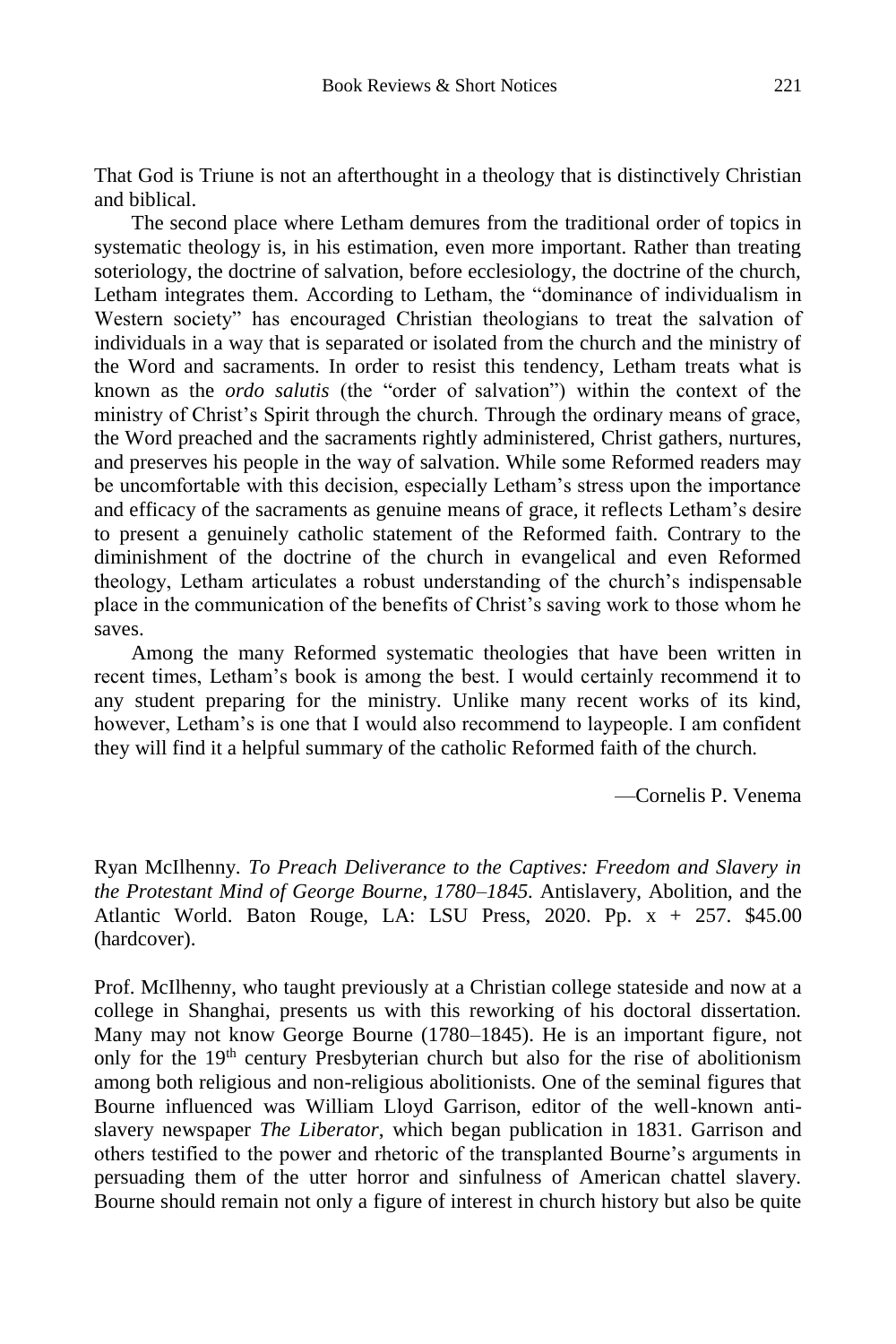important for broader American history, a reality embraced and well-articulated in this important new work by Dr. McIlhenny.

Reared in a "staunchly Protestant home" in England (p. 2), Bourne trained both for the ministry and writing/journalism, coming to Baltimore in 1805, where he began working as a journalist and newspaper editor. Shortly thereafter, he gained something of a reputation as a writer with biographies on Napoleon and John Wesley. He moved to Virginia in 1810 and entered the Presbyterian ministry. He had, back in England, in concert with others who opposed slavery, began to work and speak out against the institution. He came to America when he did as a nonconformist and dissenter (to the Church of England) because he perceived that the United States enjoyed greater freedom religiously, socially, economically, etc. However, he was appalled by the depredations of the institution of slavery and the exalted place that it enjoyed in American culture. Bourne came to see only too clearly what historian Edmund Morgan recognized: American freedom was built squarely on the back of American slavery.

Bourne became, particularly in moving to the Old Dominion, the slave state of Virginia, an outspoken opponent of immediate abolition, as opposed to gradual emancipation, arguing that slave-owning should disqualify one from membership in the Presbyterian church and that those who refused to manumit their slaves should be excommunicated. While the Covenanters—or Reformed Presbyterians—had always opposed slave-holding and would censure any members who engaged in it, the Presbyterian Church in the USA (PCUSA) would not do such, and Bourne's position was regarded as radical and dangerous. The significant majority of the PCUSA, especially the Old School after the split in 1837, opposed abolitionism because they saw it, unlike gradual emancipation, as fanaticism that opposed slavery at all costs, including the unity of the church and the nation.

Part of the reason that Bourne's position seemed so threatening to many in the PCUSA, and other mainstream Protestant churches, was because Bourne dipped back into recent Presbyterian history in which 1 Timothy 1:10 had been cited as a text impacting slavery. That Pauline text condemns man-stealing, and when Bourne, in his local church, presbytery, and at the General Assembly sought to condemn slavery as man-stealing on the basis of its being prohibited in the Pastoral epistles, a furor erupted. Passing over the details, what ultimately happened was not the censure of slave-holders, in Bourne's or anyone else's church, but the deposition of Bourne from the gospel ministry. Bourne called for impenitent slave-holders to be removed from the church and the response was to remove him from the ministry.

There was a judicial back and forth from 1815–1818, and at the end of it all, Bourne was defrocked and forced to leave his church (McIlhenny, chapter 2). Interestingly, in that same 1818 GA, a remarkable statement was adopted by the PCUSA condemning slavery in no uncertain terms and calling for the emancipation of slaves stateside and worldwide. More than a few observers of this action that occurred after many had left the Assembly, having already kicked Bourne out of the ministry, concluded that this action was a sop to those who thought that the Assembly should not be so quick to expel one who hated an institution that was hard to defend from a Christian perspective. Subsequently, Bourne served a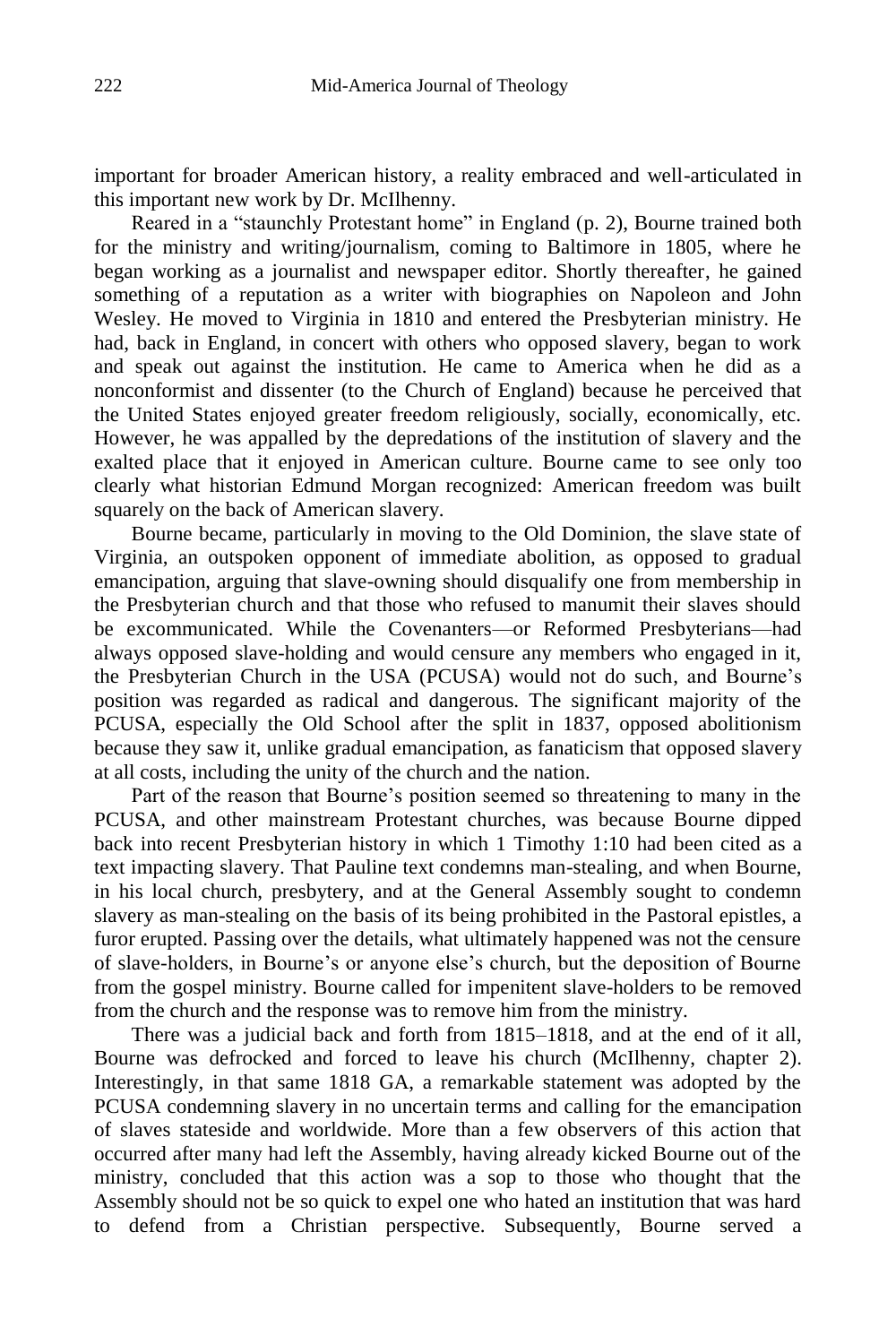congregational church in Canada, and then upon his return to New York, several (Dutch) Reformed congregations in the New York classis.

In the midst of this judicial ordeal, Bourne wrote a book in 1816 that further fanned the flames of controversy and discord in the Presbyterian Church and beyond: *The Book and Slavery Irreconcilable* (short title). Beyond this period, McIlhenny examines in his third chapter, "The Maturation of Bourne's Antislavery Bible Argument." Bourne develops his argument against slavery, writing more books and other publications on the subject directly, as well as impliedly, one might argue, in all his works. Slavery was, in a sense, certainly evidenced in Bourne's life and work, the elephant in the room in American society up until its abolition toward the end of the Civil War in the Thirteenth Amendment.

McIlhenny treats Bourne's developed biblical arguments against slavery (pp. 88–108) in a way that makes clear, over against the claims of southern Presbyterians like Dabney and Thornwell, that virulent abolitionists rejected the Bible and based their anti-slavery sentiments on a secularism and humanism that was inimical to the Christian faith. Many abolitionists did reject the Bible since the Bible did not seem on its face to condemn slavery; Bourne, and some others, however, showed that the Bible did condemn the kind of slavery that was in America and argued that those who defended American slavery biblically twisted and abused the text of Scripture in order to do so.

Additionally, Bourne's notions of what the American republic best embodied and what true freedom entailed led him to promote women's involvement in abolitionism, seeing women as great promoters of virtue, in keeping with the nineteenth-century "cult of domesticity." His defense of marriage and rejection of divorce (1813) laid the groundwork for the place of the family in the millennium, after the defeat of slavery and its ally in oppression, the Roman Catholic Church (more on this below). This may seem counter-intuitive since Bourne's commitment to maximal freedom would presumably lead him to argue for the emancipation of slaves and full equality for women. Bourne viewed slavery as contra-nature since those made in the image of God should not be held by others in that same image. He viewed women's equality as professed by first-wave feminism also as contra-nature, since, functionally, in the family, the husband was head of the wife, a proposition as necessary for a healthy society as the abolition of slavery, as McIlhenny developed in chapter 5. This position divided the abolition movement, and Bourne decidedly maintained the traditional family as a bulwark and pillar of any righteous society, especially over against the destruction of marriage and family the institution of slavery engendered, imperiling as it did both slaves and masters, the latter often giving way to the temptation to abuse his female slaves.

A feature of Bourne's life, and of this book, that may surprise those unfamiliar with American, and broader English history, is Bourne's virulent "anti-popery," second in McIlhenny's narrative only to Bourne's disdain for slavery. They are, in fact, tied together. Bourne's anti-Catholicism is not mere religious bigotry as one would discover today in the anti-Catholicism of the media and others in our secularized culture. Bourne's animus against Rome had deep Protestant roots,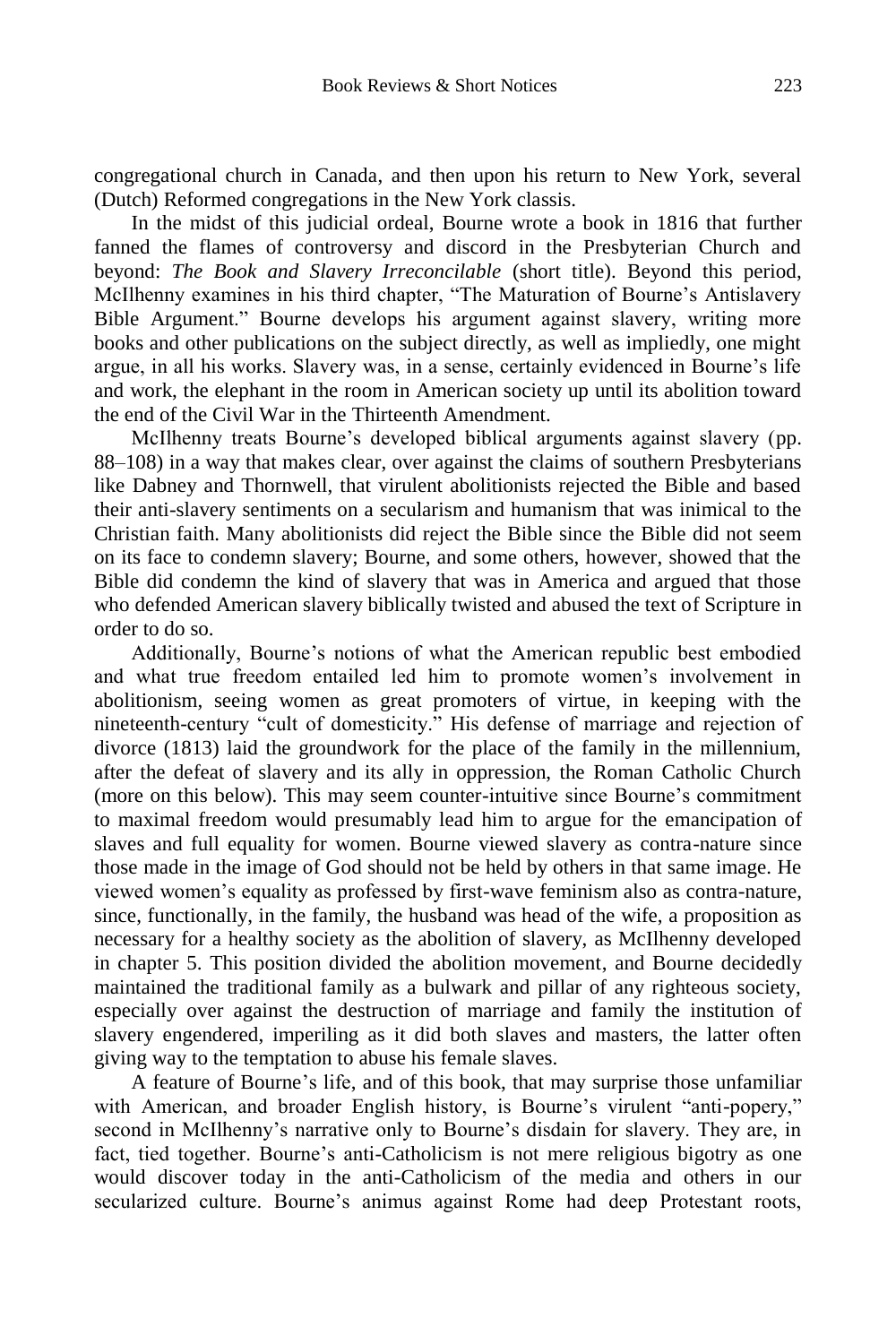especially among those of a more progressive political approach, who championed republican government, as did Bourne, and eschewed monarchy.

In short, Bourne disliked any sort of absolutism, whether in state (as in the England from which he and much of America came) or in church, manifested chiefly in the hierarchical episcopacy of the Roman church, particularly in the claims of the papacy. To Bourne, as McIlhenny sets forth in chapters 4 and 6, slavery and popery must be defeated so that maximum freedom may reign in every sphere, such an enlightened religious and political/social forming the proper millennial future for America and the world, the former helping to lead the latter to and in such. This is how the Protestant mind of George Bourne functioned.

In his conclusion, McIlhenny muses on anti-Catholicism past and present. Certainly, in the nineteenth century, it was part of the nativism reflected in something like the Know-Nothing Party that wanted to retain the country's Protestant heritage in the face of immigration that threatened to undermine it. Protestants opposed Catholicism then, especially the progressive Protestants, because it posed an authoritarian threat to freedom. McIlhenny muses on current evangelical opposition to authoritarianism, except when it may be linked to nativism and a sort of unfettered, if not rapacious, capitalism in a figure like President Trump. Various ironies continue to abound in American history, though this book is not able to address that of the most recent times, including the concerns widely expressed about systemic racism and that corporations/business are not likely to be the friends of evangelicals (witness Google, Facebook, etc.) any more than oppressive governments are. The lesson to learn from Bourne: cherish freedom and seek to develop it over forms of control and dominance. We all still have miles to go before we sleep.

—Alan D. Strange

Dane C. Ortlund. *Gentle and Lowly: The Heart of Christ for Sinners and Sufferers.* Wheaton, IL: Crossway, 2020. Pp. 224. \$19.99 (hardcover).

Ortlund is one of the leading editors at Crossway and a Wheaton Ph.D. in New Testament. This book contains material quite familiar to students of the Puritans and other Reformed theologians, both historic and contemporary. To well-trained ministers and others who love to plumb the depths of Reformed theology, what Ortlund foregrounds in this book will not be new. What is new is the way that he puts the materials together, making it accessible to so many in our churches today who have not read Goodwin, Owens, Edwards, Warfield, and company; even for those who have read these writers, Ortlund both packages these writings and highlights possibly overlooked passages in a way that proves a delight even to the veterans of such.

Simply put, Ortlund's book opens up, in a way that this writer has never seen collected together, the very heart of Jesus in a way that is unfailingly encouraging and heartening. Jesus, Ortlund aids us to see, is so full of tenderness, compassion,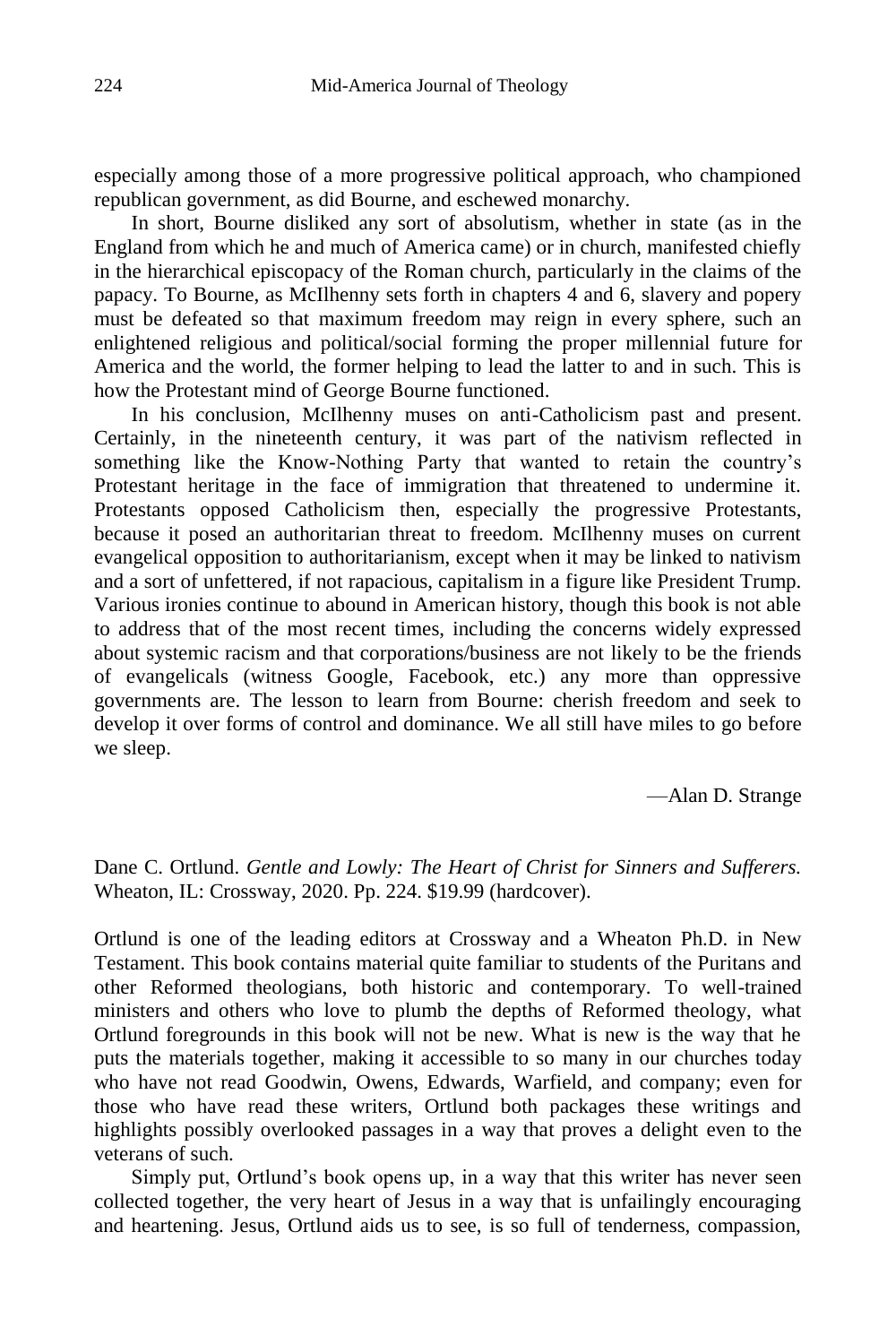pity, sympathy, joy, and like virtues, that we have scarcely begun to know him. We tend to think, knowing full well that Jesus is God, that his holiness, purity, and like properties renders him, at best, as reserved to us, saving us, indeed, but rather holding his nose while doing so for those who are *simul iustus et peccator*.

This book is inspiration for better gospel preaching, for family and personal devotional use, and for counseling. Ortlund is writing a book for those familiar with the evangelical faith and Reformed convictions about man's sinfulness, particularly in light of God's ineffable holiness. We have all read Sproul, Ryle, and others on the holiness of God and have rightly wondered at such purity that cannot look upon sin and the reality that God is angry with the wicked every day. Ortlund rightly understands that many of us have this part well figured out, and we deeply believe it. What we are not so quick to believe is that this same Jesus, knowing us fully and loving us completely, ever and only calls us to himself, always moves towards us, never away from us, even in our deepest sin.

Perhaps a reader just drew back in reading that last sentence, thinking, "well surely he does move away from us when we his children are ensnared in our sin." No, our sin involves us moving away from him. This is supported by the reality of our sense that when we draw nearer to him, after some time of wandering away from him (perhaps neglecting the Word, prayer, etc.), we have a very strong sense that he went nowhere. It was we who did; he was always there, like the welcoming father in the parable of the lost son, who, waiting and watching, runs to embrace the returning prodigal. We know that when we draw near, he will draw near to us because he's never gone away. It is we who have. This sensibility imbues Ortlund's book and makes it the best book of its sort that I think I have ever read. This is the kind of book that I give to all my family at Christmas. It is that good. No one reading this wants to forego purchasing this book for himself, either on Kindle or in hard copy (it is not in paperback). What are you waiting for?

—Alan D. Strange

Peter Sammons. *Reprobation: From Augustine to the Synod of Dort: The Historical Development of the Reformed Doctrine of Reprobation*. Reformed Historical Theology 63. Göttingen: Vandenhoeck & Ruprecht, 2020. 154pp. \$125.00 (hardcover).

Reprobation, or the doctrine that God passes over the non-elect and foreordains them to damnation for their sins, is often treated as the dark side of predestination. Yet, reprobation is an important part of the Reformed doctrine of predestination, completing the picture of God's sovereign purposes for all humanity. In this dense monograph, Peter Sammons contends that the doctrine of reprobation, though not developed fully until the Synod of Dort in the early seventeenth century, was a constant feature of Christian theology from the time of the early church (p. 15). Exemplifying retrieval theology (p. 14), he seeks to listen to each author treated on their own terms with an aim to bringing voices from the past into theological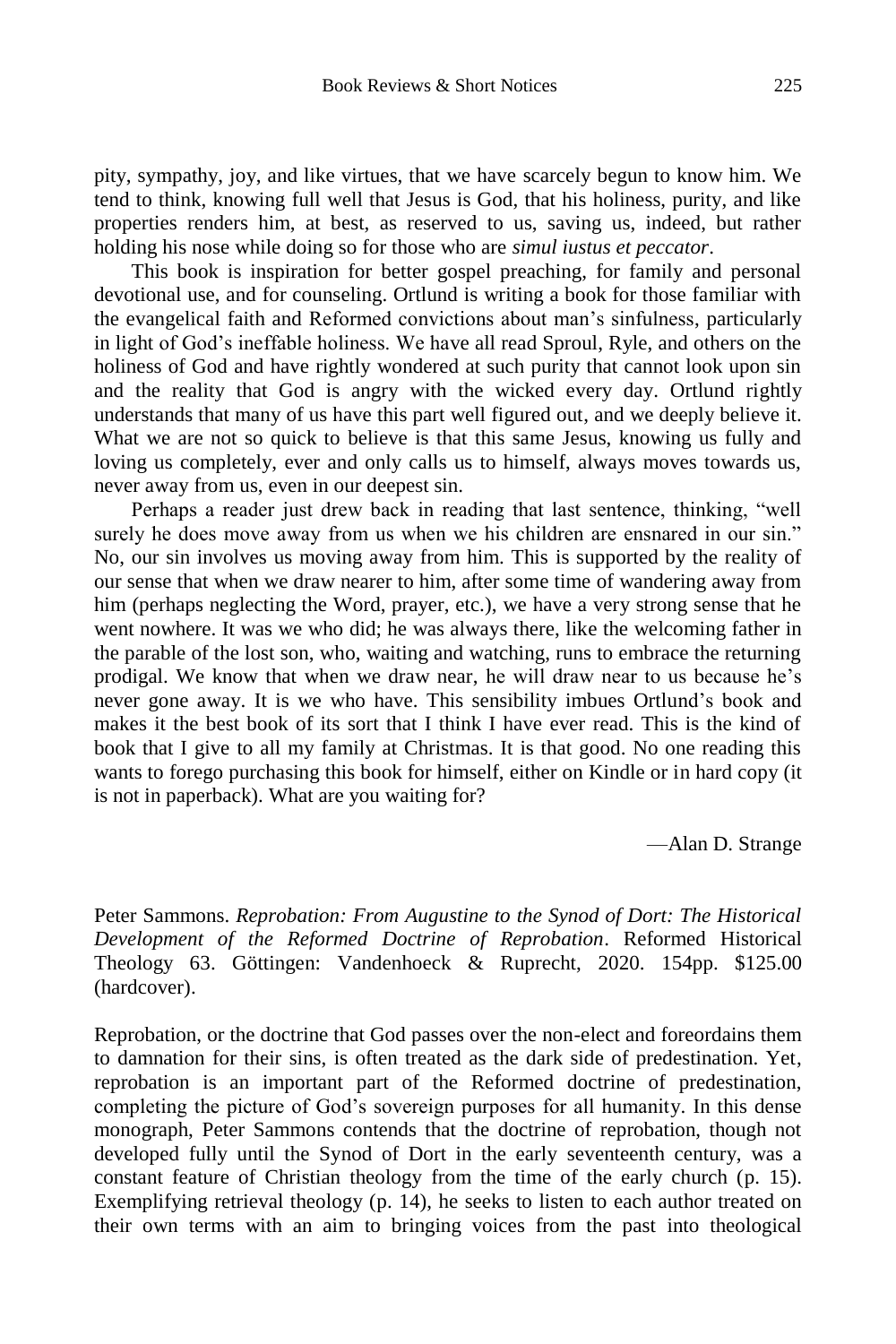conversation at the present. This work is highly readable and well argued, and it will provide clarity on a difficult issue both for students of historical and systematic theology.

The scope of this research is far reaching, spanning from the early church, through the middle ages, up to the Reformation, culminating in the Synod of Dort. Treating an impressively broad range of authors, Sammons shows the development of reprobation through three-quarters of the history of the church. The liability to such an approach is that it is difficult to develop the context of any single period adequately, resulting in a genealogy of theological ideas rather than a string of varied contexts. Yet the author seeks to be "as objective as possible" (p. 16) in his research and, in spite of the brevity of his work, achieves his goals admirably. His expansion of the Arminian context behind Dort (pp. 99–104) develops context in a much fuller way as well. In general, Sammons relies heavily on English translations of primary sources instead of on Latin original sources (with notable exceptions, e.g., pp. 39, 46–47, 88–90, 109–111). In chapter four, the author also favors Puritanism in England rather than giving a broader trajectory of the English church in the sixteenth and seventeenth centuries. While his treatment of key Puritan authors is illuminating for his theme, a broader Reformed trajectory in England would have rounded out his picture more fully. The frequent use of terms, like "compatibilism," which appear throughout the narrative, while being theological useful, do not adequately reflect at times the way in which historic authors expressed themselves in their contexts. Adding a few more qualifications along the way would remedy this issue to a large extent. Sammons ultimately illustrates with exceptional clarity that the church has always taught reprobation in some form or another. He leads readers well through the various expressions of the doctrine in a way that helps promote a panoramic view of church history on the subject at a glance.

A few problems arise at times from the absence of including broader contextual issues that affected theological development during the Reformation and post-Reformation periods. This comes out clearly, for example, in the author's examination of the differences between Heinrich Bullinger and John Calvin on the question of double predestination. Bullinger was hesitant about Calvin's language of double predestination, stressing permission rather than foreordination (p. 73). Sammons concludes that for Bullinger, the ultimate cause of rejection lay with the non-elect rather than with the will of God. Yet, this point is highly debatable among historians, many of whom regard Bullinger and Calvin's views on predestination as compatible. The author overstates his case when he asserts that Bullinger's *Decades* were a "far cry from Calvinist orthodoxy" (p. 93). This assumption does not account adequately for the development of Bullinger's views as well as that of Reformed orthodoxy during this formative period.

This book is a good starting place for readers interested in grasping the main issues related to the doctrine of reprobation leading up to post-Reformation Reformed thought. Reprobation is a well-chosen topic that tends to highlight other issues that have marked confessional lines for centuries. Readers will find here a well-digested and readable survey of some of the primary thinkers in Christian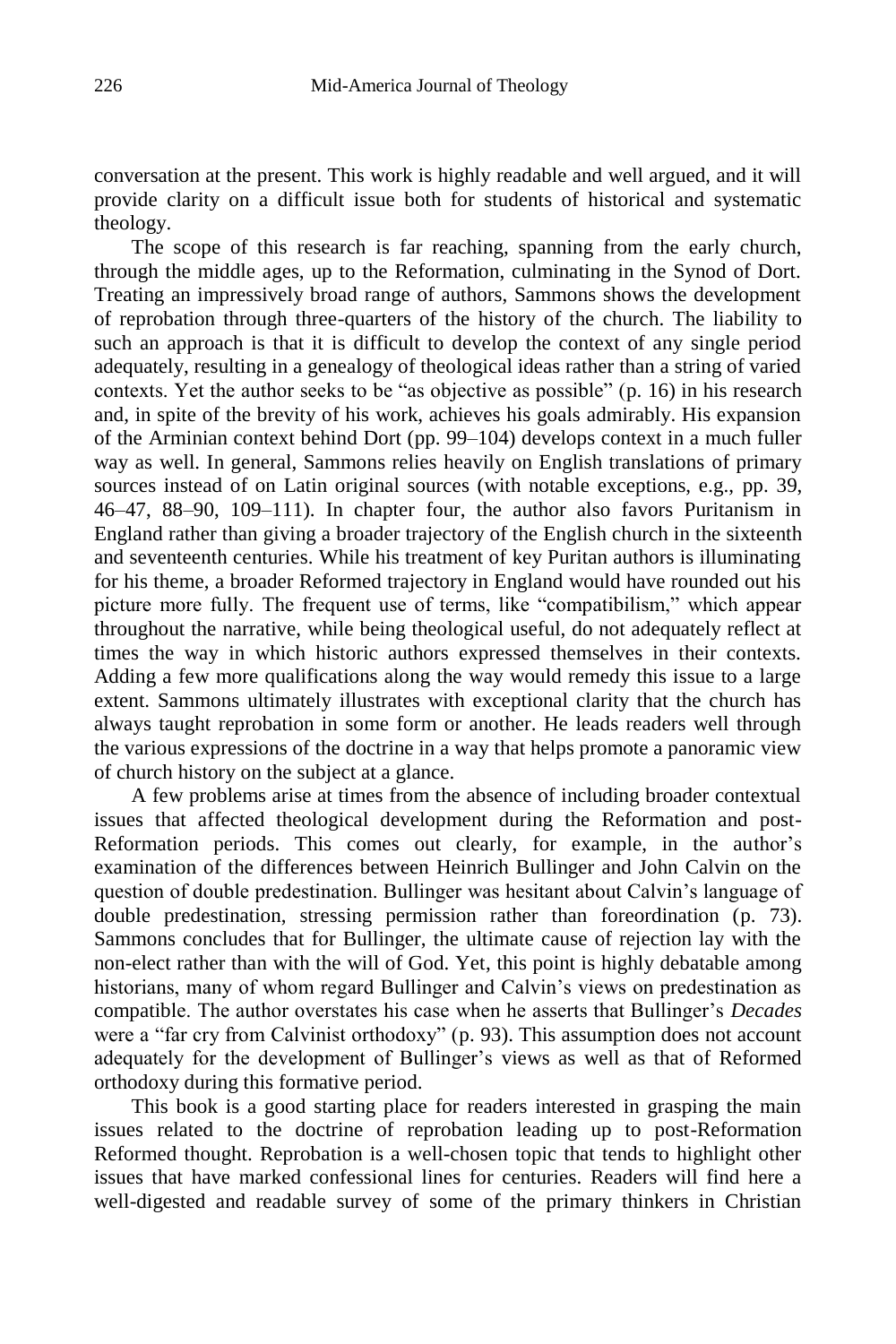history, and they will have a better grasp of what was at stake in the controversies that led up to the Synod of Dort.

—Ryan M. McGraw

Martin I. Klauber, ed. *The Theology of the Huguenot Refuge: From the Revocation of the Edict of Nantes to the Edict of Versailles*. Reformed Historical Theological Studies. Grand Rapids, MI: Reformation Heritage, 2020. Pp. viii + 334. \$25.00 (paperback).

In 1988 New Rochelle, New York, celebrated the tercentenary of the Huguenot founding of the city, based on the immigration of refugees from La Rochelle, France in 1688. I was asked to present lectures at the public library, which I did in four parts: "The Huguenot Christian," "The Huguenot Family and Education," "The Huguenot Citizen," and "The Huguenot Craftsman." The research for these lectures was done largely at the libraries of Huguenot Society of America and the Huguenot-Thomas Paine Historical Association of New Rochelle. The background of the refugees in France was not the focus of the lectures since I was investigating the refugees in New Rochelle, New York. So the present volume under review has refreshed and expanded my knowledge and appreciation of the situation in France during the long period of persecution from 1685 to 1787. It is easy to forget that, although the Peace of Westphalia in 1648 represented the end of religious wars in Europe, persecution by various governments did not cease.

The Huguenot theology developed in France, and by the exiles, is located in what Richard Muller called the second phase of high orthodoxy (1685–1725) when Post-Reformation orthodoxy was losing intellectual dominance in the church (p. 142; see Richard A. Muller, *Post-Reformation Reformed Dogmatics: Volume One*, *Prolegomena to Theology*, 2<sup>nd</sup> ed. [Grand Rapids, MI: Baker Academic, 2003], pp. 30–32). Even though the period of persecution went all the way to 1787, the theologians cited in this volume wrote during this period of high orthodoxy.

The title of the book is a bit misleading. There is much more history than theology in this fascinating volume. Five very informative chapters look at the history of the Huguenot refuge from various perspectives; they are followed by seven chapters that explore the theology and activity of the exiled French Reformed churches through the lens of the individual lives of prominent theologians and preachers. The book is really a chronicle of many dimensions, highlighting theological themes appropriate to the Huguenot situation.

The importance of the volume lies in the ways in which aspects of Reformed theology were accentuated and amplified by the experience of the Huguenots who remained in France and the refugees. Thus, the theology of comfort in persecution, the doctrines of religious tolerance, and the relationship between church and state feature prominently in the stories of the seven prominent preachers and theologians. The final chapter examines the first sermon of the fiery preacher Antoine Court.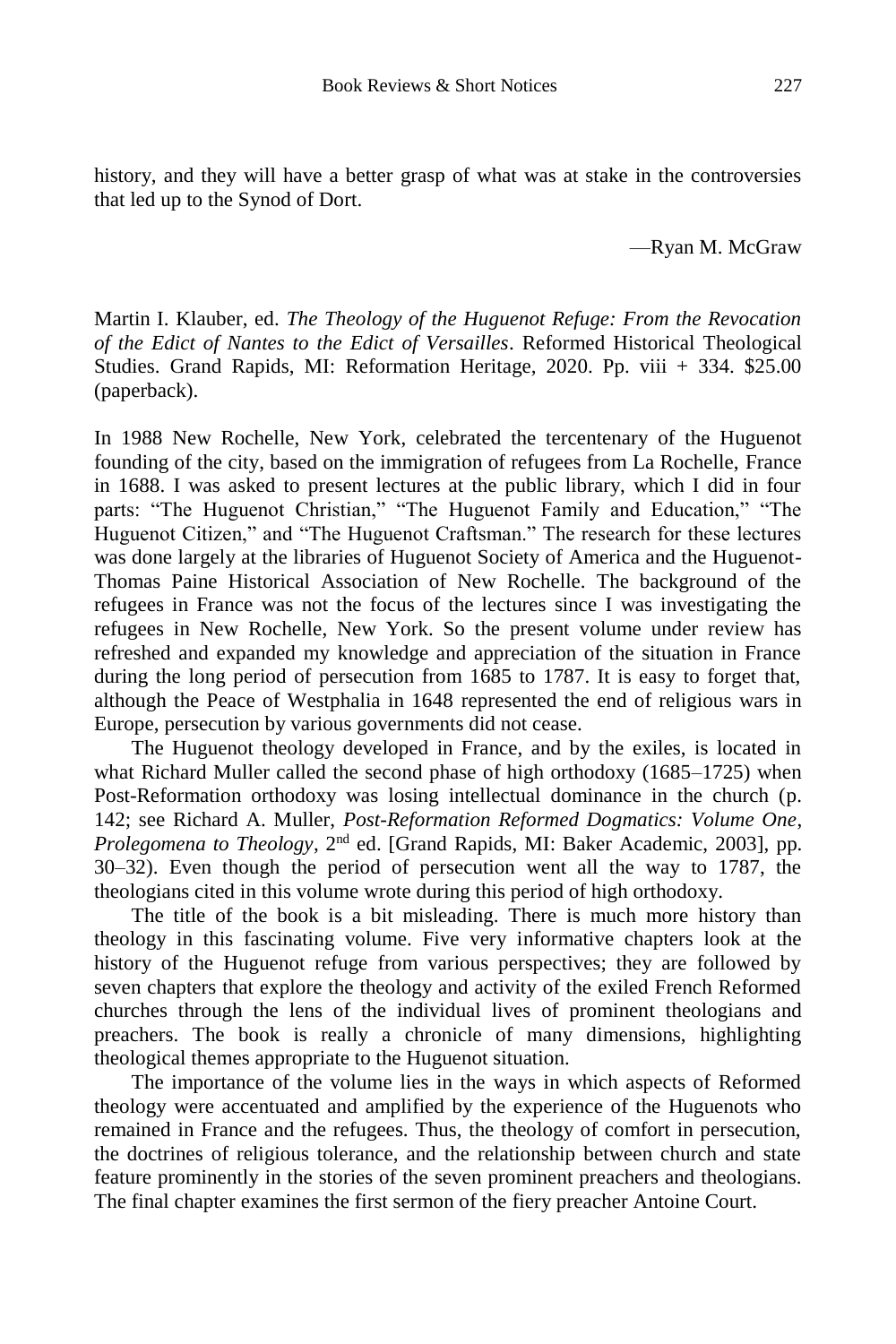## A Brief Sketch of the History of the Huguenot Refuge

A few odd terms unique to the French Huguenot Church of the seventeenth century appear in the book. Temple, for example, is the name for a church building. The volume is meticulously researched and footnoted with an excellent selected bibliography. Footnotes are at the bottom of the page for easy access.

The Edict of Nantes (1598), its revocation, the Edict of Fontainebleau (1685), and the Edict of Versailles or Tolerance (1787) mark the boundaries of this history. In 1598 "the best-loved king of France, Henry IV," proclaimed the Edict of Nantes (p. 9). The edict granted French Reformed Christians, known as Huguenots, the freedom to worship, establish educational institutions, and hold colloquies and synods in certain places. Some cities were allowed to be armed, and Huguenot judges were appointed to some courts (p. 9). Rather than religious toleration, the edict was a peace settlement that ended a decade's long war (p. 10). However, this did not end the controversies or the conflicts between the Reformed and Roman Catholic factions in France.

For example, La Rochelle resisted the return of Roman Catholicism until its surrender in 1628. From 1629 on, the Huguenots throughout France were "shorn of their military power" (pp. 19–20). After the Peace of Westphalia in 1648, the Huguenots experienced a period of peace. However, after 1661 Louis XIV eroded the liberties of the Edict of Nantes, enticing converts from Protestantism to Catholicism, closing Reformed churches (temples), and forcing some Reformed pastors to leave the country (pp. 24–25). In 1681, French soldiers, known as the *dragonnades*, began persecuting Huguenots by entering and living in their homes and pillaging and abusing their inhabitants (pp. 25, 39–40).

Finally, in 1685 the king revoked the Edict of Nantes. Reformed pastors were given two weeks to leave or deny their faith; a minority of Huguenots chose to convert to Roman Catholicism, and a few chose imprisonment. Pastors who refused to leave or convert were executed; ordinary Christians were made galley slaves. Church (temple) and school buildings were destroyed. Huguenots began to emigrate to the Netherlands, Switzerland, Brandenburg-Prussia, Hesse, the Palatinate, England, Ireland, and the American colonies of Virginia, New York, Massachusetts, and North Carolina (pp. 40–44), thus dividing them between the exiles and those who chose to remain in France (pp. 26–27). From peasants to craftsmen and professionals, the Huguenots proved a blessing to most of the places of their exile (pp. 44–46).

Chapter 3 explores the Camisard rebellion, the rebellion of the peasants of the mountains of Languedoc (a coastal region in southern France, extending from Provence to the Pyrenees Mountains and the border with Spain). They were Reformed Protestants without pastors of ecclesiastical structure who ambushed royal patrols and burned Roman Catholic churches (p. 51). Under the influence of the apocalyptic views of Rotterdam exile Pierre Jurieu, itinerant preachers, known as *prédicants*, like Claude Brousson, preached that the persecuted Huguenots, known as the "desert church," were represented in the Book of Revelation as part of end-times events (p. 54). His charismatic, prophetic preaching spawned a generation of self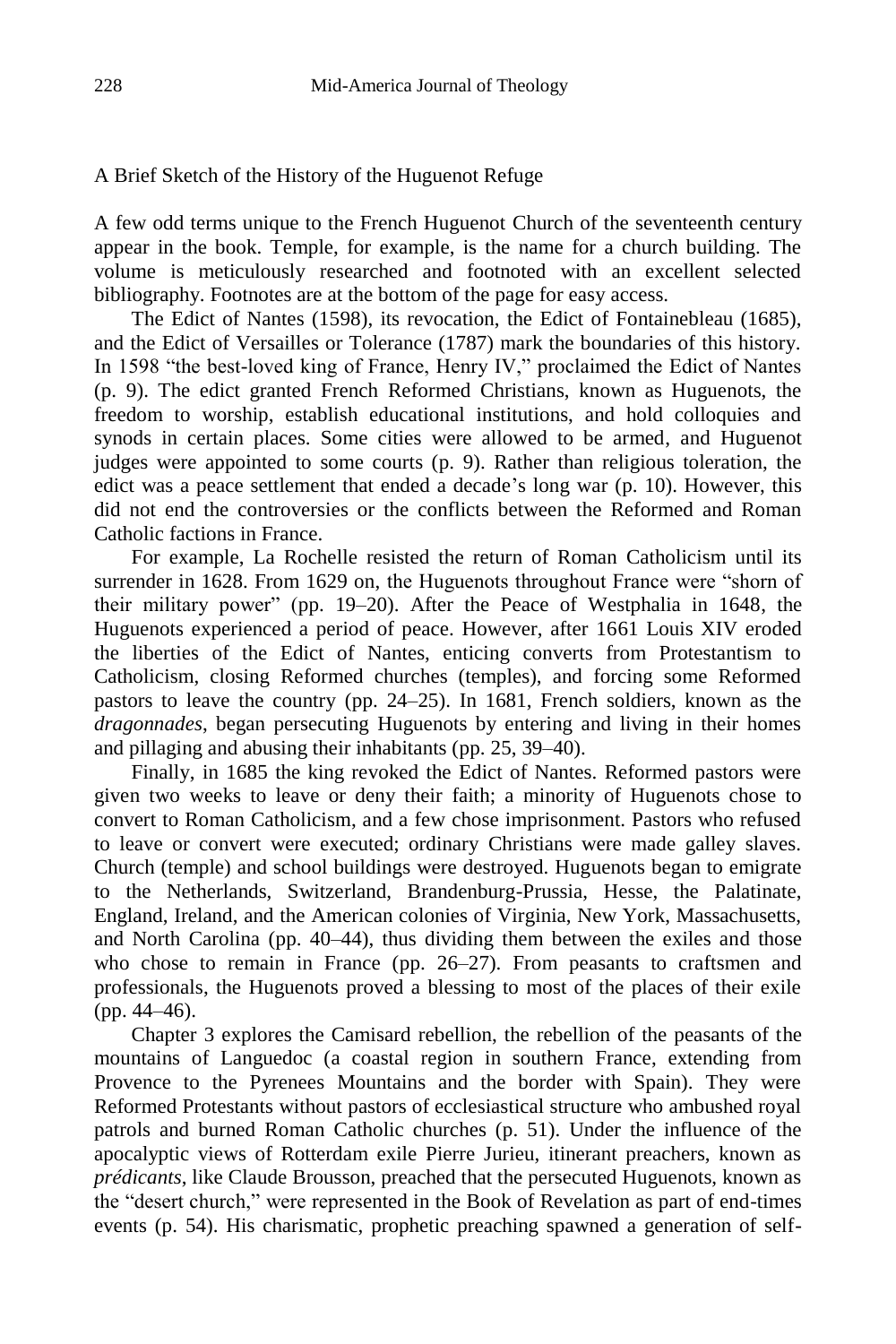proclaimed prophets, many of whom were women and children, versed in apocalyptic biblical vocabulary (p. 56). In the end, these beleaguered, unorganized Protestants surrendered but formed the "base on which Antoine Court and the pastors 'of the Desert' would attempt to rebuild the shattered Reformed church in France" (pp. 68–69).

Apart from those who converted to Catholicism, the remnant, known as the "Church of the Desert," worshipped and held Bible studies clandestinely (pp. 28– 30). Chapter 4 focuses on this church, whose existence was entirely denied by the French throne (p. 71). Despite 130,000 Protestants being "officially" converted in September after the revocation (1685), the church went underground and survived for over a century (p. 72). Pauline Duley-Haour helpfully divides the period of persecution into three eras: 1.) 1685–1715 thirty years of the "relative absence and silence for the exiled pastors," a time of "isolation and sometimes despair for French Protestantism"; 2.) 1715–44, a period in which several pastors restored the discipline of the French Reformed churches, along with the support of the exiled churches and the Protestant churches of Europe; 3.) 1744 to the French Revolution, the church was emboldened to make their presence more public and seek legal status (p. 72).

Several important preachers led in the preservation of the church during its desert period. Pierre Jurieu, exiled refugee pastor in Rotterdam, published letters of pastoral encouragement to the desert church. In France, preachers such as Claude Brousson risked their lives to minister to the persecuted church (pp. 73–77). During the period of reconstruction, Antoine Court initiated reform of the French Reformed Church at the Synod of the Desert (1715). The "reinstitutionalization was one of the strongest factors in preserving Protestantism in France" (p. 89). From 1744 until the French Revolution, the desert church made a broad appeal for support to the exiled Huguenot churches and the Protestant churches of Europe.

Chapter 5 completes the historical section by exploring the conclusion of the desert church history with the Edict of Versailles or Tolerance of 1787. Marjan Blok makes a very important point: "[T]he use of the word *tolerance* already implies a superior position of some sort, assuming the power to allow others a measure of existence. The word *pluralism* may hence be more accurate in general. For the study at hand, *tolerance* is likely the more appropriate term" (p. 91 n.2).

The king's desire to have a unified religion in his realm had proved untenable and, thus, over time was forced a move toward pluralism (p. 92). Blok traces the origins of the idea of religious tolerance and notes that the invention of the printing press played a crucial role in the movement towards pluralism (p. 94). Enlightenment thought exemplified in Voltaire was a major component in this transformation, but Huguenot theology also made a significant contribution. While the Edict of Versailles failed to grant full citizenship to Huguenots, it was a move in the right direction.

The Theology of Eight Huguenots

In chapter 6, Martin Klauber describes the ministry of Pierre Jurieu (1637–1713) as a preacher of apocalypticism and "one of the most prominent voices of the exiled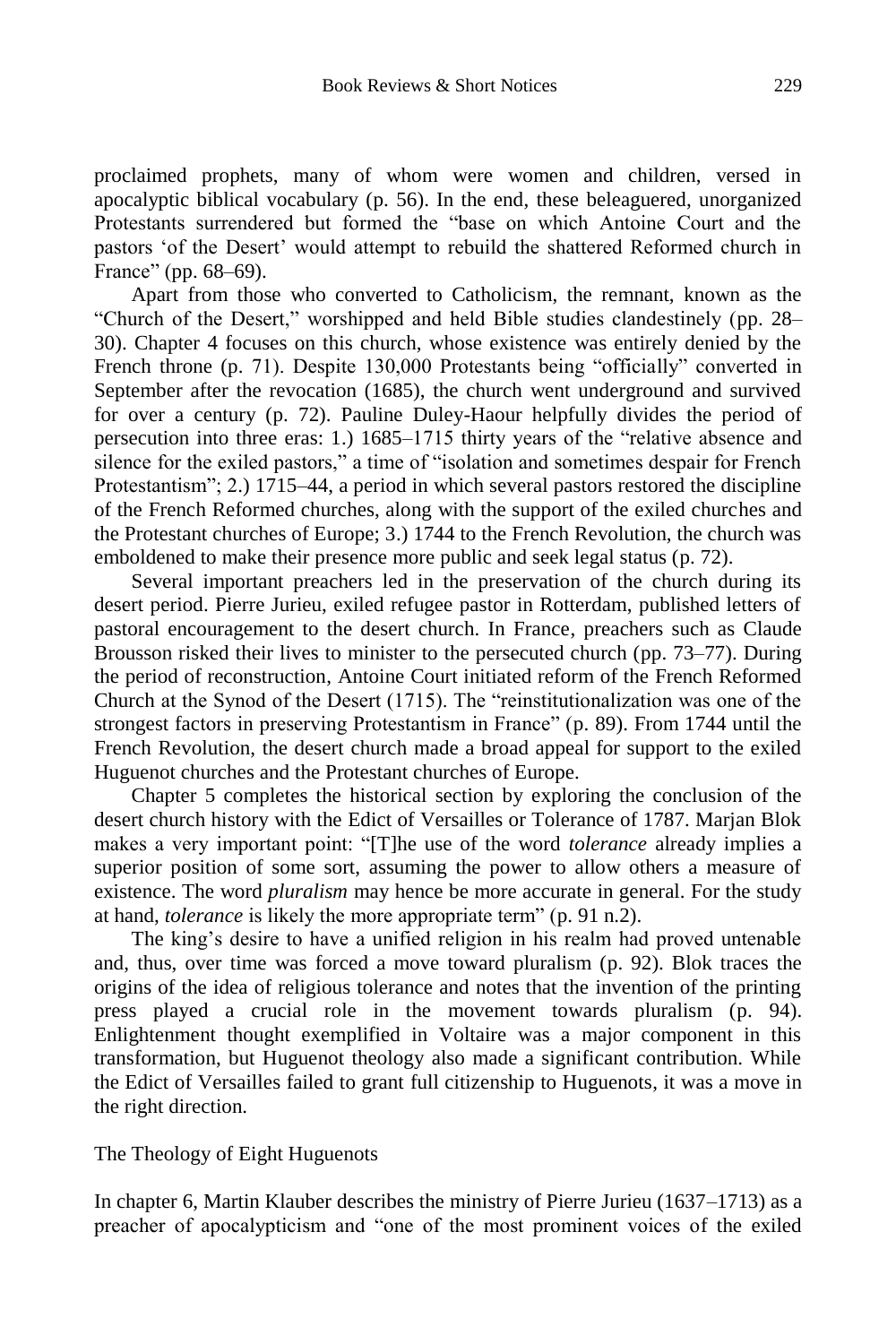Huguenots" (p. 114). Jurieu wanted the Reformed church to be the official church of France. He ardently believed that the pope was the antichrist (p. 119). He interpreted parts of the Book of Revelation as a prophecy of the Huguenot situation (p. 120). Unlike most of his peers, he supported the miraculous events connected with the prophets of the Cévennes of Languedoc.

In chapter 7, David Martin (1639–1721) is presented by Richard Muller as typical of the Reformed Huguenot exiled pastors, who ministered at a distance via the written and the printed word. In true Post-Reformation orthodox form, he was first and foremost an exegete of the biblical text in the context of the biblical languages, commentaries, and the church fathers (p. 129). Muller has been a most persuasive apologist for the biblical orthodoxy of the so-called Scholastic theologians of the Post-Reformation era. With his keen insight into hermeneutical concerns, he is alert to Martin's opposition to the "historical-critical exegesis" (p. 136). Thus, "Martin sought to oppose the attraction of rationalist argumentation against Christian doctrine and piety" (p. 140). Muller's chapter is among the most theologically oriented in the book. Martin's theology "bears witness to the philosophical transformation of Reformed orthodoxy in the waning years of Protestant scholasticism" (p. 142). The challenge of Cartesian rationalism (of René Descartes) was coordinated by Martin, as is seen in his assertion that "'Divine Revelation' offers 'doctrines infinitely higher than natural Reason'" (p. 143). "The presence of both a priori and a posteriori patterns of argument in Martin's *Traité de la religion naturelle* (*Treatise on Natural Religion*) is quite characteristic of the Cartesian Reformed theologies of the era" (p. 146). Martin sought to overcome the doubts of the persecuted Huguenots by using proofs of the existence of God (p. 145).

Claude Brousson (1647–1698) was the "bellicose dove" in Bryan Strayer's account in chapter 8. He risked his life as a lawyer turned preacher in a way that few others did during this era. As an ardent Calvinist, he sought to help reorganize the church of the desert (p. 153). As a gifted lawyer, he successfully resisted very attractive bribes to convert to Roman Catholicism (p. 156). He advocated obedience to the government, except where it demanded what was contrary to the Word of God (p. 159). But he launched a powerful campaign against the revocation of the Edict of Nantes, citing the perpetuity of the edict stated in the document itself (p. 160). He eventually personally renounced the use of force in defying the king while enlisting the help of other armed Huguenots to fight his battles (pp. 167–68). He advocated a "carefully reasoned . . . plain-speaking, hard-hitting, prophecy-laden style of preaching" (p. 172). He was martyred in 1698 (p. 181).

In chapter 9, another of the three chapters written by Klauber, Jacques Basnage (1653–1723), is described as heir to "distinguished lawyers and Huguenot pastors" (p. 183). He was educated at the Reformed Academy of Saumur and the Academy of Geneva, which exposed him to the debates surrounding the adoption of the Helvetic Formula Consensus, in which Pierre du Moulin opposed the hypothetical universalism of Moïse Amyraut (p. 184). As a pastor, Basnage also refuted subtle arguments luring Huguenots into the Roman Catholic fold as *nouveaux convertis* (pp. 188, 191). He advocated trusting God in the worst circumstances of the persecuted French Protestant church (p. 189). He did allow that one could be a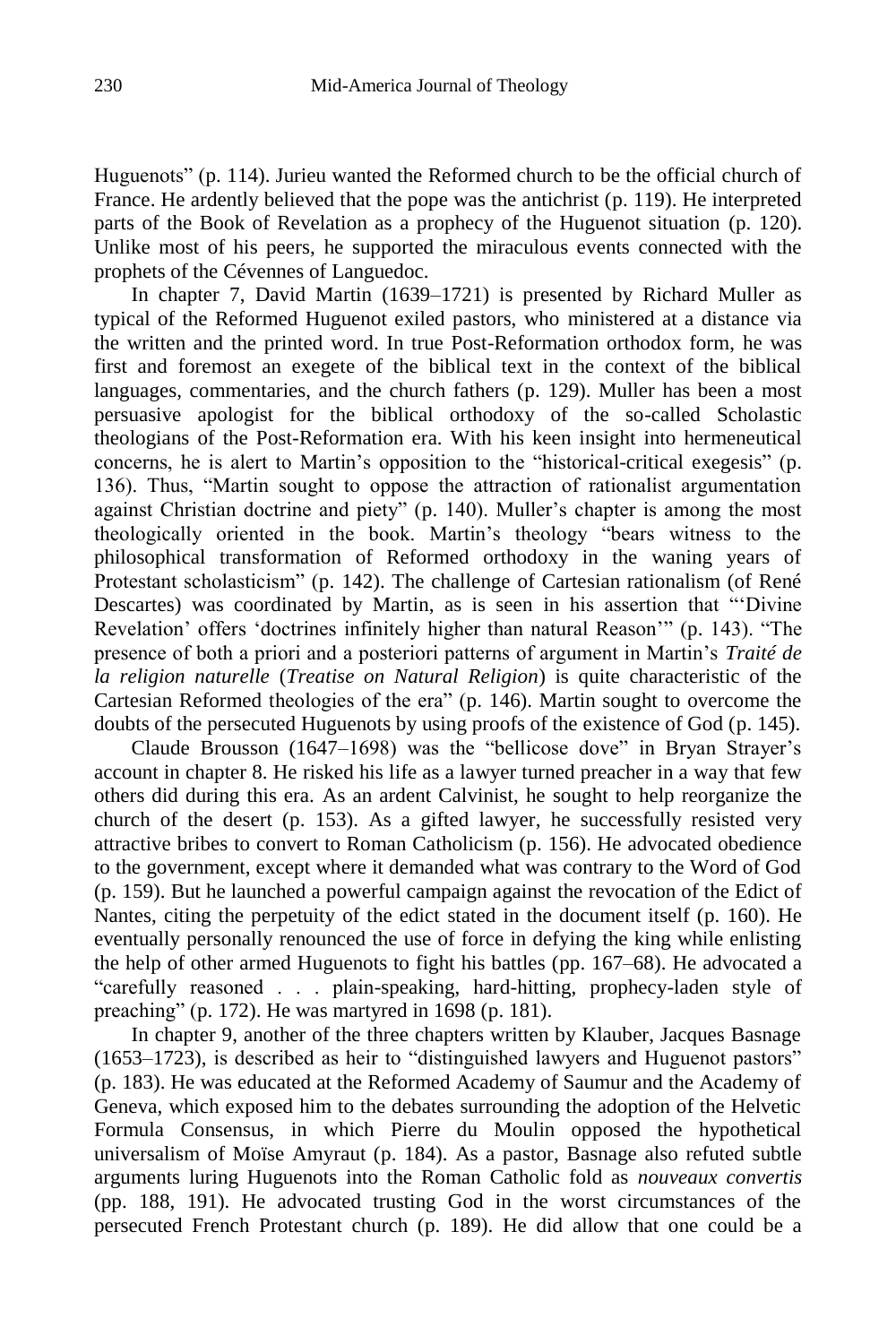*nouveaux convertis* as long as one "professed ones true faith in public and refused to participate in the Mass" (p. 193). The Mass, Basnage insisted, was idolatrous (p. 194) and insulted the perfect efficacy of the cross of Christ (p. 199). In his effort to comfort Huguenots who remained in France, he also "advised them to flee rather than remain subject to such enormous pressure to abjure their beliefs" (p. 200).

In chapter 10, John Roney shows the influence of three major works of Jacques Abbadie (1654–1727) that influenced the progress of religious freedom in Europe. Remarkably his writing had a "wide appeal among both Protestants and roan Catholics" (p. 201). The first volume, *Traité de la vérité de la religion chrétienne*  (*Treatise on the Truth of the Christian Religion*), was a work of apologetics written during Abbadie's pastorate in Berlin and published in 1684.

His second volume, *L'Art de se connoître soiméme; ou, la recherche des sources de la morale* (*The Art of Knowing Yourself; or, The Search for the Sources of Morality*), was composed during his ministry in England and Ireland and published in 1692. "Abbadie reflected traditional Reformed theology and also engaged the currents of contemporary intellectual thought" (p. 201). He interacted with the rationalism and "more radical ideas" of René Descartes (1596–1650) and especially the pantheism of Baruch Spinoza (1632–1677) (p. 206). He responded brilliantly to the challenges of the early Enlightenment presented by "a small but vocal group of atheists . . . Deists, and Socinians who had employed the methods of Stoicism and Epicureanism to establish an understanding of a viable social system" (p. 208). Abbadie also defended the inspiration of Scripture and the deity of Christ.

The third volume, *Défense de la Nation Britannique ou les droits de 'Dieu, de la nature*, *& de la societé clairement établis au sujet de la revolution d'Angleterre, contre l'auteur de l'avis important aux Refugiés* (*Defense of the British Nation or the clearly established rights of God, Nature, & Society regarding the Revolution of England, against the author of the Important Notice to Refugees*), was also written during this same period in England and Ireland, and published in 1693. This work "became one of the most important arguments in support of William of Orange and Mary Stuart's accession to the throne in England's Glorious Revolution" (p. 201).

Roney presents an interesting discussion of the influence and presence of Aristotelian categories in Post-Reformation dogmatics (pp. 211–12). He rightly refuses to condemn the Reformed scholastics as rationalistic, concluding: "Abbadie's appropriation of Aristotelian logic offered a common field of argument in which he could engage skeptics in his day" (p.212). This chapter is on a par with Muller's in terms of theological analysis, demonstrating the important legacy of Abbadie in defending historic Christianity and promoting religious freedom.

Daniel de Superville (1657–1728) spent most of his career as an exile in Rotterdam, according to Martin Klauber in chapter 11 (p. 225), but had been educated initially at the Reformed school in Saumur, where he was born. The school was made famous by "its illustrious and controversial faculty, led by Moise Amyraut" (p. 225). Superville then studied at the Academy of Geneva in the midst of the controversial adoption of the Helvetic Formula Consensus (1675). This confession condemned some of the errors taught in Saumur, including Amyraut's hypothetical universalism, mentioned in chapter 9 (p. 226). Having escaped the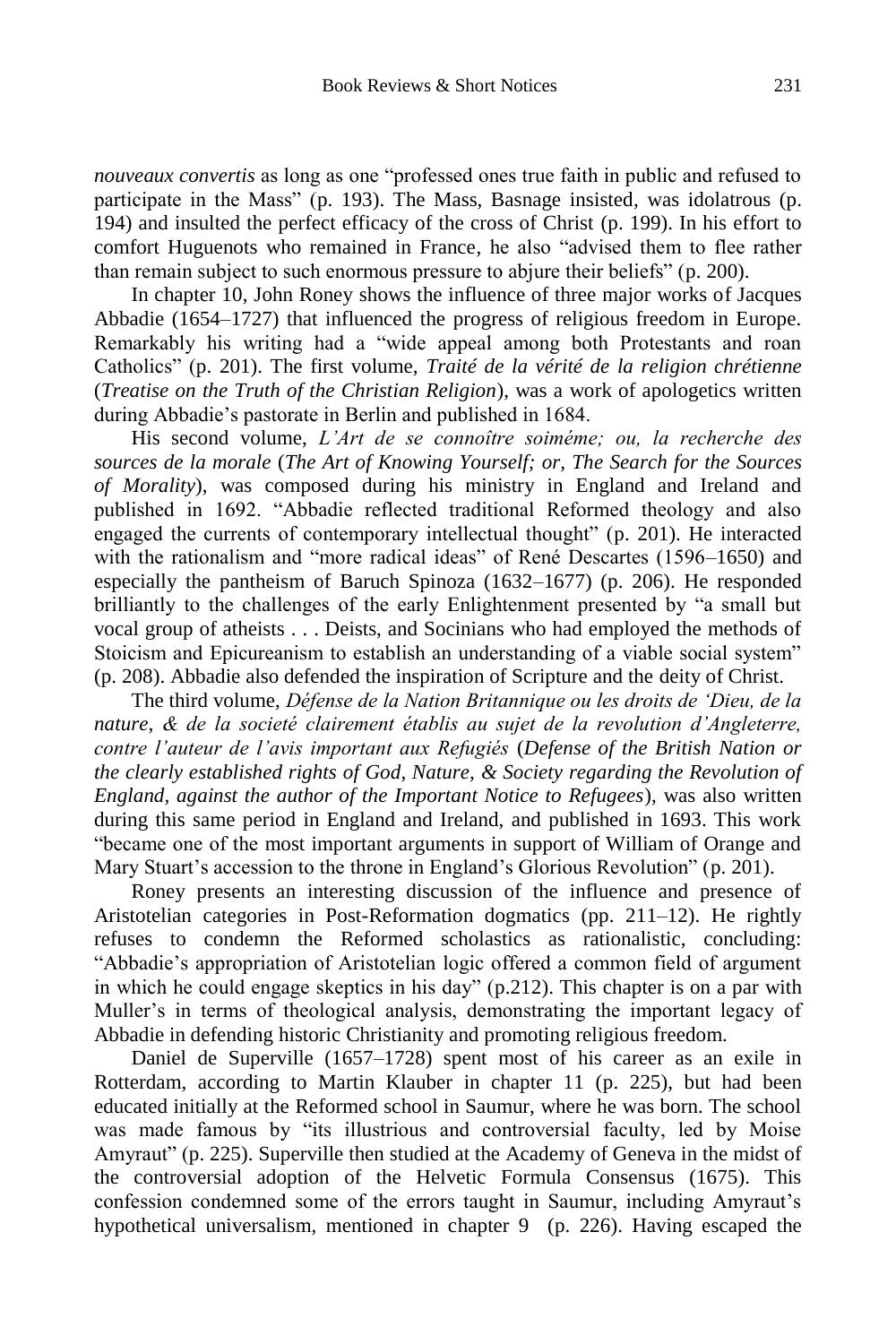persecution that eventually came to Saumur, he generally avoided controversy and focused on consoling the exiles in the large church in Rotterdam and the persecuted Huguenots in France (p. 228). This was done through publishing sermons and letters under three major titles: *On the Duties of the Afflicted Church* (1691), *The Truths and Duties of Religion* (1706), and *The True Communicant* (1718) (p. 229). Thus, he developed a theology of consolation, exploring themes such as God's providence, the vanity of the world, and devotion to Christ.

This chapter, in a pointed way, shows how history shapes theological concerns. For Superville, these concerns expressed in his sermons "displayed an amazing degree of empathy for the displaced French Huguenots" (p. 240).

Michael Haykin describes the "extraordinary pulpit oratory" of Jacques Saurin (1677–1730) in chapter 12. After fleeing France with his parents at age nine, he studied at Calvin's Academy, graduated with high honors, and ended up taking a call to the ministry in London. He went on to become the chaplain in the royal palace of the House of Orange (p. 245). The religious tolerance of the Netherlands also provided fertile soil for the rejection of religious authority (pp. 247–48). Saurin sought to replace autonomous reason with reason subordinated to the authority of the Bible.

Saurin's preaching emphasized the love of God, especially as it has been revealed through the person Jesus Christ and his work on the cross. He asserts that the mystery of God's love for sinners demonstrated by the cross could never be discovered by the reasoning of the greatest philosophers (p. 250).

The final chapter (chapter 13), by Otto Selles, explores the preaching of Antoine Court (1695–1760) through Court's first sermon. While he begins by declaring that "Court was no theologian," he describes Court at age ten being known in his town as "Calvin's eldest son" (p. 257). At age twenty, the autodidact "turned a meeting of fellow preachers into what has become known as the 'first synod' of the Church of the Desert" (p. 258). Court "effectively pivoted the Desert churches away from both armed rebellion and worship based on extemporaneous prophetic preaching" (p. 260). He almost single-handedly, along with Claude Brousson of chapter 8, restored order to the Desert church, demonstrating that the church that abandons the means of grace and the basic ecclesiastical structure of the New Testament will not survive.

Court's first sermon is given in full, based on the text of Hebrews 10:25 "Let us not abandon our mutual assemblies, as some have the habit" (pp. 266–82). Court's knowledge of Scripture (learned initially at the knee of his mother) is extensive, and his quotations from the Reformers and the Fathers (no doubt due to two years spent in exile in Geneva) show what a quick study this zealous young man was. He understood the mode of the church's existence as one of pilgrimage. This serves as an inspiration to every pastor who preaches from week to week in an increasingly hostile environment.

This volume reminds us of the special importance of Reformed orthodoxy to God's people in extremely difficult times. The presence of the French Confession of Faith (1559), trained pastor-preachers, and the means of grace in an organized church—these are what sustain the church at all times, but especially in hard times. The seven pastor-theologians portrayed in this book were also, and really foremost,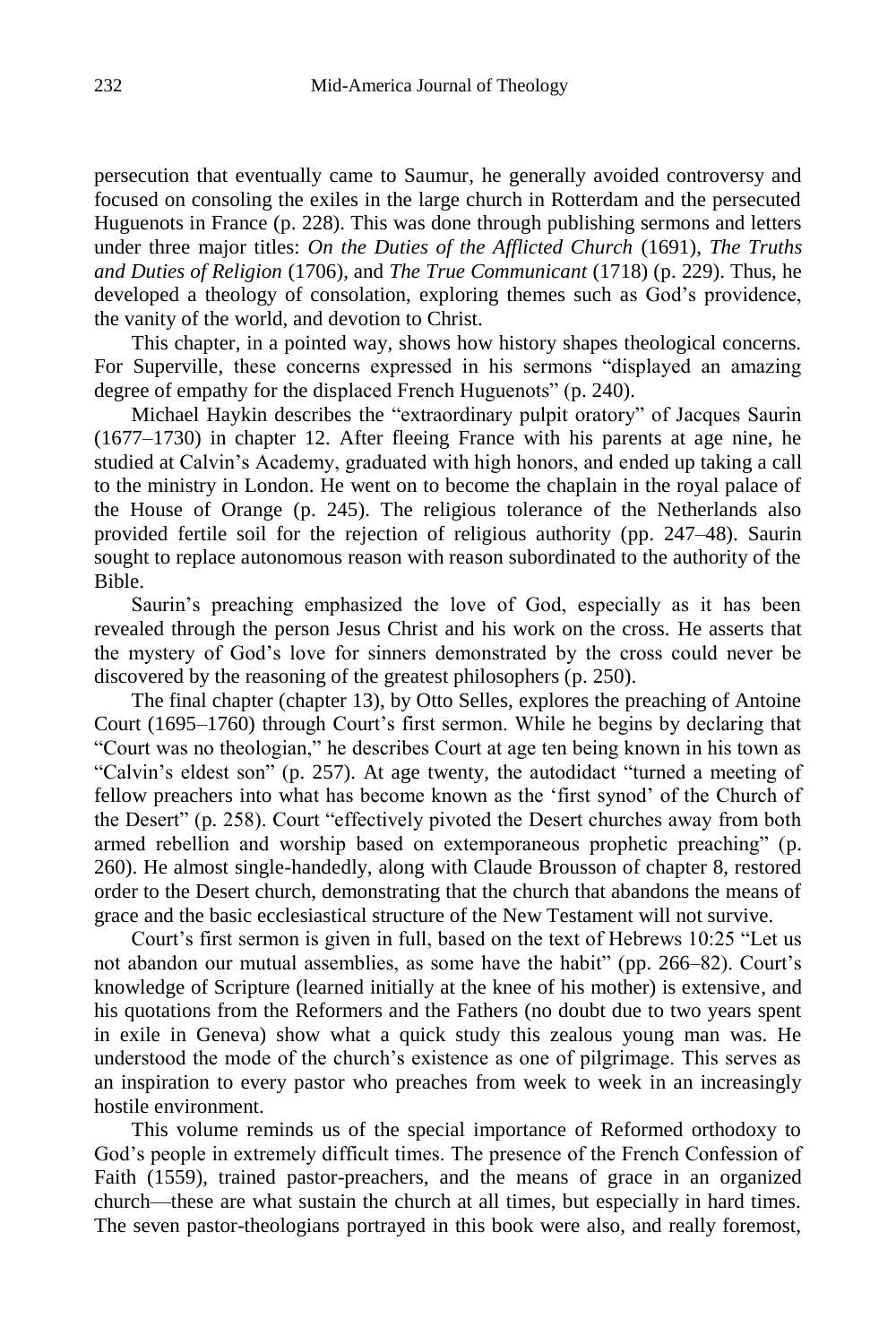preachers who desired to bring strength and comfort to Christians in France as well as the exiles to whom they directly ministered. Brousson and Court, of course, were exceptions, since they risked their lives by ministering to the Church of the Desert in France.

During the Huguenot refuge, evil powers sought to cancel the truth of God's Word through political force similar to the soft persecution of contemporary forces like cancel-culture in America today. We may apply the same robust theology to ourselves as we endure the hardship our Savior told us we would inevitably face in every culture and under even the most benevolent governments. Biblically the church of Jesus Christ is always the church of "strangers and exiles on the earth" (Heb. 11:13). This volume simply amplifies the importance of the means God has provided for his church in this present evil age. I highly recommend this fascinating, inspiring, and detailed exploration of the French Huguenots of the refuge.

—Gregory E. Reynolds

## David VanDrunen. *Politics after Christendom: Political Theology in a Fractured World.* Grand Rapids, MI: Zondervan Academic, 2020. Pp. 400. \$29.99 (paperback).

Dr. David VanDrunen has now been writing for some time on covenant theology from the perspective of a natural law/two-kingdoms approach. After producing substantial volumes in those areas, he gives us this latest as a kind of capstone to that work: a political theology developed out of his understanding of the Noahic covenant. In typical fashion, especially for those familiar with his work, VanDrunen's latest is clear and thorough. He leaves no significant areas having to do with his topic untouched, and he seeks fairly to represent both those with whom he differs and the criticism that they bring to his. As always, there is much to learn from him, and we can be grateful for this able articulation of his views, even where we or others may differ from them.

The book is divided into two basic parts: "Political Theology" and "Political Ethics." The first part treats VanDrunen's view of the state of things, particularly in our post-Christendom culture, which he rightly refers to as a "fractured world." The second part sets forth how the principles of the first part apply in our world, with six chapters in addition to the first six that began the volume. VanDrunen sets forth in "Political Theology" that all civil society, which includes its government but is not limited to it, bears two pairs of characteristics that define it: legitimate, but provisional; common, but accountable. This means that civil society (in its economic, legal, and other public dimensions) is something that is legitimate (government, of whatever sort, is necessary, and thus legitimate, something given by God for the proper ordering of society; over against anarchy of varying sorts). However, unlike government in absolutized forms on the right or left, civil society is provisional, not ultimate, and will give way in the coming consummation of all things to the eternal kingdom that shall never perish.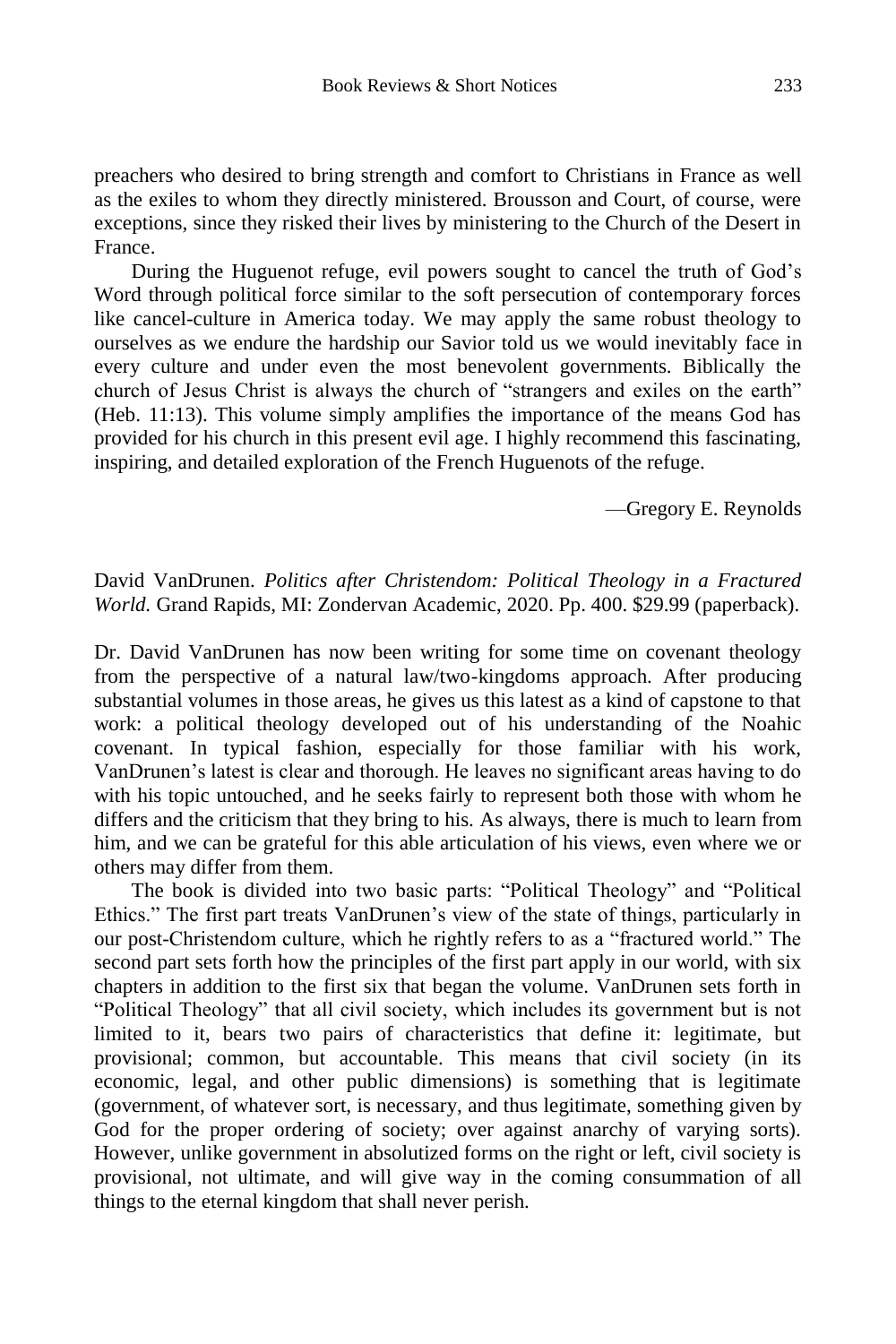Further, civil society as established among mankind is common, which is to say that it encompasses all here below, not simply the godly or those members of the visible church. All in any given region, the righteous and the wicked, are subject to the same systems, including the same government. At the same time, this common life is one for which all are accountable and for which everyone will be judged. To flesh this out, citizens of Pennsylvania, whether believers or not, are all part of that commonwealth, and have much in common in their outward lives, including jobs, local governments, state governments, and the like. So the lives of all together, saved and lost, are part of a system that is legitimate and common. However, a day is coming, when the sheep and goats will be separated, so this legitimate and common life that they now experience is not eternal but provisional and will come to an end. That such a life is now common does not mean, though, that it is neutral and unaccountable. On that great day just referenced, everyone will give an account of their lives in terms that make clear personal moral responsibility and accountability.

VanDrunen sees these pairs (legitimate but provisional, common but accountable) as emerging from the Noahic covenant, which is a covenant verifying a common realm in which common grace is at play. He sees this as true not only in the Old Testament but in the New: the redemption promised in the covenant of grace (since Gen. 3:15) does not change the nature of this relationship between a common kingdom that emerges from the Noahic covenant and the spiritual kingdom of grace, manifesting in the visible church, that is part of the gracious, saving covenant that God has with the elect. VanDrunen, then, reads Romans 13 and its allied New Testament passages, through the lens formed by the common kingdom concerns and approach of the Noahic covenant. VanDrunen always does a good survey of the literature, especially in the notes, showing others that support his approach as well as oppose it. One of the strengths of this work is that the breathless, highly politicized atmosphere in which we all live in the West, including the USA, while recognized by VanDrunen, does not infect this work, which enjoys a thoughtful and becalmed approach.

Then VanDrunen addresses what governs in the common kingdom, natural law, even as does special revelation additionally in the kingdom of grace. Again, all of this has been addressed by our author rather extensively in his previous works. This work seeks to draw together many strands previously developed and put together here as it impacts political theology. The last chapter (chapter 6) in the first section on theology especially seeks to bring it all together as it addresses the public life of Christians under two covenants (grace and Noahic) in which Christians are both "responsible citizens and patient sojourners" (p. 150).

VanDrunen calls for Christian engagement in the public sphere while reminding Christians that their task is neither to "redeem the culture" nor to fail to remember that they are pilgrims looking for a better country, always being clear that "this age" and its common kingdom are penultimate. This, of course, has implications for all the products of this age. VanDrunen does not say that none of the cultural products of the common kingdom will survive the fire at the end of this age and enter into the next. He seems to remain agnostic whether anything from this age (other than us, in our resurrection bodies) will be a part of the new heavens and earth. He would only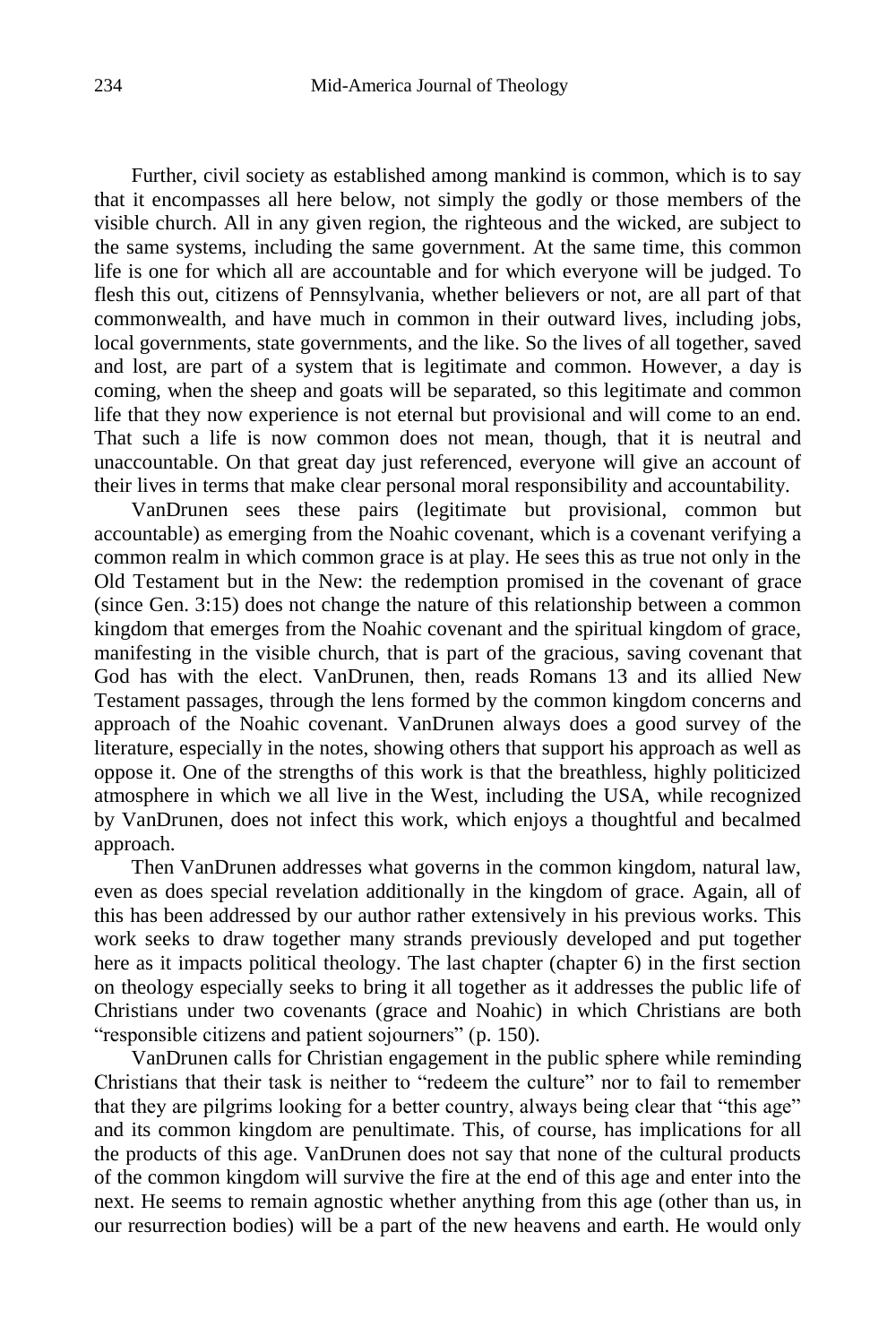remind us that, again, apart from the new humanity in Christ, we have no distinct promise(s) that anything from this age is found in the age to come.

In the second half of the book, "Political Ethics," VanDrunen spells out the implications and consequences of his common kingdom approach. First, he addresses pluralism and religious liberty: as a consequence of the common kingdom being just that—common—he argues that this implies that civil society, certainly the state as part of that, does not properly enjoin religious conformity of any sort, but its citizens should enjoy religious liberty and the freedom to embrace various philosophies and viewpoints as long as that is done within the bounds of the law. In the next chapter, he argues that all families and commerce are part of this common kingdom and that they carry on their lives, at least in light of the Noahic covenant and natural law. I could go into detail under each of the sections that follow ("Justice and Rights"; "Customs and Laws"; "Authority and Resistance"), but I find this second part of the book to be especially useful. VanDrunen commonly deals with the various approaches that can be taken under these various headings, from right to left politically, thoroughly conversant with the literature, and providing much intellectual and practical guidance with respect to the particular issues at hand. I found this to provide much food for thought in my own musings about things pertaining to civics and politics.

One of the most frequent criticisms of VanDrunen's approach is that it accounts for proper distinctions that need to be made between the provisional and the eternal (or other ways of putting the necessary distinctions between this world and the coming one) but tends to separate the two, accounting, as some say, for diversity but not unity, manyness but not oneness (pp. 37–44, affirming "twoness"). VanDrunen acknowledges this criticism and seeks to address it in a measure (pp. 77–78). Whether he successfully does so is debatable. For example, chapter 8 on the "Family and Commerce" treats Christians and non-Christians, similarly. While non-Christians, together with Christians, certainly participate in the creation ordinances of family and labor (Sabbath/rest as the third creation ordinance produces its own conundrum that I do not think this approach ever surmounts), non-Christians do not do so substantively as do Christians.

Think of these differences between the two: Paul tells us that marriage points beyond itself to the union that subsists between Christ and the church, and its proper earthly goals are realized only in Christ. Paul also calls children (who have never professed faith) of Christian families "holy" and sees the family in his epistles as the place in which much of life is played out. None of this "in Christ" marriage and family life pertains to the non-Christian. Similarly, with labor/commerce. Christians are not to do their work to please others but to please Christ, knowing that they work ultimately for him and not their earthly bosses.

This sort of "tie-in" of the two kingdoms, and not simply their proper distinction(s), does not receive an adequate accounting on VanDrunen's approach. Even church and state are not simply sundered but properly distinguished, particularly in terms of the spirituality of the church. There are a variety of important "integration points" between the two kingdoms, whether one puts it in terms of inner and outer kingdoms, as do many two-kingdom advocates in the sixteenth and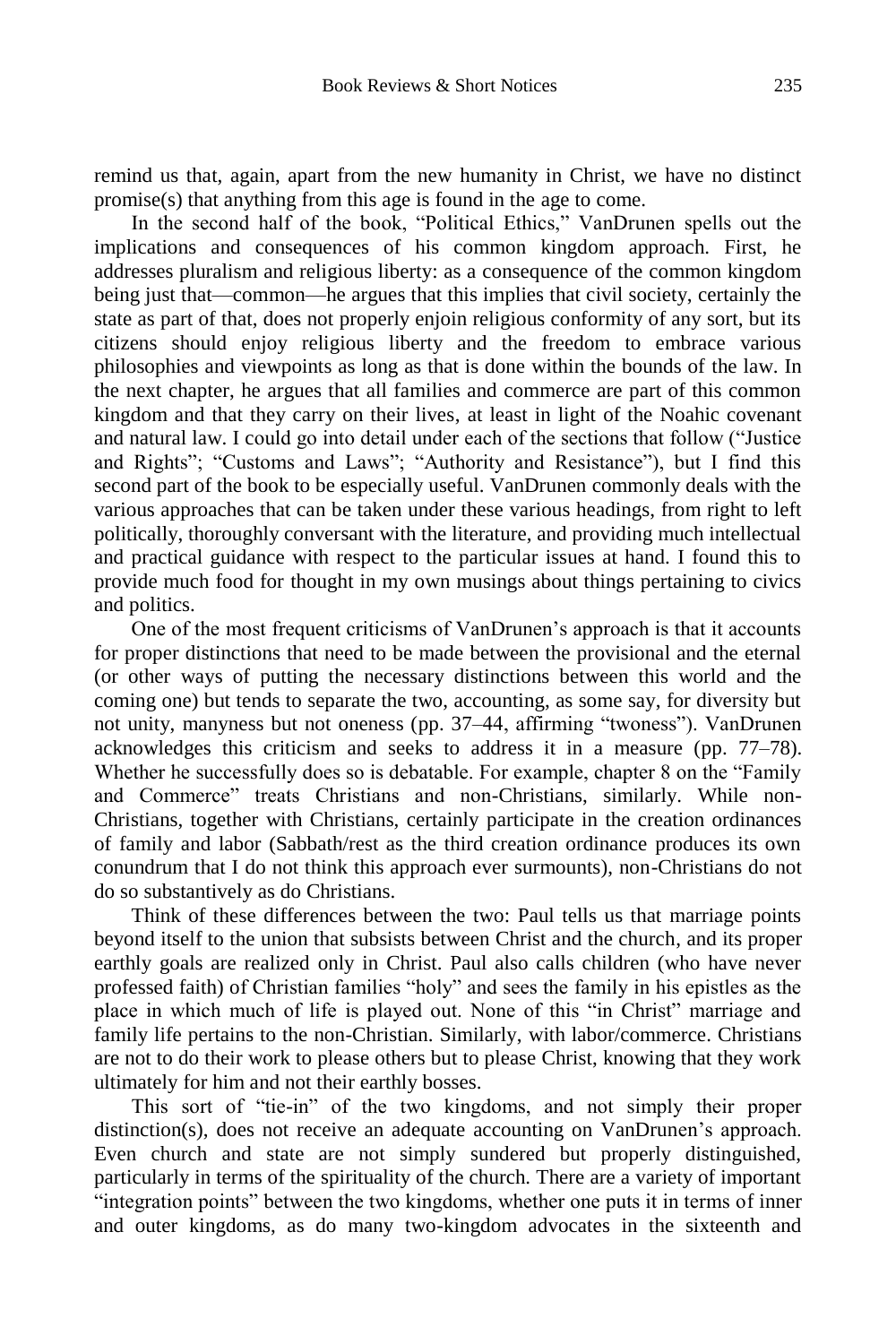seventeenth centuries, or as Abraham Kuyper puts it in terms of sphere sovereignty. I mention both of these because VanDrunen seeks to tie his own development of two kingdoms/natural law/Noahic covenant into these earlier expressions of approaches that sought to distinguish kingdoms or spheres. And there are many points of similarity that VanDrunen properly makes.

His approach, however, in its theory, seems to suffer from a lack of points of integration in which the kingdoms overlap. I say in its theory because in its outworking, as the second part of his book evidences, I find points of integration (though not in some of the areas mentioned above, about marriage and family). I appreciate his doing so but am puzzled as to how to account for them on the basis of his theory. I am encouraged overall, however, because I find VanDrunen both personally and professionally to be someone who is open to bettering his theory and practice and who has done so ever since he began his project in this area.

—Alan D. Strange

Takayuki Yagi. *A Gift from England: William Ames and His Polemical Discourse Against Dutch Arminianism.* Reformed Historical Theology 60. Göttingen: Vandenhoeck & Ruprecht, 2020. Pp. 202. \$138.00 (hardcover).

William Ames is well-known for his substantial role in shaping high orthodox Reformed theology. Remembered for his place in training theological students and for his Puritan brand of piety, his participation in the Arminian controversy in the Netherlands is largely bypassed. Yagi Takayuki seeks to illustrate Ames' substantial input in the Arminian controversy and his broader influence on the Synod of Dort and beyond. As such, the work takes readers through some of the main contours of some of the central issues of Reformed soteriology in a way that helps them understand vital developments during this period.

Writing with succinct clarity and precision, the author leads readers through a host of complex issues in a short space. The breadth of his research is impressive, drawing not only from Ames but from a wide range of primary sources, including Ames' opponents and Reformed orthodox theology more broadly. The result is a solid book marked by robust and satisfying scholarship. He draws great attention to Ames' use of Scripture as well (e.g., pp. 88–95; 153–167), expanding our understanding of post-Reformation exegesis. Following a historical introduction, the author treats the divine will in predestination, redemption accomplished and applied, divine grace and conversion, and the perseverance of the saints. In most chapters, he illustrates how Ames and other Reformed authors sought to harmonize the disputed points of soteriology against Arminianism by pressing the unified work of all three persons of the Trinity in the salvation of the elect. Medieval Thomistic and Scotist ideas play a vital part in this narrative as well (pp. 34, 65, 71). Theological topics examined include the nature of temporary faith, necessity and contingency, the impetration and application of redemption, Christ's oblation and intercession, simultaneous power versus the power of simultaneity, whether the intellect or the